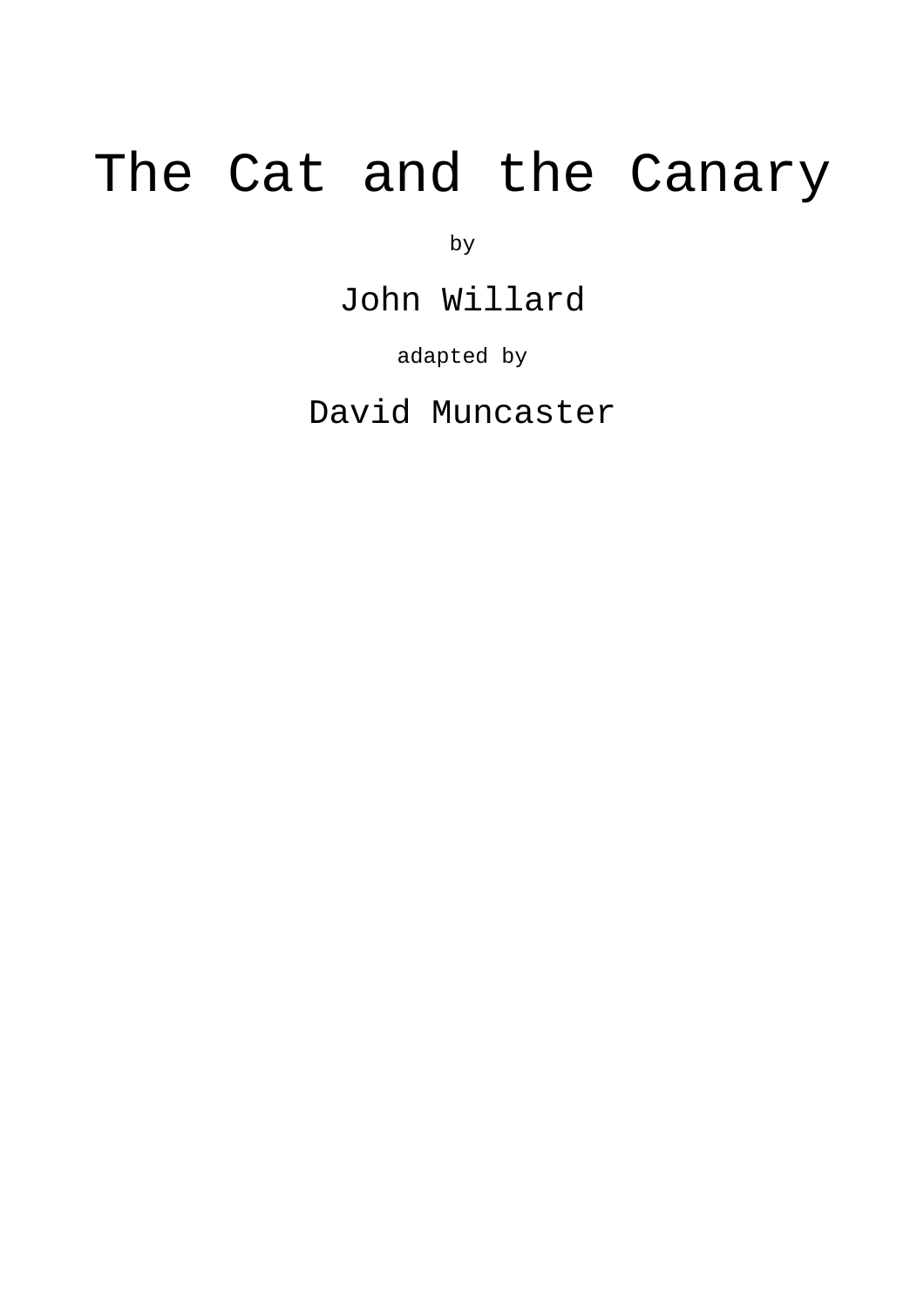Cast

(In the order in which they speak.)

Elowen Penhaligan, maid. Thick West Country accent.

Roger Crosby, the lawyer.

Harry Blythe

Cicily Young

Susan Sillsby

Charlie Wilder

Paul Jones. (Played by the actor who plays Harry.)

Annabelle West (Played by the actor who initially plays Elowen.)

Hendricks, guard at asylum. (Played by the actor who plays Harry.)

Patterson (Played by the actor who plays Harry.)

**SYNOPSIS** 

The action takes place at Glencliff Manor in rural Cheshire and is practically continuous. The play is presented as though it is a live radio broadcast with the actors reading from scripts into microphones at the front of the stage. Sound effects should be performed live in view of the audience.

Act I: Library. Eleven-thirty. Night.

Act II: The next room. A few minutes later.

Act III: Library. A few minutes later.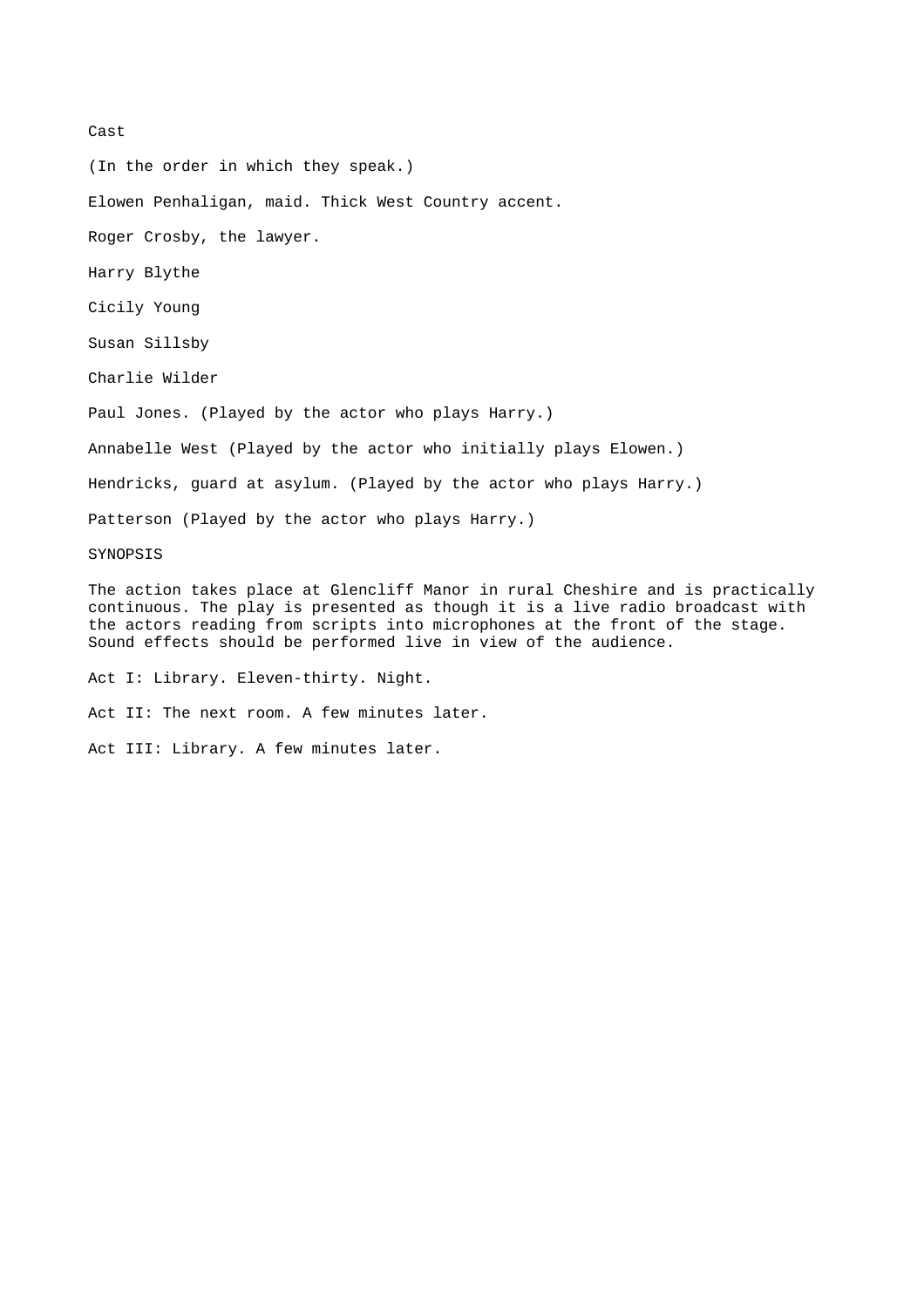## The Cat and The Canary

ACT I

*Scene: Library at Glencliff Manor.* 

*Time: About eleven-thirty in the evening.*

CROSBY: A little more light, Elowen, please. That's better. Well, the old place looks just the same.

ELOWEN: That it be. Nothing's changed 'ere in twenty year.

CROSBY: You've been faithful to your trust, Elowen.

ELOWEN: I has. I stuck right 'ere guarding the old place the whole time.

CROSBY: Haven't you been lonely — living here by yourself?

ELOWEN: No, sir. I got my friends.

CROSBY: Friends!

ELOWEN: Aye, my friends from the shadow world!

CROSBY: Oh! You believe in spirits, eh?

ELOWEN: I don't believe. I know. They be with me all the time.

CROSBY: You never really saw one, did you, Elowen?

ELOWEN: Aye,  $\sin - I$  see 'em! And they do warn me there be an evil spirit working around this house.

CROSBY: Ever see it?

ELOWEN: No sir, but I felt it pass me in the dark on the stairs.

CROSBY: Nonsense, your nerves are upset. It's with living alone here all this time.

ELOWEN: No sir!

CROSBY: Never mind, cheer up! In a few minutes the house will be full of people, and all your spooks will vanish.

ELOWEN: 'Ow many heirs is coming?

CROSBY: Six! All the surviving relatives. By the way, Elowen, your job as guardian of this house is up tonight. What are you going to do?

ELOWEN: That does depend. If I like the new heirs I stays 'ere. If I don't I goes back to Cornwall.

CROSBY: Let's have a look at that will.

*SFX: Safe opening.*

CROSBY: There's the will. It's been in that safe, undisturbed for the last twenty years, think of that.

ELOWEN: I thinking.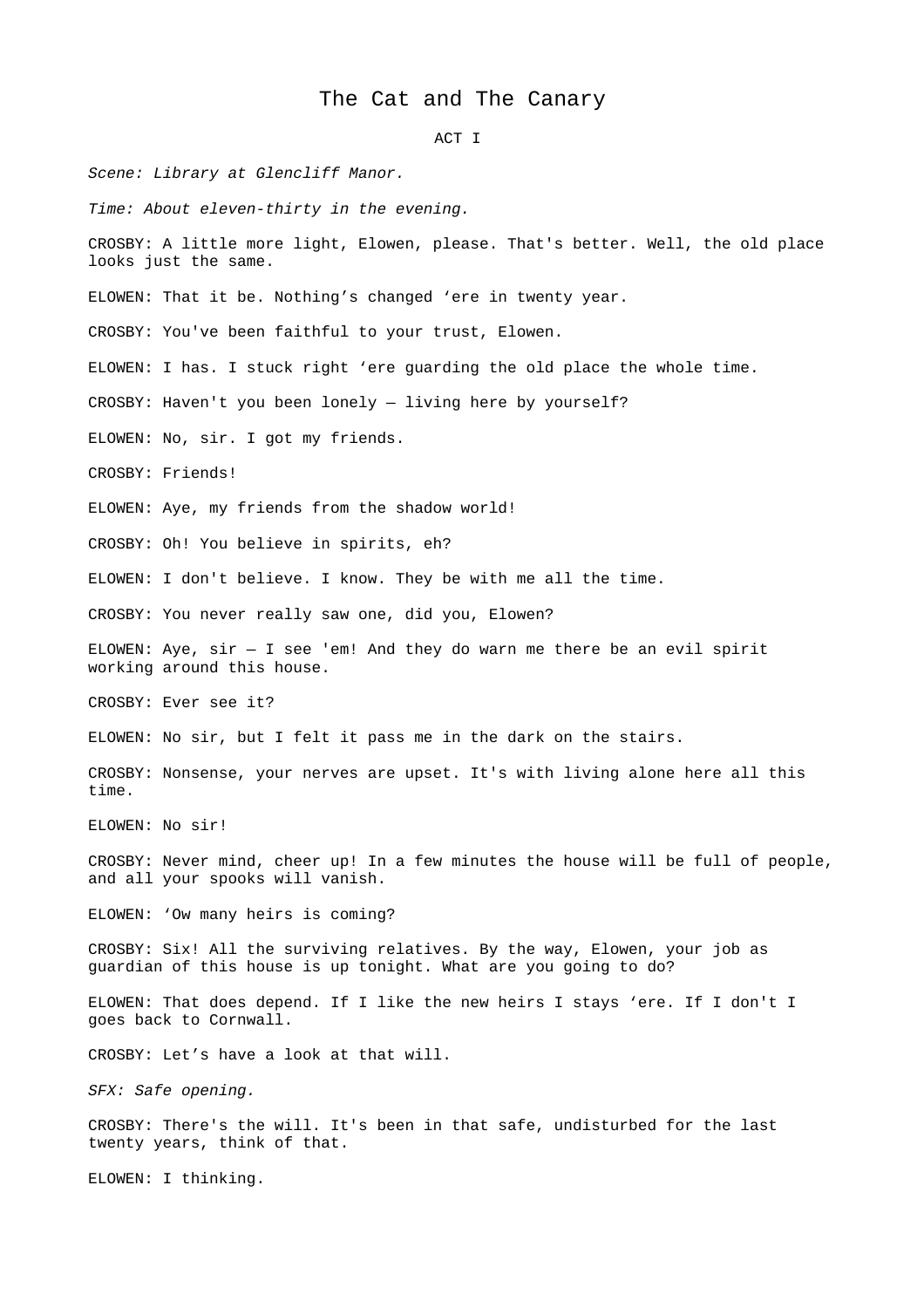CROSBY: There you are, just as your master sealed them, and locked them in that safe marked one, two, three — hello. These envelopes have been opened — every one of them! The seals have been cut away and very cleverly glued back again. Someone has opened that safe and read this will. ELOWEN: 'Ow could they? Nobody knows 'ow to open the safe but ye. CROSBY: Well, I didn't do it. ELOWEN: I ain't suspecting nobody. I just like to know why they opened 'em. What do ye expect they'd want to do, change the will? CROSBY: Perhaps. But if it has been changed, it won't do them any good. I drew up duplicate wills, according to Mr West's instructions. One copy is here — the other is in the vault of the Empire Trust Company and if this one has been tampered with, I'll know it and I'll know who did it. *SFX: Door-bell* ELOWEN: You don't think that I... CROSBY: See who that is, Elowen. And mind. Say nothing about this. *SFX: Door opens and closes.* ELOWEN: *(Off)* This way. *SFX: Door opens and closes. Harry enters.* HARRY: How are you, Mr. Crosby? CROSBY: Hello, Harry! Did you come up on the train? HARRY: No. Some friends of mine motored me over from Manchester. The train had just pulled in as I passed the station. Am I the first of the pack? CROSBY: Yes. I guess the others will be right up. HARRY: How many heirs besides myself? Crosby Five. HARRY: Five, eh? Well, I'm fortunate. I only know two of them, and I wish to heaven I only knew one. CROSBY: Why do you dislike Charlie Wilder? HARRY: In the first place because he is my cousin, in the second place because he's a poet. CROSBY: And in the third place, because Annabelle is very fond of him! HARRY: You've said it! So this is the old man's library? CROSBY: Yes. Haven't you ever been here before? HARRY: No. Why do you ask? CROSBY: Well, someone has. HARRY: Just what do you mean by that? CROSBY: Oh, nothing.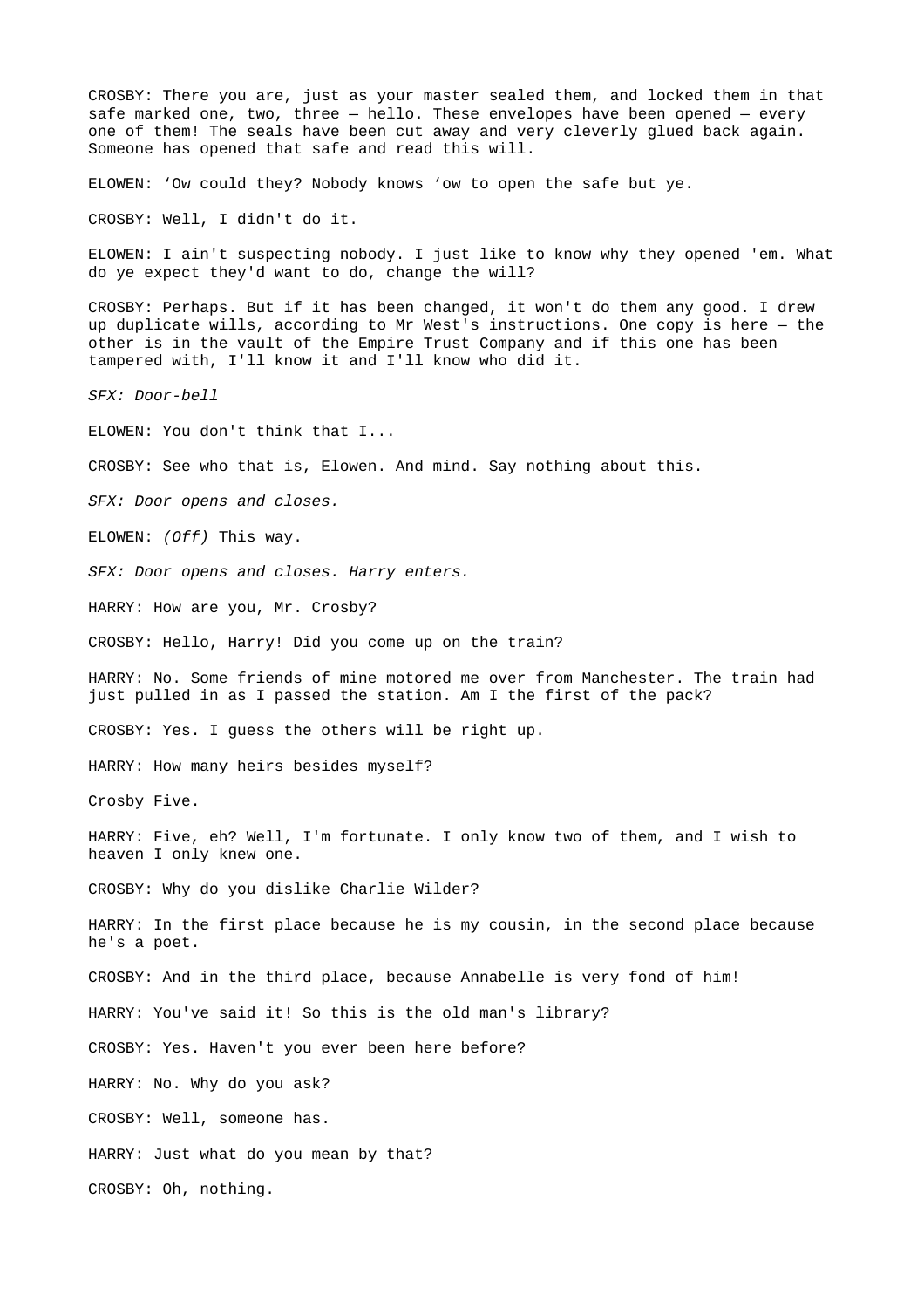ELOWEN: *(Humming)* hum who hum who hum. HARRY: I beg your pardon, would you mind parking yourself in the kitchen for a while? ELOWEN: Pfft. CROSBY: You've offended her. Do you know who she is? HARRY: No. CROSBY: She's Mr. West's old and trusted servant. HARRY: That's possibly true — but it's not interesting. What are you getting at? CROSBY: You mustn't treat her like an ordinary servant. They say she has special powers. HARRY: My dear fellow  $-$  I don't care what she has. Is that the will? CROSBY: Yes, but it can't be read until all the heirs are assembled in this room. HARRY: All right. Oh, Mr Crosby. You knew old man West. Was he all there? CROSBY: All there? HARRY: Wasn't he a little bit off? You know, a little cuckoo? CROSBY: Have you no respect for a dead relative? HARRY: None whatever - unless, of course, he has made me the sole heir. Come on, Mr Crosby, you'll admit he was a nut. CROSBY: He was a little eccentric. HARRY: He was fantastic! Why did he want a twenty-year-old will read to his heirs at midnight in this old house? Why not in the daytime at your office? Why drag us out here? CROSBY: Mr. West stipulated that this will should be read in this room at the very hour of his death. One of his whims. HARRY: Whims. It's going to make me miss the last train to Manchester and I'll have to sleep here. CROSBY: That's all been taken care of. Elowen will see that you're made comfortable, and you'll have company, the others will have to sleep here too. *SFX: Door opens.* ELOWEN: Mss Young. And Mss Sillsby. CROSBY: Ah, Cicily, Susan. SUSAN: How do you do! CROSBY: How do you do, Susan. And how do you do, Cicily. Do you two know each other? SUSAN: Oh, yes, yes — we met after we got off the train. My, what a small world it is.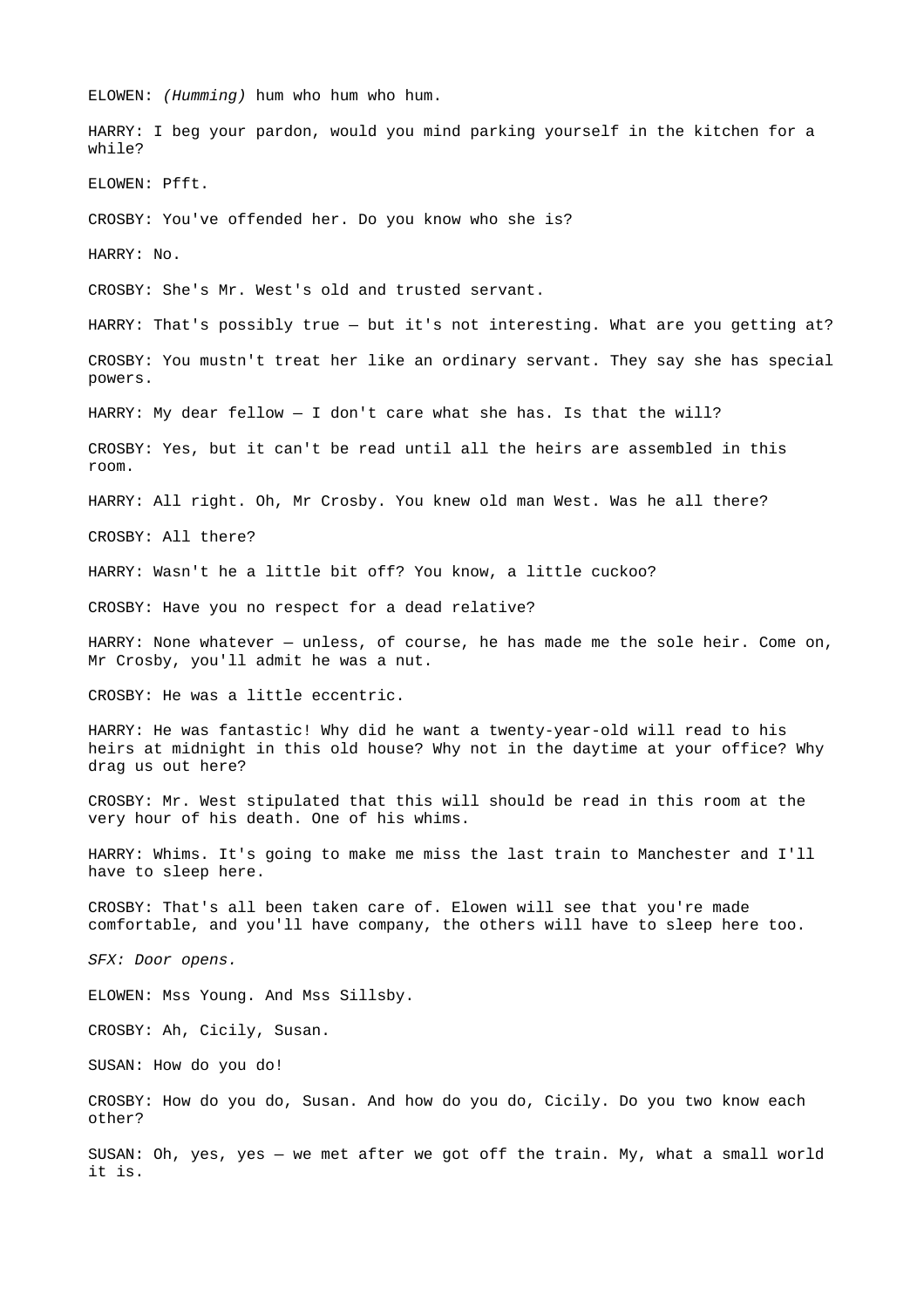CICILY: I overheard Miss Sillsby asking for a taxi to take her to Glencliff, so we rode up together. SUSAN: What was I saying? Oh, yes, I was telling Cicily... CROSBY: Excuse me, Miss Sillsby, let me introduce Mr. Harry Blythe. Miss Susan Sillsby and Miss Cicily Young. HARRY: Ladies, delighted! SUSAN: So you are Harry Blythe! Well! Well! Well! My, what a small world it is. HARRY: Yes, isn't it? SUSAN: Now, you must tell me all about yourself. We must find out just how we're connected! Did you know my Great-aunt Eleanor? HARRY: No, Miss Sillsby, I did not know your Great-aunt Eleanor. SUSAN: Well, she's... HARRY: I'm not anxious to hear about her so why delve into ancient history? SUSAN: But I... HARRY: Aunt Eleanor and I are related — aren't we? SUSAN: Yes HARRY: It can't be helped. SUSAN: No! HARRY: So let it go at that. Excuse me. SUSAN: *(Quietly to Cicily)* Why, he's the rudest man I ever met. He's positively insulting. CICILY: Don't pay any attention to him. He doesn't know any better probably. Anyway, I like him better than I do this house. It's such a spooky old place! SUSAN: You know, my dear, I've had the queerest feeling ever since we came in the house. I feel as if someone were peering at me. *Elowen sneezes* SUSAN: Oh! This house is haunted. I know it. ELOWEN: Lady, there be someone in the other world trying to tell ye something. You is mediumistic, *(Cry from Susan.)* a spiritist. I knew it when you came in that door. There be spirits all around ye. SUSAN: I knew it. I knew it. CROSBY: What are you trying to do, Elowen? Frighten her to death? HARRY: *(Returning)* Nonsense, no one was ever frightened to death. CROSBY: It has happened, and you know it. Lots of women have lost their minds, sometimes their lives, through fright. The asylums are full of such cases. ELOWEN: Someone be coming. I'll let 'em in. *SFX: Door open and closes.*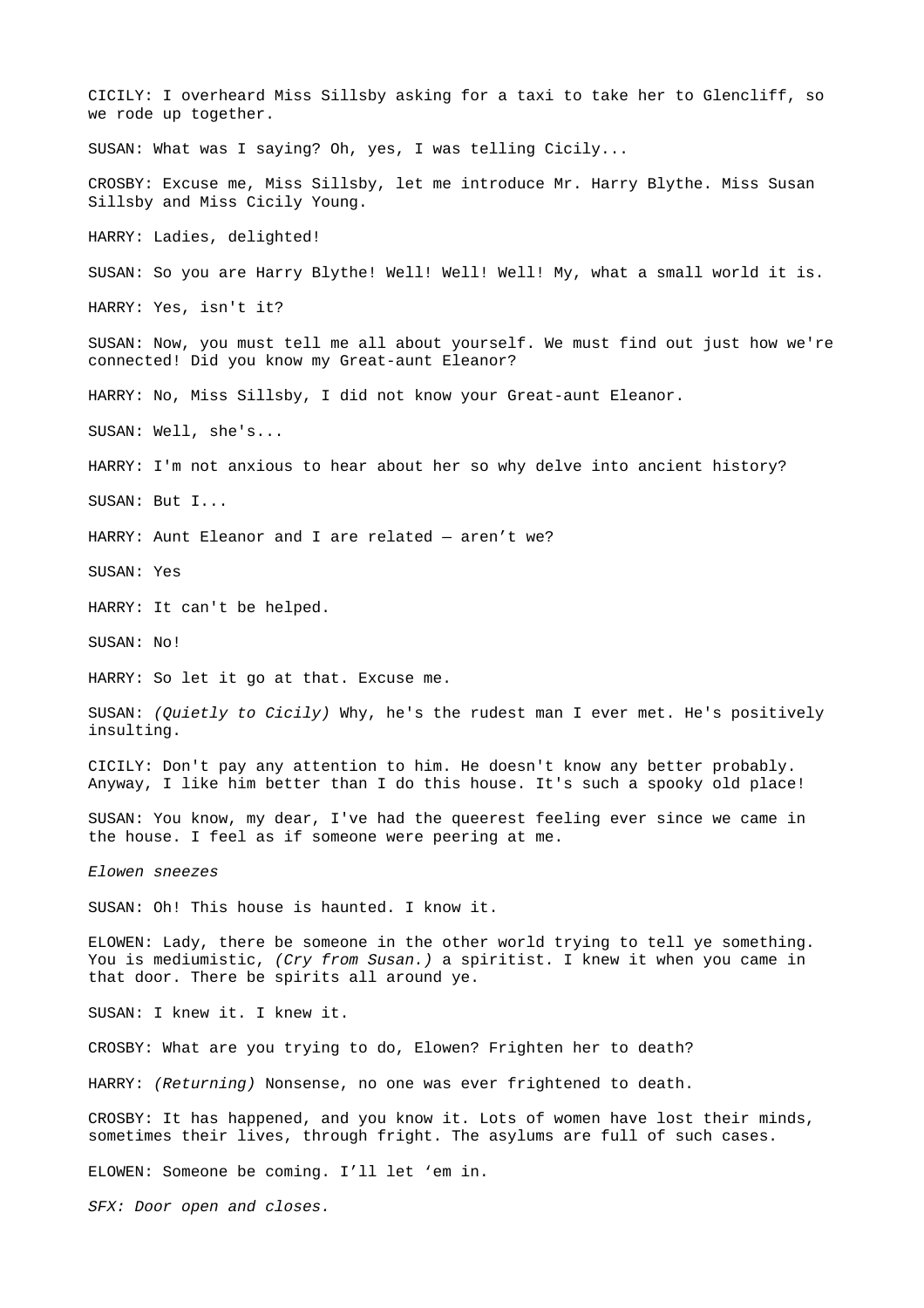HARRY: Well, I don't believe it. SUSAN: Oh, I wish I hadn't come, you heard what she said! It's terrible  $-$  I want to go home. HARRY: Come and sit down. SUSAN: I don't want to sit down. *SFX: Door opens and closes.* ELOWEN: Mr Wilder. CHARLIE: How are you, Mr. Crosby? Hope I'm not late. CROSBY: Hello, Charlie! Miss Susan Sillsby and Miss Cicily Young — this is Charlie Wilder, another distant relative. CHARLIE: It's a pleasure to discover that I have such charming relatives. SUSAN: Oh! CROSBY: Oh, Harry, you know Charlie, of course. HARRY: Oh, yes, I know him! CROSBY: Now, boys, forget this foolish quarrel of yours. This is a family reunion — stop acting like children and shake hands. CHARLIE: I'd like to. Come on, old man. Let's bury the hatchet. Shake! HARRY: Very well. If it makes you happy. CHARLIE: That's better. HARRY: When are you going to read the will, Mr. Crosby? CROSBY: As soon as the other two heirs arrive. *SFX: Telephone rings.* CROSBY: Excuse me. *SFX: Telephone ring stops.* CROSBY: Hello, yes, yes, this is Mr Crosby. Oh, all right, yes, we're waiting for you. *SFX: Telephone receiver replaced.* CROSBIE: That's one of them now. She's on her way from the station. She had trouble getting a taxi. CHARLIE: I left the other downstairs. Chap by the name of Jones. CROSBY: What's he doing down there? CHARLIE: *(In own voice.)* He's not turned up. CROSBIE: *(In own voice.)* Who? CHARLIE: *(In own voice.)* Pete.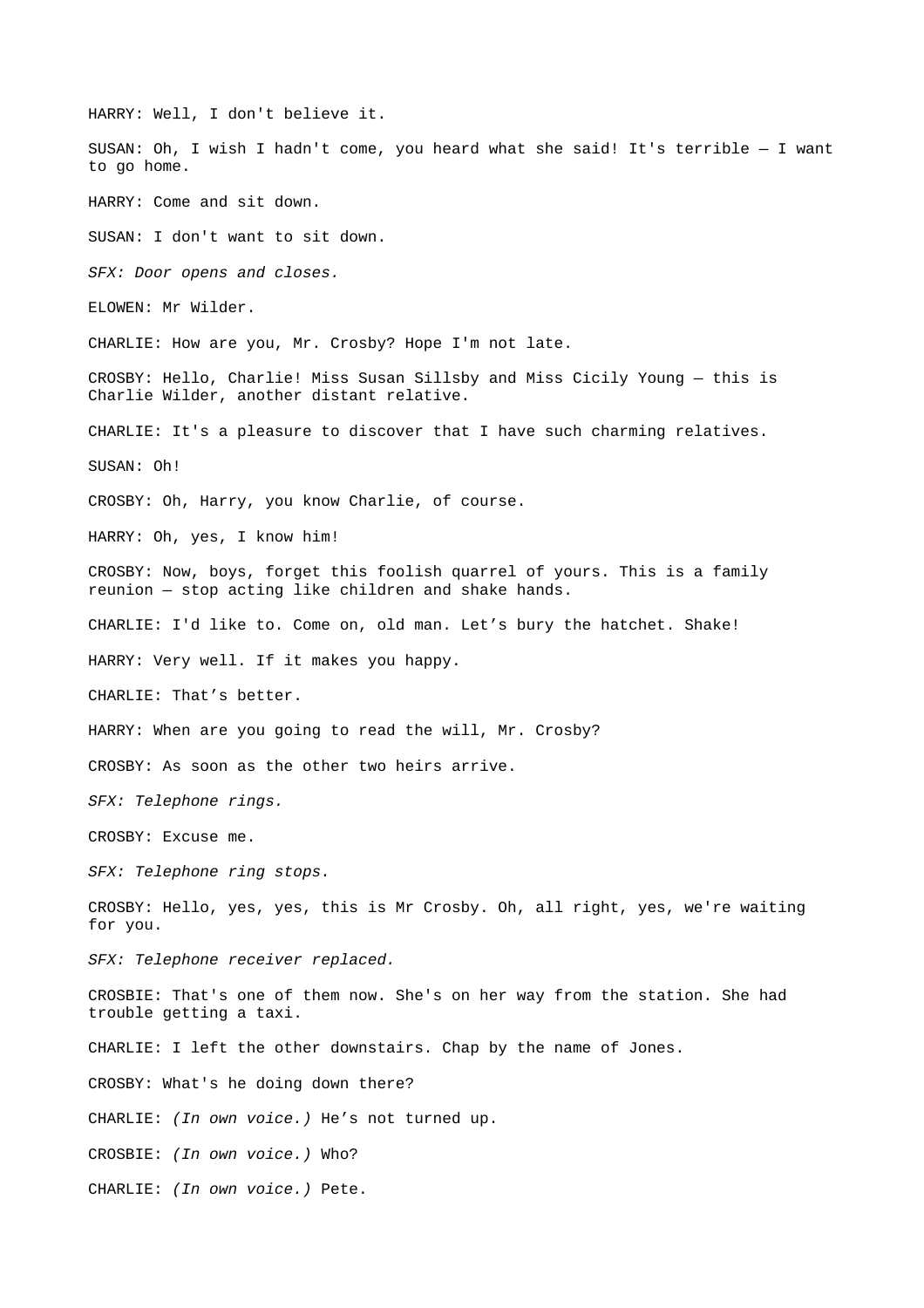CROSBIE: *(In own voice.)* Where the hell is he? CHARLIE: *(In own voice.)* How would I know? CROSBIE: *(In own voice.)* We'll just have to cover him. CHARLIE: *(In own voice.)* How? CROSBIE: *(In own voice.)* This is radio, For God's sake. It can't be too difficult. We can take it in turns. CHARLIE: *(In own voice.)* Have you gone mad? CROSBIE: *(In own voice.)* Mike. Do Pete's lines. HARRY: *(In own voice.)* Why me? CROSBIE: *(In own voice.)* Just do it! (As Crosbie.) Come in, Paul. Glad to see you. My, my, but you're looking fit! HARRY: *(Adopting a Welsh accent for Paul)* Well, I may look all right— but I don't feel so good. CROSBY: No PAUL: I have felt better, but on the other hand, I have felt worse. CROSBY: Here are some cousins you ought to know, Miss Cicily Young. Mr Paul Jones. CICILY: So you're Cousin Paul. PAUL: *(In own voice.)* Apparently. CICILY: I beg your pardon, I didn't catch that. PAUL: Yep! That's who it is. CICILY: Isn't it a wonderful night? PAUL: Well, the sky didn't look any too good when I came in but of course on the other hand it may be all right by tomorrow. CROSBY: Miss Sillsby, Mr. Jones. SUSAN: Well! Well! Paul Jones? PAUL: Yep! SUSAN: Isn't the world a small place? PAUL: Yep, it certainly is but not too small. SUSAN: I quite agree with you. You're a professional man, aren't you? PAUL: Yes, ma'am, I'm a horse doctor. CHARLIE: Horse doctor! CROSBY: Oh, Paul, your cousin Charlie Wilder. CHARLIE: How do you do!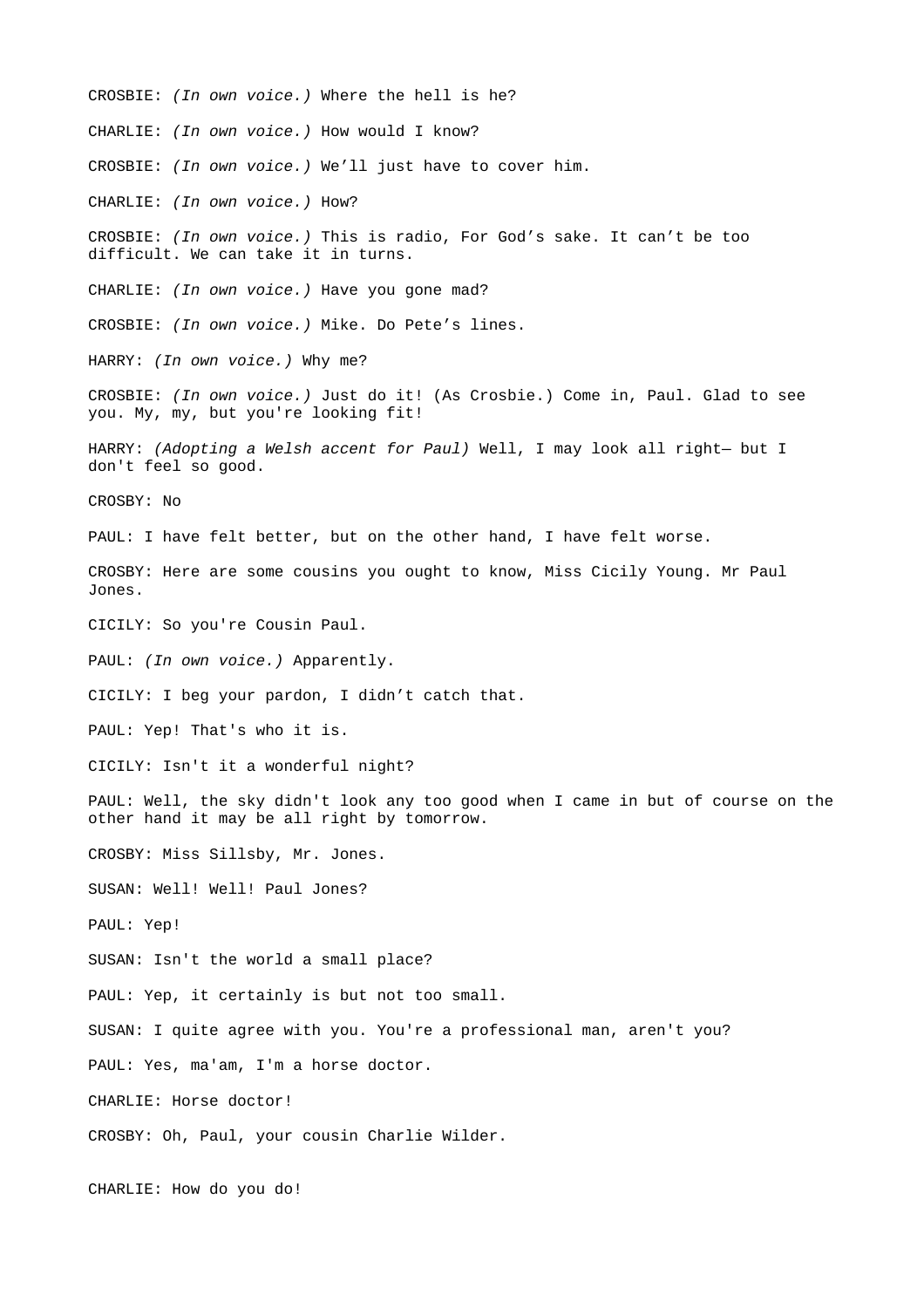CROSBY: And Harry Blythe. HARRY: *(In own voice.)* Behave*.* PAUL: Mr Blythe! CHARLIE: I thought you were in the automobile business. PAUL: Well, when I graduated from college as a first-class vet, I went back home to practice and found I was sunk. The farmers had quit using horses and were all driving cars, so I naturally began doctoring them, there isn't much difference is there, and I want to tell you I've got about the best garage in Merthyr Tydfil. CROSBY: *(In own voice.)* Merthyr Tydfil? PAUL: *(In own voice.)* Go with it. ELOWEN: I hear a taxi comin' down the drive. That be the sixth heir. CHARLIE: *(In own voice.)* Ah. CROSBIE: *(In own voice.)* Ah, what? CHARLIE: *(In own voice.)* She's not here either. CROSBIE: *(In own voice.)* Alison? She's the bloody lead! Don't tell me. Pete was giving her a lift. Well, we'll just have to carry on. ELOWEN: *(In own voice.)* I can do her. Bit bored with the Cornish accent now anyway to be honest. CROSBIE: *(In own voice.)* Great. Do the line again. ELOWEN: I hear a taxi comin' down the drive. That be the sixth heir. CROSBIE: *(In own voice.)* Sound effect! ELOWEN: *(In own voice.)* There isn't a sound effect! CROSBIE: *(In own voice.)* Oh. Of course. Sorry. ELOWEN: I'll go let her in. CICILY: Ugh! She gives me the creeps. CHARLIE: She is rather weird. I don't hear any taxi. SUSAN: This house is haunted. PAUL: What's that? SUSAN: I know it! CROSBY: Rubbish! You'll be seeing ghosts the first thing you know. PAUL: Well, personally, I've never seen a ghost, however, on the other hand, that doesn't prove that there aren't any. I've felt kind of queer ever since I've been in this house. *The actor playing Harry now has to have a conversation with himself.*

HARRY: What will you do with it if you inherit it?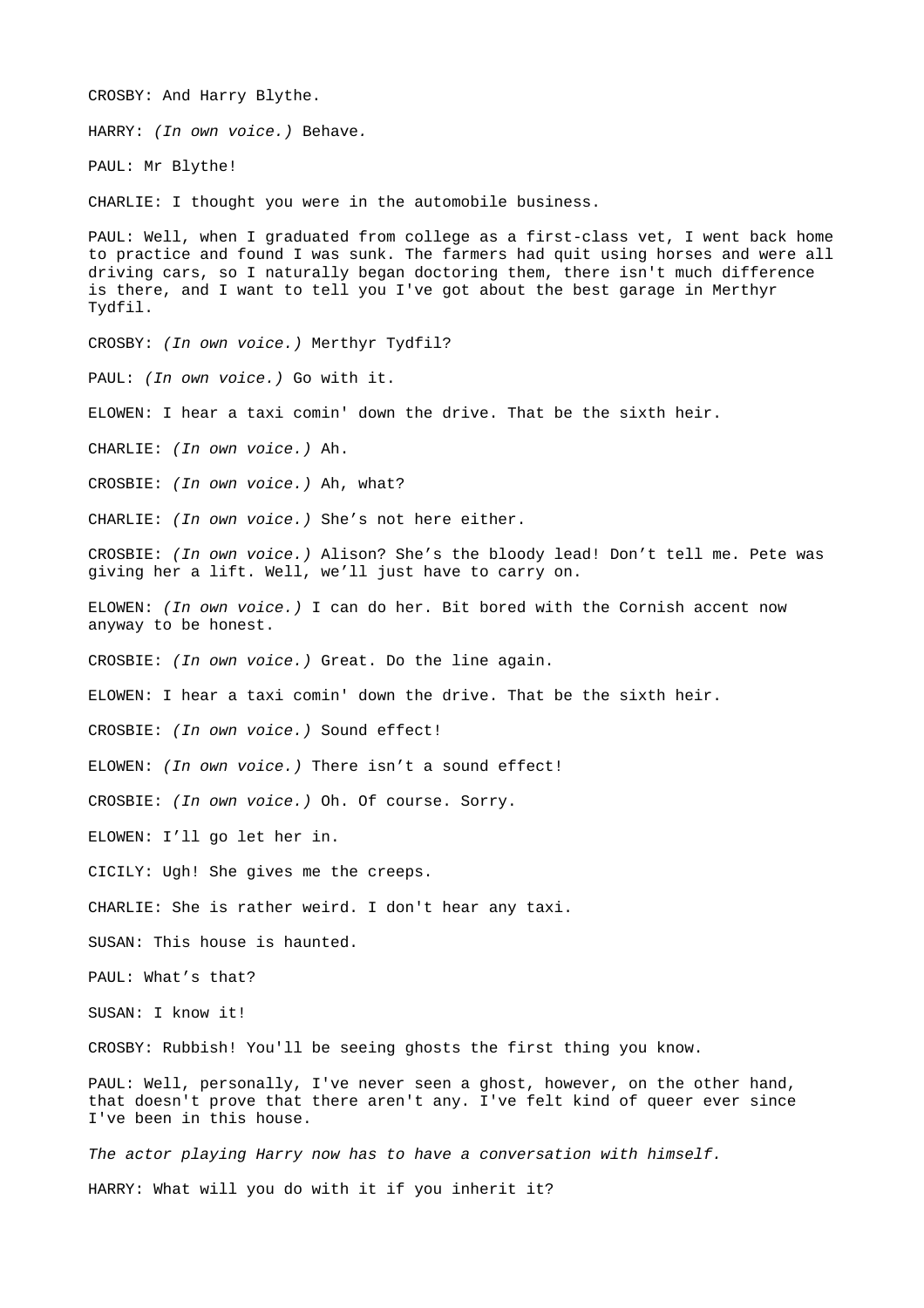PAUL: Inherit it? HARRY: Well, you might. PAUL: Do you think so? HARRY: Could be any of us. PAUL: I suppose so. HARRY: You've as much chance as the rest of us. PAUL: I never inherit anything, but on the other hand you never can tell, I might. *SFX: Door opens and closes. The actress playing Elowen adopts an upper class accent for Annabelle.* ANNABELLE: Sorry I'm late, Mr Crosby. CROSBY: Well, Annabelle, you did get here. Miss Cicily Young — Miss Annabelle West. CICILY: Annabelle West, the illustrator? ANNABELLE: I suppose so! CROSBY: Miss Sillsby, Miss West. HARRY: Hello, Annabelle! ANNABELLE: Harry! CHARLIE: Annabelle! ANNABELLE: Charlie Wilder! Why didn't I see you on the train? CHARLIE: I was in the smoker. HARRY: I motored up. Now you can go ahead, Mr Crosby. CROSBY: If you'll all sit down, I'll begin. ANNABELLE: Oh! Cousin Paul? PAUL: Yes, that's right. Little Annabelle West, all grown up and everything. ANNABELLE: When did you leave Wickford? PAUL: I think you mean Merthyr. ANNABELLE: *(In own voice.)* Eh? PAUL: This morning, I think — yes, as a matter of fact I, um... CROSBY: Now I'm going to be brief. HARRY: Good!

CROSBY: Cyrus Canby West died in this house twenty years ago tonight. He made me executor of his estate. Mr. West was a very eccentric man; and hated all his living relatives.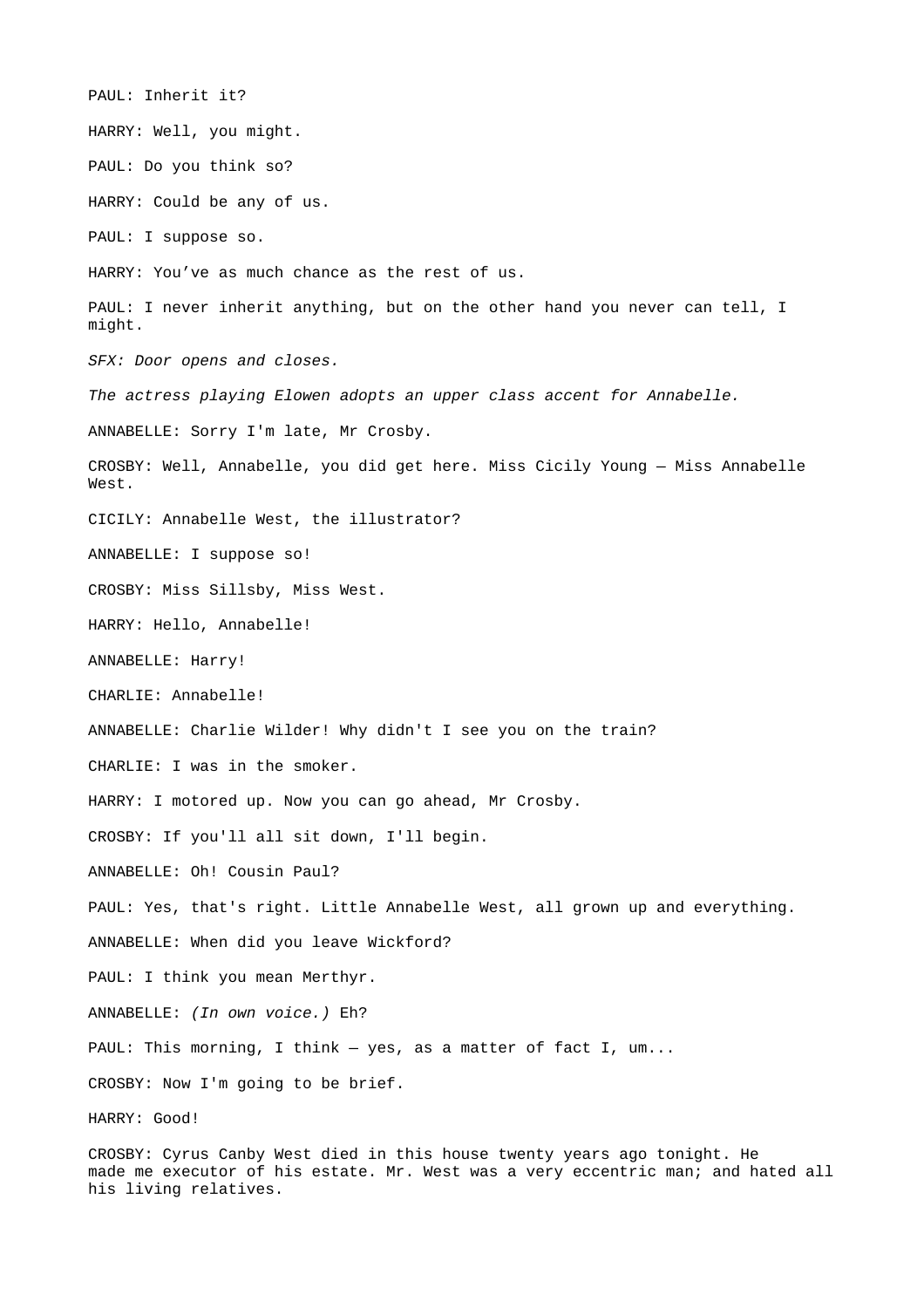HARRY: I don't blame him.

CROSBY: Not wishing his near relatives to enjoy his fortune, Mr. West invested it in Government bonds to mature in twenty years. At the end of that time I was to assemble all his surviving relatives and read his will. Now you understand why I've kept track of you all. You six people are the last living descendants of Cyrus Canby West.

HARRY: I thought you were going to make this brief.

CROSBY: Please! Here is the will in these three envelopes.

*SFX: A muffled weird gong sounds seven times.*

CROSBY: I will now read instructions on envelope marked 1.

ELOWEN: *(In a trance like voice)* Oh, tell I — oh, tell I!

CROSBY: Elowen. Elowen Penhaligan!

ELOWEN: Yes. I 'ear you, Eliza.

CROSBY: Elowen!

ELOWEN: Eliza, what is ye trying to tell me about? About...

CROSBY: Elowen! Stop that and answer me.

ELOWEN: Tell me. Tell me the name.

CROSBY: Elowen!

ELOWEN: *(Suddenly back with us)* What?

CROSBY: What was that noise? Like a gong.

ELOWEN: (*In a deep voice surcharged with malice*) That be the warning of death. The master heard it just before he died.

*A Beat.*

PAUL: Well, I've been thinking that there isn't really any use my staying round here, besides, I don't feel so good, and it looks like rain, so if it's all the same to you, I think I'll run to the station.

ANNABELLE: Nonsense, Paul, it isn't going to rain — and I want you here to… Hey, you don't believe in ghosts, do you?

PAUL: No! No! Of course not! But then on the other hand that gong and...

CROSBY: It's nothing

ANNABELLE: An old grandfather's clock in one of the rooms.

ELOWEN: There be no clock running in this house.

PAUL: You see!

ELOWEN: The toll says seven may live. There be eight persons in this room. One must die before morning.

SUSAN: Oh! I feel faint.

PAUL: Say, listen, honest to goodness, it's too hot in here. I want some air.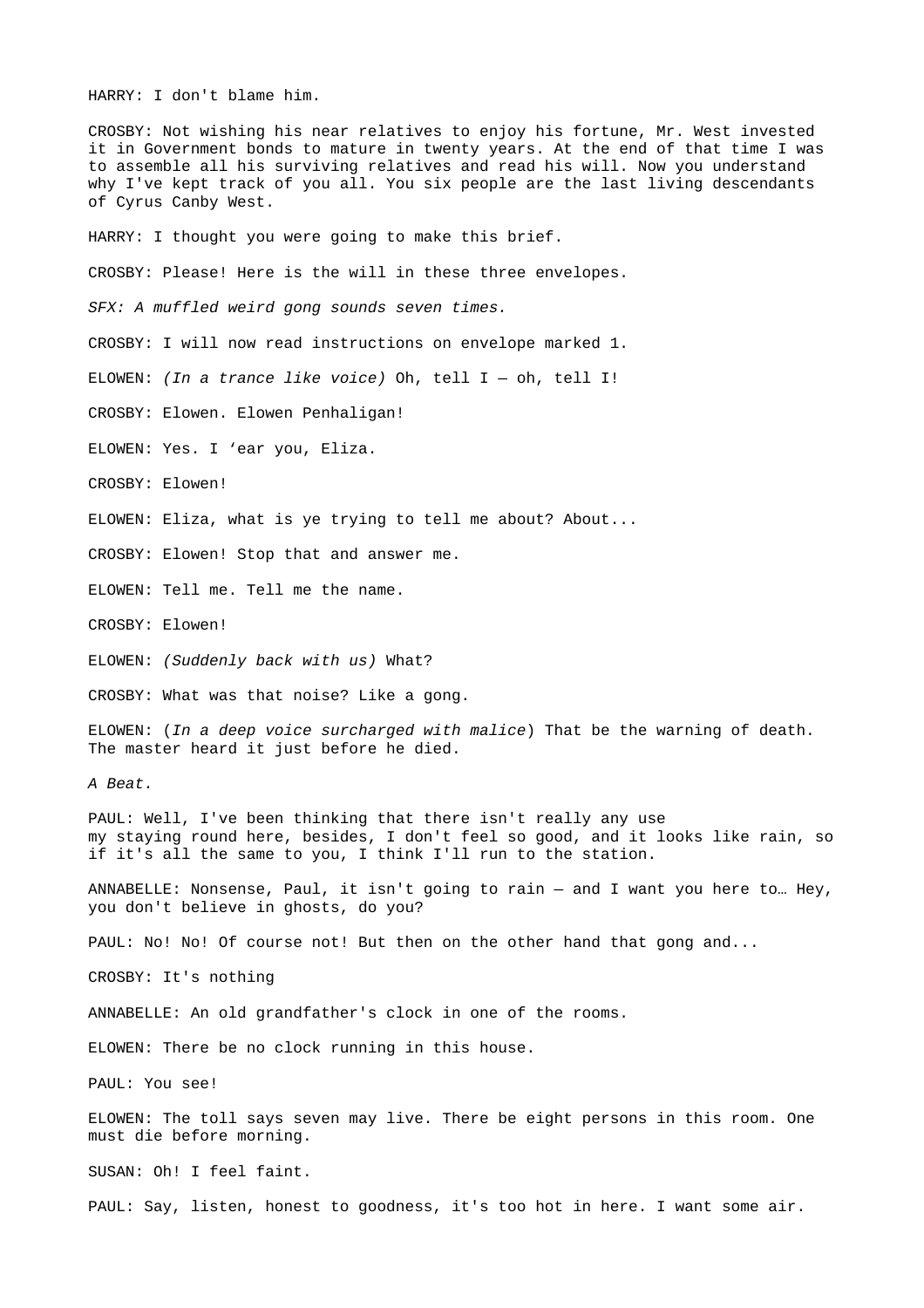HARRY: Quit your kidding and sit down.

PAUL: But I'm not kidding.

HARRY: I said sit! Crosby, go on with the will.

CROSBY: "At midnight, September 27, 1921, you will open this envelope and read its contents to such of my relatives as are assembled in my library at Glencliff Manor."

*SFX: Envelope opened and piece of paper taken out.*

CROSBY: "First, let my executor ask the prospective heirs assembled this night if they are willing to take what fortune offers them, and not question my judgement in the manner in which I shall dispose of my fortune." Is that clear? Any objections?

SUSAN: No, that's all right, go ahead.

CROSBY: "If they are willing"

PAUL: Just a minute, I don't know about that. Maybe his judgement isn't good. Mind you, I don't say that it isn't, but then on the other hand it might not be.

CROSBY: Are you satisfied or not?

PAUL: Well, it seems to me under the circumstances....

CHARLIE: He is. Go on.

CROSBY: Are you?

PAUL: I didn't say I wasn't. I merely started to say that it seemed to me under the circumstances.

HARRY: Will you dry up?

CROSBY: "If they are willing to take what fortune offers, then let my executor open envelope number two and read my will."

*SFX: Envelope opened and piece of paper taken out.*

CROSBY: "I, Cyrus Canby West, being of sound mind and body, do hereby declare as the sole heir to all my money, bonds, securities, estate, real and otherwise, my descendant, man or woman who bears the surname of West. If more than one bear the surname of West, then my estate shall be equally divided among them. Cyrus Canby West. Witnesses: Elowen Penhaligan, Roger Crosby." *(Pause.)* There is, however, a codicil. "In the event of the death of the beneficiary, or if he or she be proved of unsound mind, or if it be proved in a court of law that the said beneficiary is not competent to properly handle the estate, then my executor will open envelope marked 3 and declare the next heir." Therefore, in accordance with the will, I now declare Miss Annabelle West as sole heiress of the West estate, and the mistress of Glencliff Manor. Annabelle, I congratulate you. And as there is no doubt as to the good health and sanity of Miss West  $-$  I trust this third envelope shall never be opened.

CHARLIE: It's wonderful, Annabelle, I'm glad.

HARRY: I congratulate you with all my heart.

ANNABELLE: I. I can't realize it yet. All I can say is. Glencliff is open to you all and everything I that have is...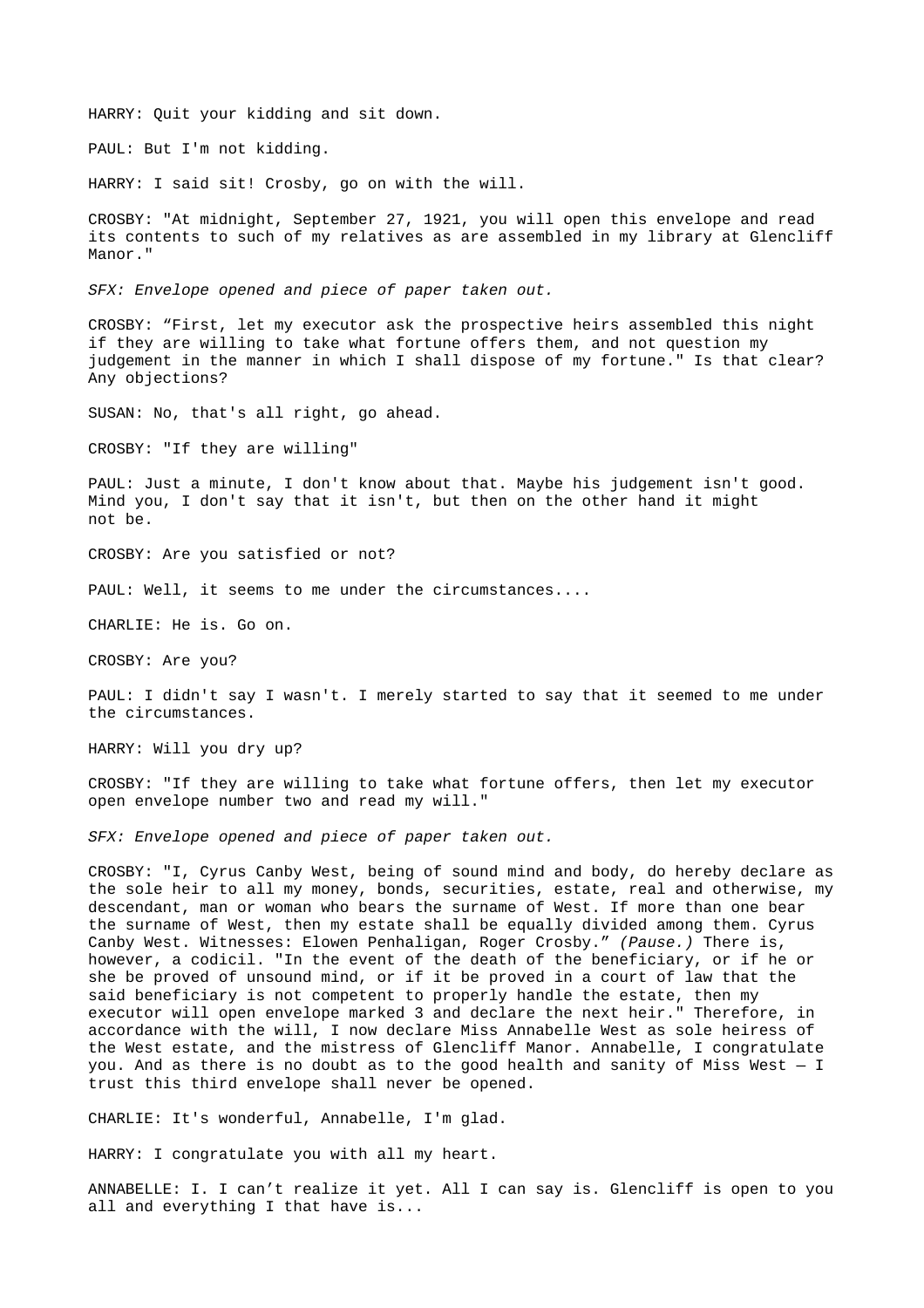SUSAN: I knew there was a catch in it.

CICILY: I confess I'm disappointed, but I congratulate you.

ANNABELLE: Thanks.

SUSAN: I suppose there's nothing else to do, but to wish you many happy returns.

ANNABELLE: It is so  $-$  so unexpected  $-$  I can hardly believe it yet.

PAUL: Well, of course, money doesn't always bring happiness, but then again on the other hand, sometimes it does.

SUSAN: I quite agree with you, money is the root of all evil.

PAUL: It is, it certainly is! When you haven't got any!

ANNABELLE: Mr. Crosby, one thing puzzles me about the will.

CROSBY: What is it?

ANNABELLE: What did he mean when it said if the heir is proved to be unsound in mind?

CROSBY: Mr. West believed that there was a streak of insanity in the family. That clause was put there in case that failing should reappear in the heir. In that event, the estate would go to the heir named in envelope three.

PAUL: I wonder who that is?

HARRY: I wonder.

ANNABELLE: I didn't know there was any insanity in our family.

HARRY: Neither did I until I heard that will.

CROSBY: But it is legal — absolutely!

HARRY: I don't dispute that  $-$  I'm only saying that the old man was dotty.

CROSBY: He was peculiar, yes, but as sane as any man living.

ELOWEN: 'Ere be the keys to the house, Miss West.

ANNABELLE: Will you remain as my housekeeper?

CHARLIE: *(In own voice.)* It would be difficult for her to leave without you.

ELOWEN: When Mr. West died he did give me this letter to give to the heir after the will was read.

ANNABELLE: "You will open this envelope tonight, in my room, where you are to sleep." Where is the room, Elowen?

ELOWEN: There. Across the hall.

CICILY: I agree with Harry. Mr West was certainly insane. Imagine trusting that woman to deliver a letter twenty years after his death.

CROSBY: It's all news to me. Elowen, when did he give you that letter?

ELOWEN: Just before he died, when you and the doctor were talking in a corner of the room.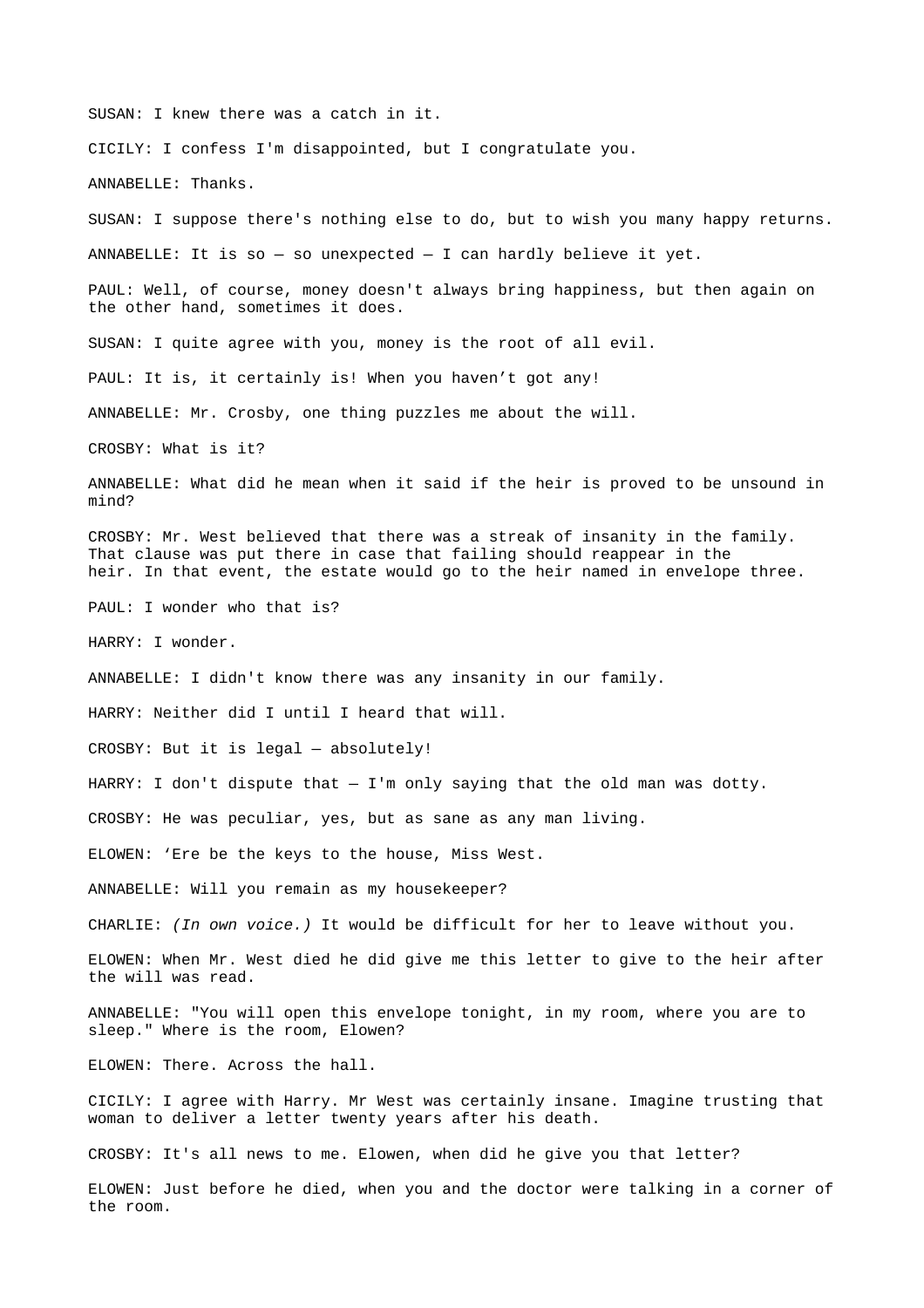SUSAN: I'm afraid that Cousin Cyrus was a little out of his mind.

PAUL: I wonder what's in that letter.

CROSBY: It may refer to the lost necklace.

HARRY: Necklace?

CICILY: Oh, I remember my mother telling me she saw it once and said it was the most gorgeous thing imaginable. All sapphires and rubies.

ANNABELLE: Seems to me I heard something about it. Wasn't it a family heirloom?

CICILY: Yes. Mother told me it had been in the family for; oh, generations. But she said it was lost or stolen after it came into Mr West's possession.

CROSBY: It did disappear but I don't think it was lost or stolen. I believe Mr West hid it somewhere in this house.

CHARLIE: Why should he do that?

CROSBY: Another of his whims.

SUSAN: Did you ever see it?

CROSBY: Once. It was magnificent. The stones alone are worth a fortune. Annabelle, I congratulate you again.

SUSAN: Gracious — some people have all the luck.

CICILY: You know the old saying: "Them that has, gets."

ANNABELLE: Before I go to bed I'll open this letter. Perhaps in the morning I will show you the necklace. This is going to be a wonderful evening. Elowen, how about some supper?

ELOWEN: Aye, Ma'am. I'll put it on the table in the dining room.

ANNABELLE: While you're doing that, we'll explore the place — and you two can pick out your rooms.

CICILY: I'd like one next to Susan. I'm afraid to sleep alone in this ghostly old house.

SUSAN: I know I won't sleep a wink.

ANNABELLE: Nonsense. There is nothing to fear.

CICILY: Aren't you afraid to sleep in the room where he died?

ANNABELLE: Certainly not, why should I be?

SUSAN: This house is haunted, she has seen them: Spirits!

ANNABELLE: Me?

SUSAN: *(In own voice.)* No, you idiot. Elowen.

ANNABELLE: Suppose she has? She has been living here a long time and they haven't hurt you, have they?

ELOWEN: But there be an evil spirit in this house now.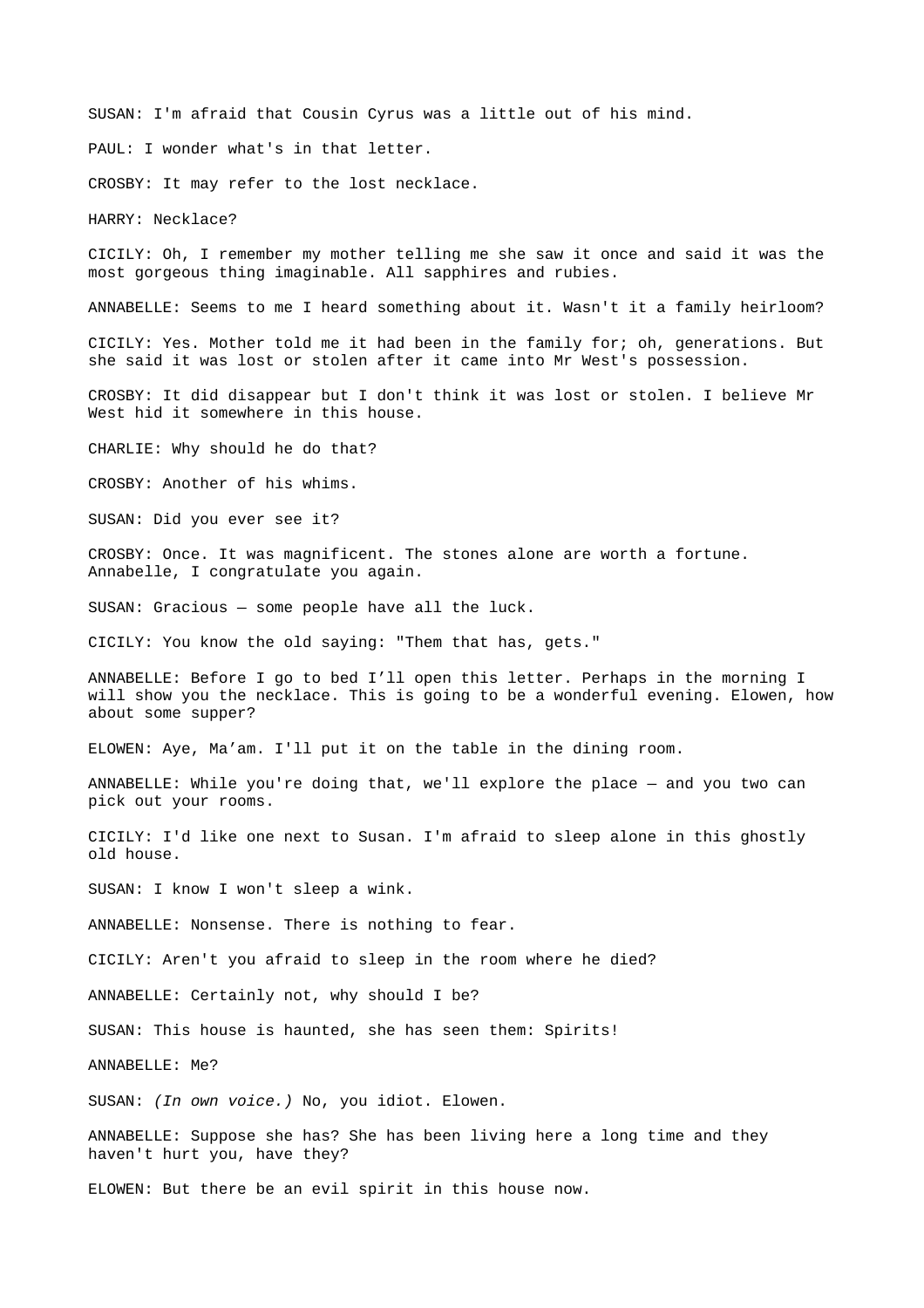ANNABELLE: I don't believe it — nothing can frighten me. CHARLIE: Keep still, Elowen! Don't you see — you are making Miss West nervous. ANNABELLE: Come on, Susan and Cicily. SUSAN: I won't budge without a man. ANNABELLE: Come on, Paul, you'll protect us, won't you? PAUL: Well, I don't know as I'd be much use to you — but then again, on the other hand, you never can tell  $-$  maybe I might. *The actors playing Annabelle, Susan and Paul move to back of stage.* CICILY: I haven't much confidence in Paul. Would you come, Mr Crosby? CROSBY: Me? Of course I'll come. Delighted. *The actors playing Cicily and Crosby join the others leaving the actor playing Charlie on his own. He struggles on whilst the others chat amongst themselves, unaware of his predicament.*  CHARLIE: So. Just the two of us again. *He waits. The others are still unaware of the situation.* CHARLIE: *(In own voice.)* Mike! Mike! Oh for God's sake. *When reading Harry's lines he attempts the Welsh accent, forgetting that it is Paul that has the Welsh accent.* CHARLIE: So. Just the two of us again. CHARLIE/HARRY: But it won't be for long. One of us will be gone before morning. CHARLIE: Meaning me? CHARLIE/HARRY: Yes, you! CHARLIE: Until Annabelle tells me I'm not wanted, I'm going to stick right here. CHARLIE/HARRY: Just try it! CHARLIE: I see. Now that she's the heiress, you've decided that you're in love with her. CHARLIE/HARRY: I've decided that she needs my protection… *The actor playing Harry comes to the front of the stage.* HARRY: *(In own voice.)* What the hell are you doing? CHARLIE: *(In own voice.)* Well, you weren't here so I had to play roles. HARRY: *(In own voice.)* But I don't have a Welsh accent. CHARLIE: *(In own voice.)* I am aware of that. HARRY: *(In own voice.)* So why are you doing one. Well, trying to, anyway. CHARLIE: *(In own voice.)* Because you decided that your character is Welsh for reasons best known to yourself.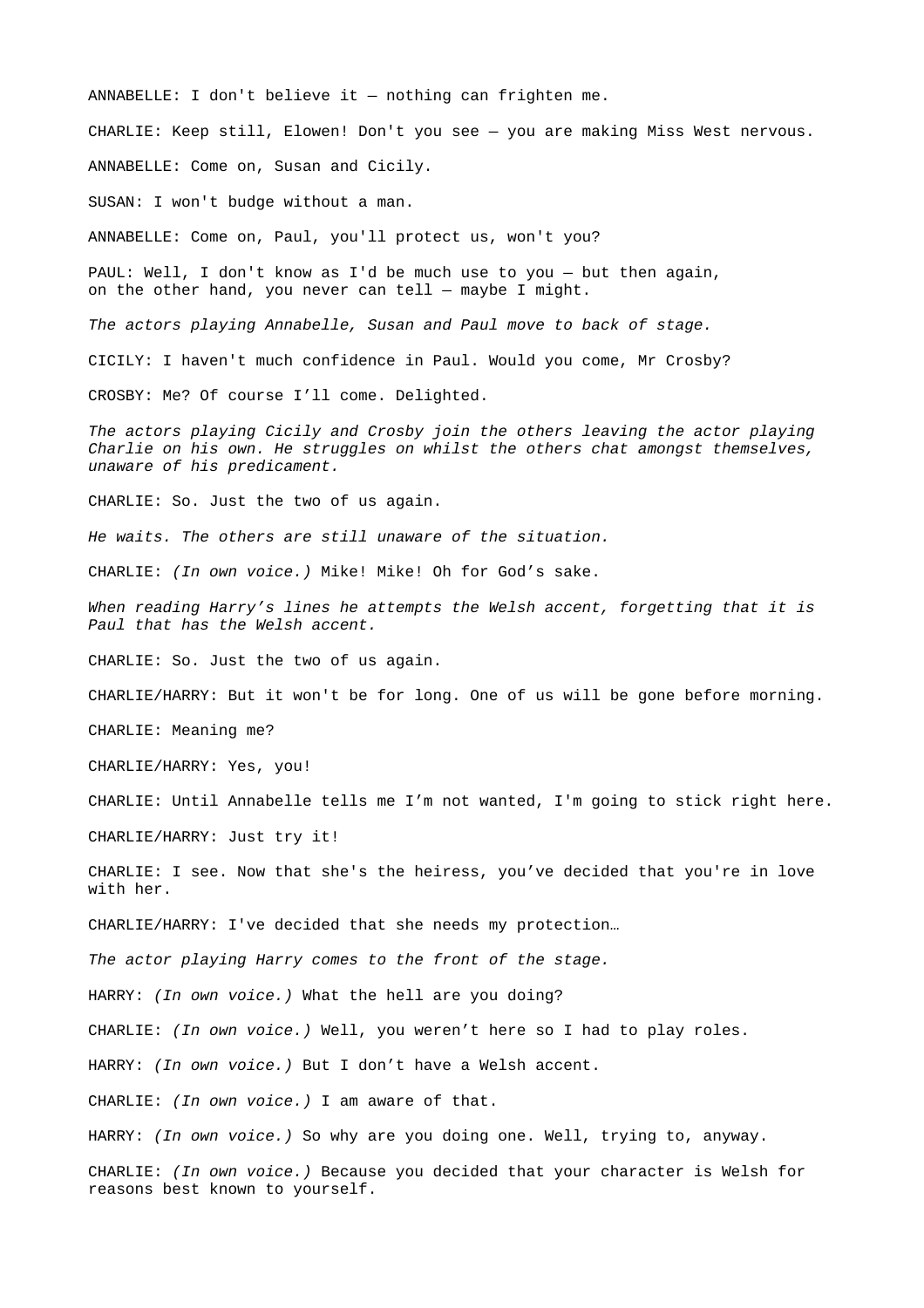HARRY: *(In own voice.)* That's Paul! This is Harry! CHARLIE: *(In own voice.)* Oh. HARRY: *(In own voice.)* We'll have to do it again. Go from your line. CHARLIE: So. Just the two of us again. HARRY: But it won't be for long. One of us will be gone before morning. CHARLIE: Meaning me? HARRY: Yes, you! CHARLIE: Until Annabelle tells me I'm not wanted, I'm going to stick right here. HARRY: Just try it! CHARLIE: I see. Now that she's the heiress, you've decided that you're in love with her. HARRY: I've decided that she needs my protection and she's going to have it. So you keep out of my way or I'll… ANNABELLE: What's it all about? HARRY: Nothing! CHARLIE: Sorry to disappoint you, Annabelle. Where did you put me? ANNABELLE: At the end of the hall. Elowen will show you. Harry, you are to sleep in the first room at the head of the stairs. CHARLIE: Find any spirits in the house? ANNABELLE: The sideboard is full of Scotch. Help yourself. CHARLIE: All right, I will, but I'd like to see you later, Annabelle. ANNABELLE: Come back when you've had your drink. CHARLIE: I will. And I'll bring you some. ANNABELLE: Harry, what's all this nonsense between you and Charlie? HARRY: It isn't nonsense, Annabelle. It's serious. You know how I feel about you, and it exasperates me the way you smile on that rotter. ANNABELLE: See here, Harry, don't talk that way about Charlie; he's one of my dearest friends. HARRY: If he's a sample of your dearest friends, God help you! ANNABELLE: I used to think you were one of them but when I see you with such an ugly look in your eyes… HARRY: You're shocked, are you? ANNABELLE: No! I've always thought there was a good deal of the brute in you. HARRY: And is that why you told me to run along and find some other girl? ANNABELLE: Not exactly. I didn't mind the brute in you. I was just afraid you mightn't be able to control it, and it looks as though I were right.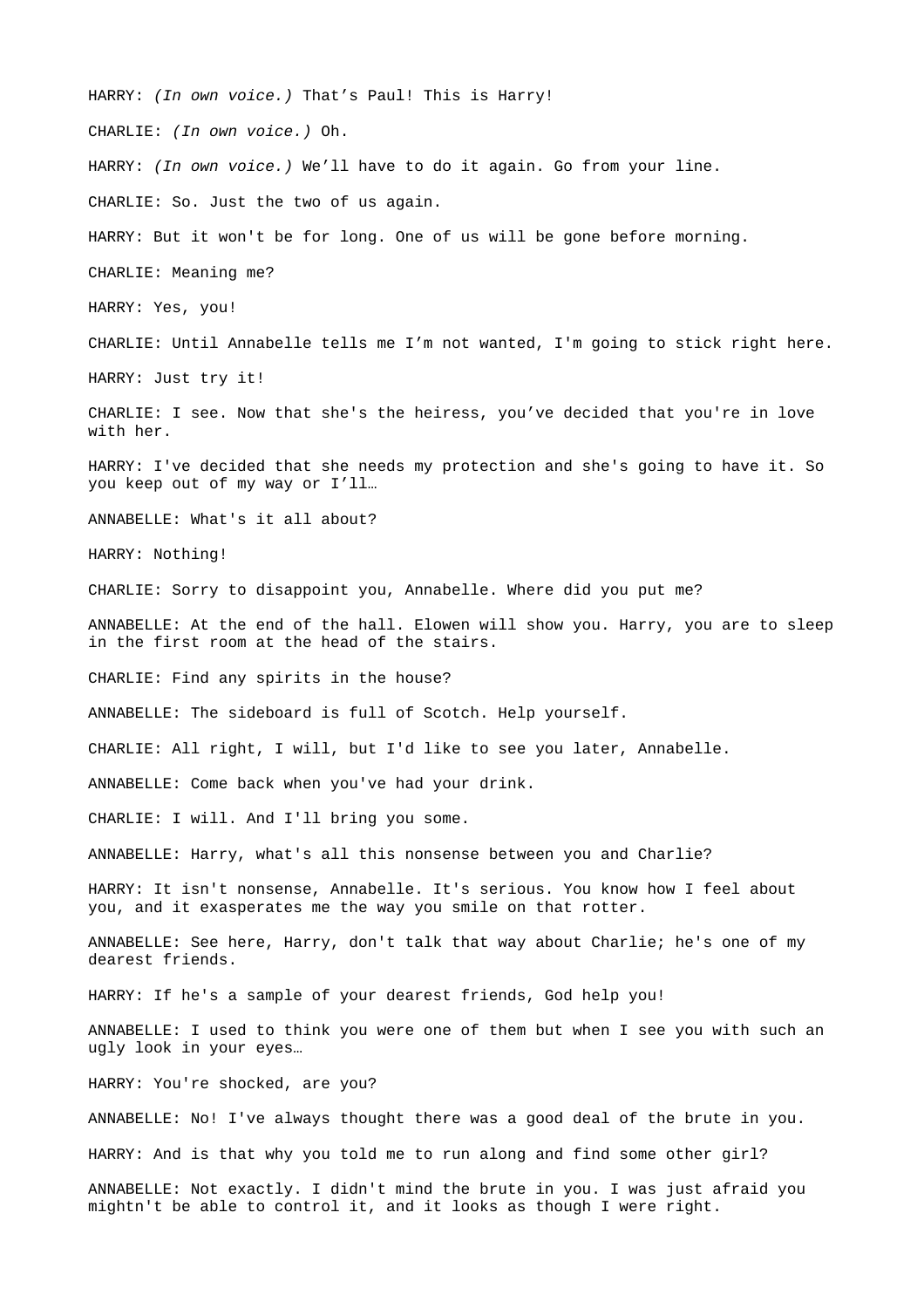HARRY: How can a man control himself when he sees the woman he loves is being swept off her feet by a romantic milksop? ANNABELLE: If you mean Charlie? HARRY: I do. Charlie's a dreamer. He'll never amount to a row of pins. Don't throw yourself away on him! ANNABELLE: Do you suggest that I throw myself away on you? HARRY: You'd better! ANNABELLE: Is that a threat? HARRY: Whatever it is, Annabelle — it comes straight from my heart. ANNABELLE: Just for a moment the old trust in you comes back to me. HARRY: And if you'll give me the chance I'll make you trust me forever. ANNABELLE: It's too late. HARRY: You love him? ANNABELLE: Please! HARRY: All right, but I know a cure for it! ANNABELLE: A cure? HARRY: Yes! Just marry him! And you can take my word for it, you'll be sorry as long as you live. ANNABELLE: What are you doing? Putting a curse on me? HARRY: What do you want me to do, give you my blessing? ANNABELLE: You can give me one thing. A promise that you'll always be my friend. HARRY: That goes without saying! You'll need me, Annabelle, and when you do, I'll come a-running. ANNABELLE: I've a mind to give you a kiss for that! HARRY: No, thanks — I want all or nothing. *Crosbie and Charlie return.* CROSBY: Annabelle, as hostess, I think you might hurry along the supper. ANNABELLE: Elowen may not like my interfering but I'll see what I can do. CROSBY: That was a fine Scotch, Charlie! Just like old times. CHARLIE: I'll say this much, the old man knew whiskey. HARRY: I'll say he didn't know much about wills. *Susan returns.* SUSAN: I know it, I know it, I know it. PAUL: What's, what's the matter with her?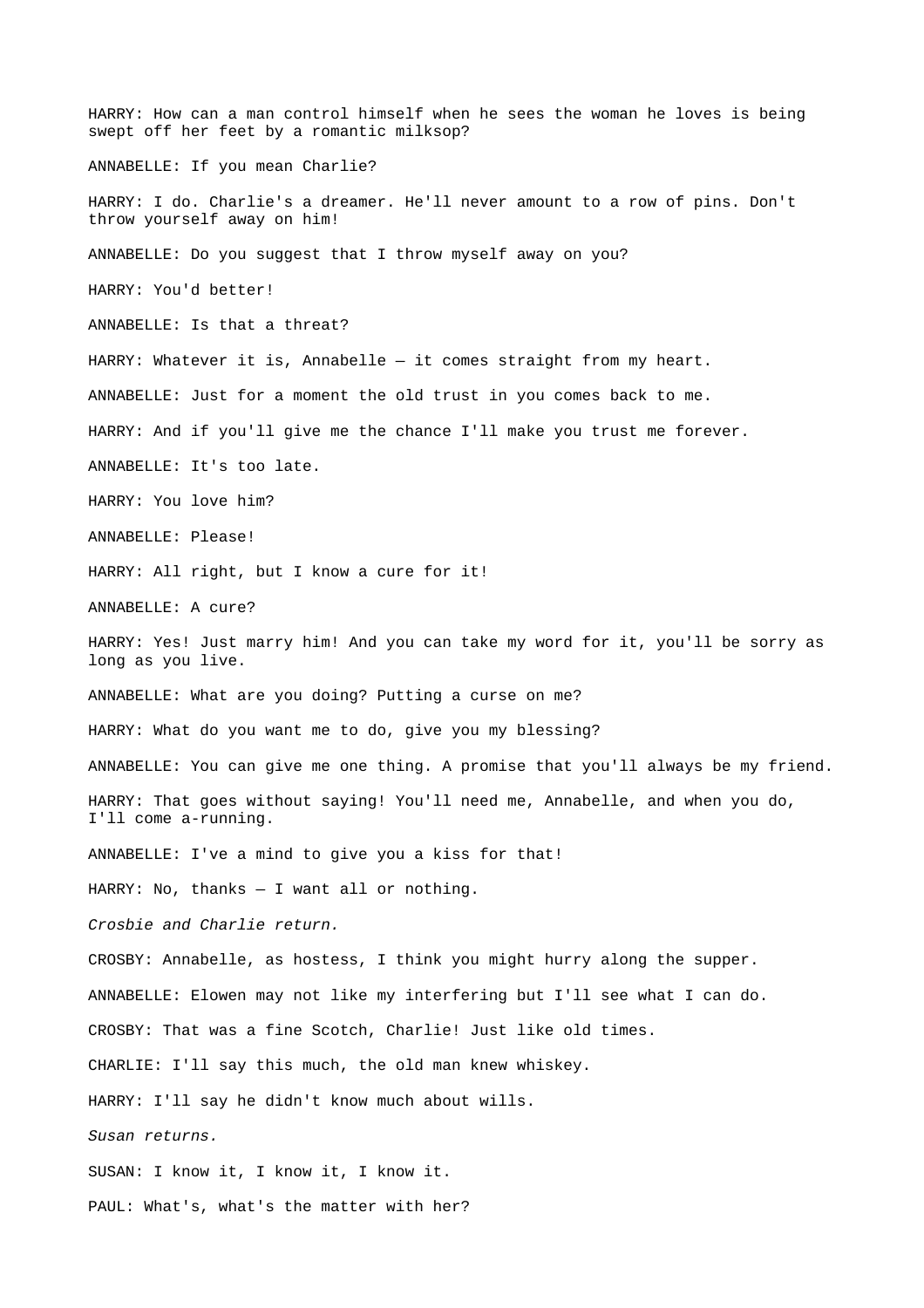CROSBY: Anything wrong, Miss Sillsby ? SUSAN: I know it, just as sure as I'm standing on this spot. PAUL: What do you know? SUSAN: That something is going to happen. Something terrible. (*Harry laughs, first with a Welsh lilt then he remembers and corrects himself.*) Don't you laugh at me, Harry Blythe. Don't you know Aunt Eleanor is trying to warn me? PAUL: What's she trying to warn you about? SUSAN: Some danger. HARRY: Miss Sillsby, aren't you stretching your imagination, just a little? CHARLIE: You're not a medium, are you? SUSAN: Yes. I've always thought I was a psychic, and now I know it. Didn't you hear Elowen Penhaligan say a spirit was trying to warn me? Aunt Eleanor! CROSBY: You mustn't believe everything that Elowen tells you, Miss Sillsby. SUSAN: But I do. I felt it in my bones, the moment I entered this house, that something terrible was going to happen. PAUL: And I suppose if nothing terrible happens you'll be disappointed? SUSAN: Mr Jones! Really! PAUL: Sorry — no offence. ELOWEN: *(In own voice.)* Oh. CROSBY: *(In own voice.)* What is it now? ELOWEN: *(In own voice.)* My next line. CROSBY: *(In own voice.)* Which is? ELOWEN: There be a man outside. He says he wants to see the boss of this house. CROSBY: *(In own voice.)* The problem being? No, don't tell me, I can guess. We'll just have to cover it. CHARLIE: *(In own voice.)* Don't look at me. CROSBY: *(In own voice.)* Mike. You'll have to do it. HARRY: *(In own voice.)* I'm already doing two! CROSBY: *(In own voice.)* Come on. It's only a small role. HARRY: *(In own voice.)* You owe me a pint. OK? CROSBY: *(In own voice.)* Good man. Carry on then. ELOWEN: There be a man outside. 'E says he wants to see the boss of this house. CROSBY: Who is he? ELOWEN: 'E's from the sanatorium at Fairview.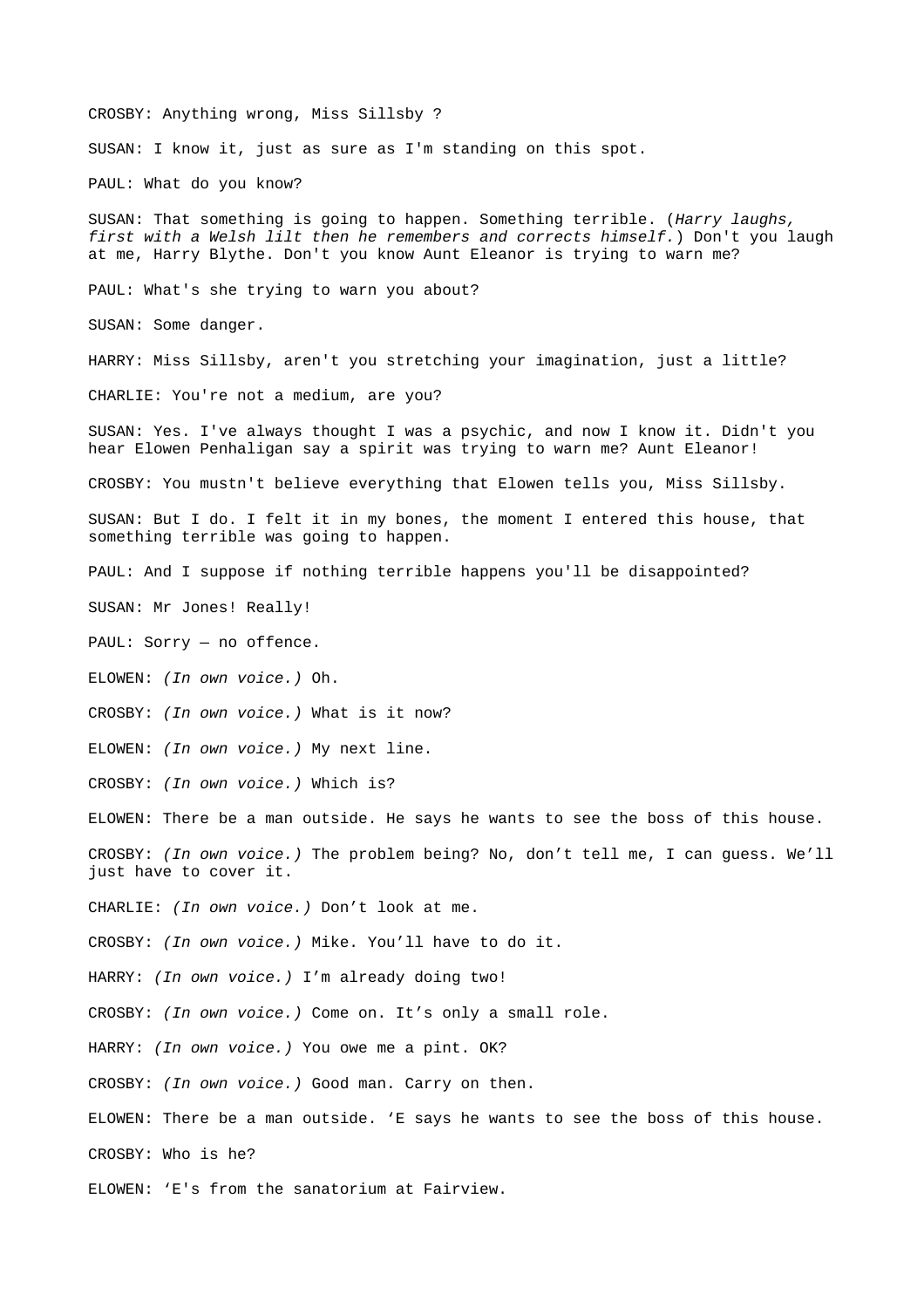CROSBY: You mean, the asylum? ELOWEN: Aye, sir. CROSBY: What does he want? ELOWEN: I don't know. HARRY: Why not see him, and find out? CROSBY: Send him in, Elowen. CHARLIE: Could he be after some... HARRY: Where is this asylum, Mr. Crosby? CROSBY: Up past the village. What do you suppose he wants? PAUL: Maybe he wants to take one of us back with him. ELOWEN: This be the man. Mr Hendricks. *Harry adopts a bad Pakistani accent.* HENDRICKS: Hello, please. Are you the boss? CROSBY: *(In own voice.)* What the hell was that! ELOWEN: *(In own voice.)* Bit racist. HARRY: *(In own voice.)* Well, I'm sorry but I'm running out of accents. CROSBY: *(In own voice.)* Anything but that. ELOWEN: *(In own voice.)* Maybe you can give us your Rasta. HARRY: *(In own voice.)* I can try Scottish but I'm not making any promises. CROSBY: *(In own voice.)* Yes, yes. Fine. ELOWEN: *(In own voice.)* Again? CROSBY: *(In own voice.)* Yes. ELOWEN: This be the man. Mr Hendricks. HENDRICKS: Are ye the boss.? CROSBY: I represent the owner of this house. Who are you? HENDRICKS: Mah name's Hendricks. Aam th' heed guard up at Fairview. CROSBY: Yes, I know. What are you doing down here? HENDRICKS: We're lookin' fur a patient tha got away thes efternuin. CHARLIE: A patient! HARRY: You mean you're looking for an escaped lunatic? HENDRICKS: Aye. HARRY: Why didn't you come right out with it?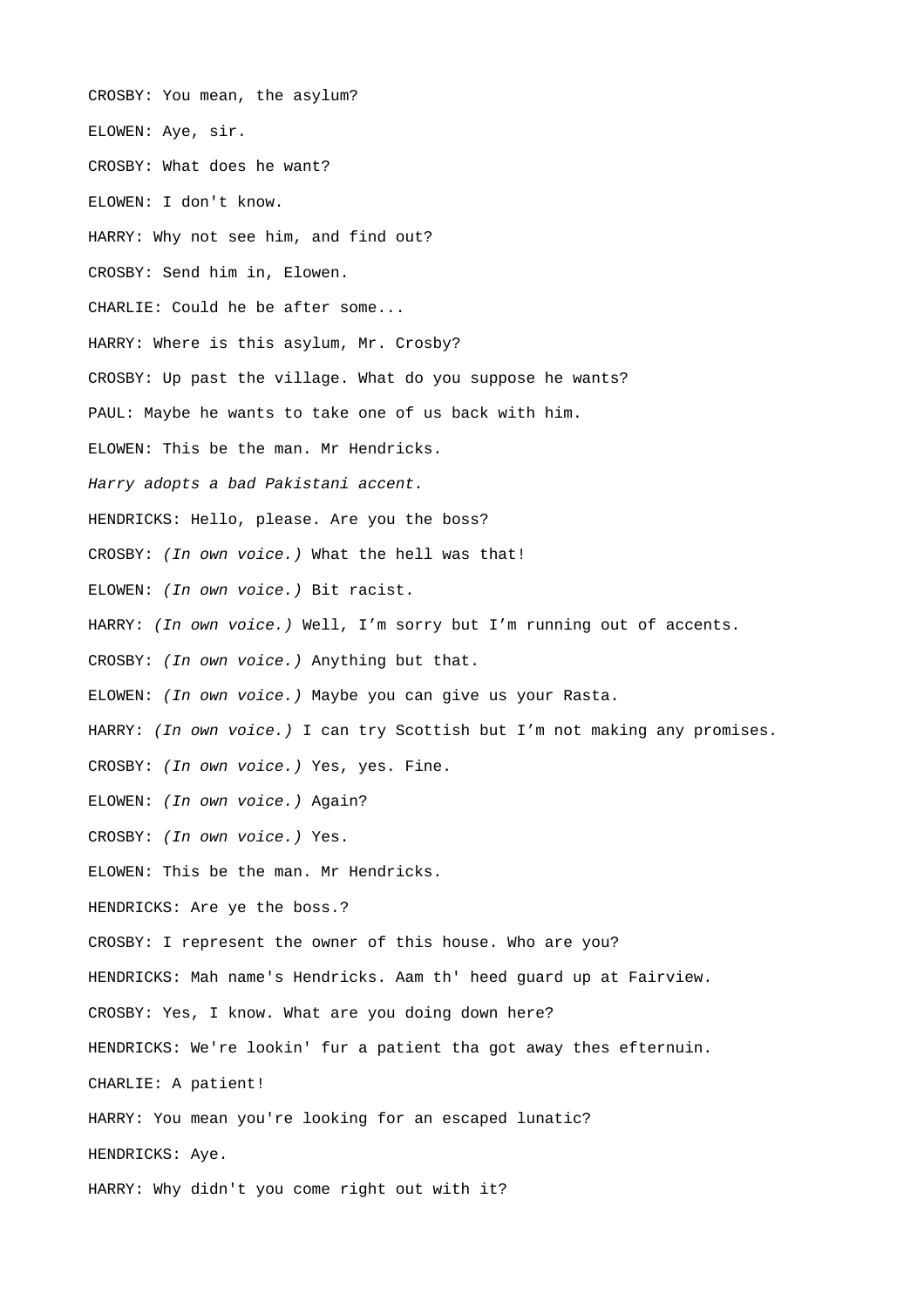HENDRICKS: Coz Ah didne want tae scaur ye.

CROSBY: Is there any cause for alarm?

HENDRICKS: Aye.

CROSBY: And this — this patient is dangerous?

HENDRICKS: Dangerous! He's a killer. A homicidal maniac!

CHARLIE: What makes you think he's here?

HENDRICKS: Ah didne say he was here. Aam askin' at aw the hooses, Ah thought Ah was daein' a favoor in warnin' ye, that's aw.

CROSBY: Just a minute. No offence was intended.

HENDRICKS: Weel?

CROSBY: Have you any reason to believe he might be around here?

HENDRICKS: Weel, he might be in one of these hooses. ye see, he aye gits intae a hoose when he escapes, an' hides until a' fowk goes tae bed — 'en he prowls aroond like...

HARRY: He's escaped before?

HENDRICKS: Och aye. he got awa' frae us abit a year ago, an' hid in a hoose in th' village. Ah got there jist in time.

HARRY: What does he look like?

HENDRICKS: When he escaped he had on a black hat an' a lang jacket. he's an auld bloke, wi' a bald heed, sharp teeth an' finger-nails like claws. He crawls aroond on aw fours like...

CROSBY: An animal?

HENDRICKS: Aye, a cat!

HARRY: A cat!

HENDRICKS: Aye, an' aam th' only one up thaur 'at can handle heem. he's afraid ay me.

CHARLIE: I suppose you control him through kindness.

HENDRICKS: Control heem through kindness! och aye, Ah dae that aw reit. Ah control heem wi' a club, a chair, an iron bar. Anythin' Ah can git mah hans on. We have tae keep heem strapped doon most of th' time in a straight jacket!

CHARLIE: That's the crudest thing I ever heard of. Think of being strapped down in that, it's enough to make anyone violent.

HENDRICKS: Ye dont say.

CHARLIE: Yes, and I dare say, because of his treatment up there, this old man thinks everyone is against him. He's probably just a poor old nut.

HENDRICKS: Puir auld nut! hear this, young feller, let me tell ye, this puir auld nut could rip ye open jist like a cat rips open a bird. Puir auld nut. Ah say, young feller, ye take mah tip, if ye see heem, run like hell!

SUSAN: Oh!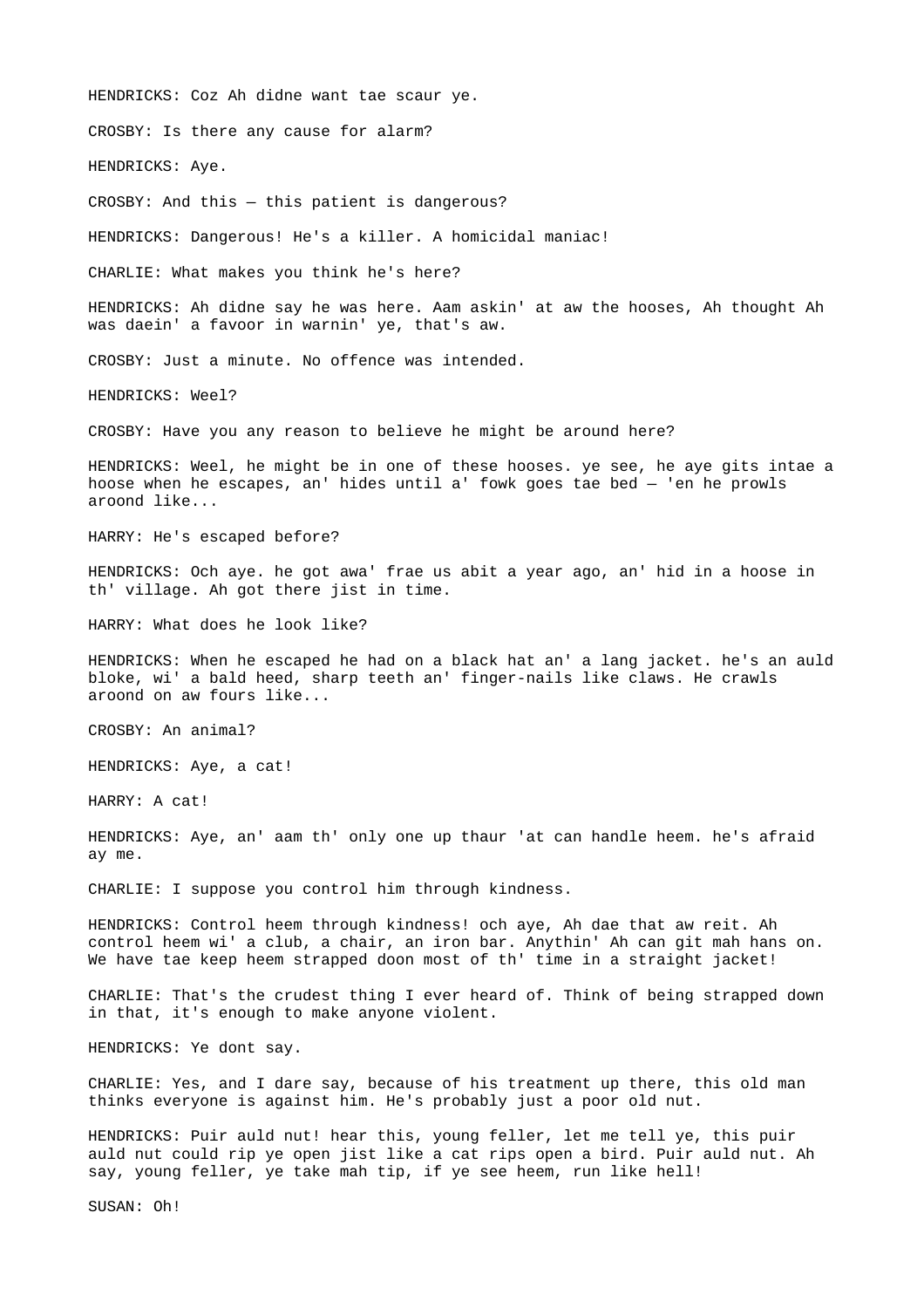HENDRICKS: Sorry, ma'am, Ah forgot ye was there.

SUSAN: Do you think…

HENDRICKS: Noo don't get excited. it ainae likely he's aroond here.

CROSBY: Where are the rest of your men?

HENDRICKS: Lookin' ower the estate next tae this one. Weel, Ah guess I'll be goin'.

CROSBY: But suppose?

HENDRICKS: Don't get nervous, he ainae liable to ever get in this hoose. it ainae likely he's even aroond here.

CROSBY: You think so?

HENDRICKS: Sure. He may be prowling aroond the neighbourhood, waiting for a chance tae sneak in somewhere, so jist tae play safe, none ay ye had better go it before morning. But be sure tae lock all the ootside doors an' windaes. I'll be aroond here an' if we get heem, I'll drop in an' lit ye ken. Goodnight.

CROSBY: What do you think we ought to do?

CHARLIE: We'd better not say anything about this to Annabelle or Cicily: It would only throw them into a panic.

HARRY: You're wrong. Both these girls should be told. If there is any danger they ought to know it.

CHARLIE: What do you think, Mr. Crosby?

CROSBY: I agree with you. It would throw them into a panic. I don't believe there is any danger, so there is no use alarming them. Harry, you won't tell them, will you?

HARRY: I don't know about that. What do you think, Paul?

PAUL: I think I'd better go down and lock all the cellar windows.

SUSAN: Yes! Yes! Do, do!

HARRY: I mean about telling the girls.

PAUL: Well, I don't know. Maybe they ought to be told and on the other hand maybe they oughtn't.

HARRY: You're a lot of help. You win. I shall say nothing.

CROSBY: You'll keep quiet, Paul?

PAUL: Well, I don't know, it seems to me under the circumstances…

CROSBY: Will you answer me?

PAUL: What I started to say was, it seems to me under the circumstances...

CROSBY: Will you or won't you?

PAUL: Well, you don't give me a chance to talk. Of course I won't say anything. CROSBY: Now, Susan, promise not to mention this to the girls!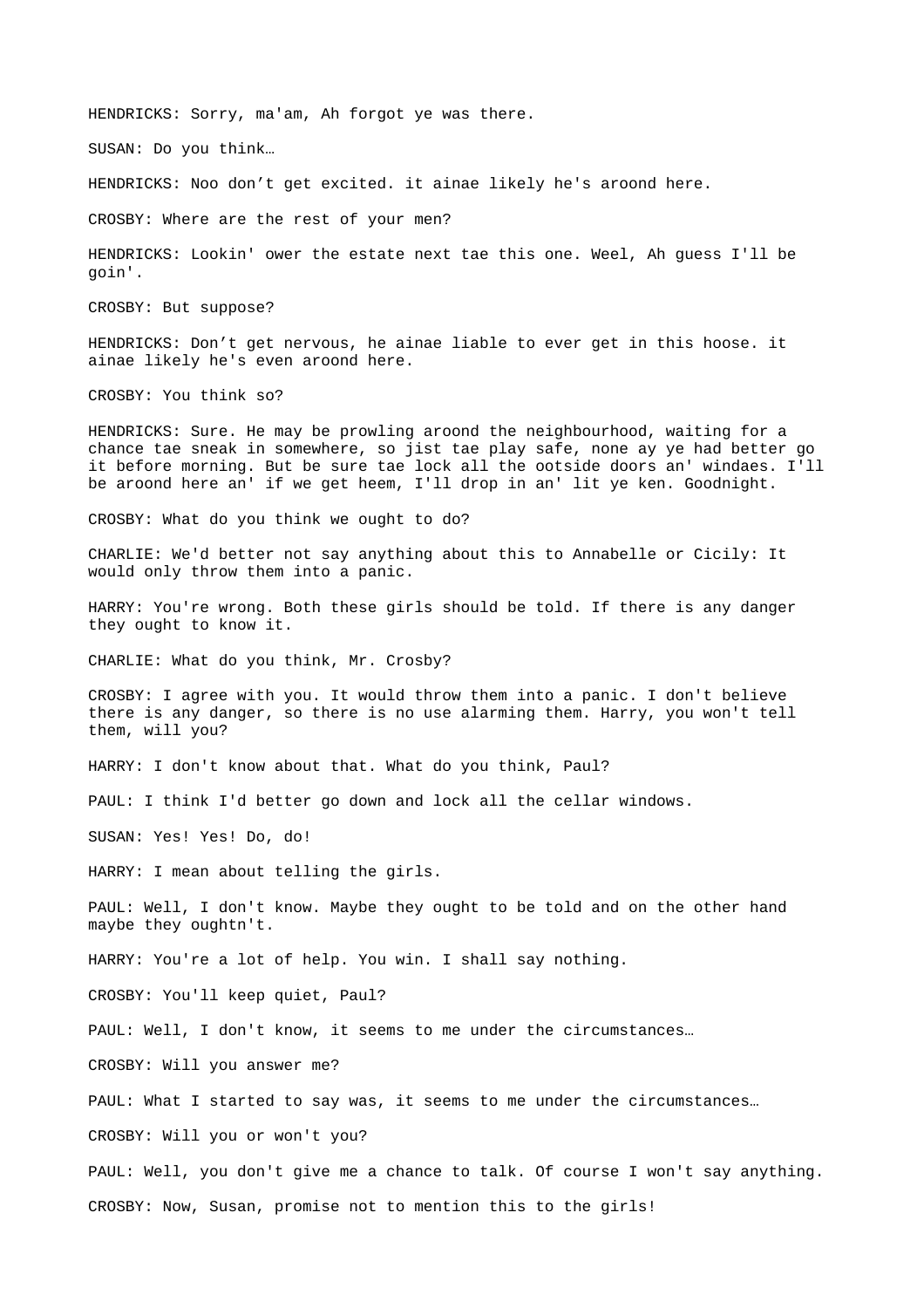SUSAN: Of course I won't. Good heavens, do you think I'm the kind who can't keep a secret? Let me tell you, Mr. Crosby, that we girls don't talk half as much as you men. *(Mocking.)* Oh dear, oh dear. I just know we'll all be murdered in our beds. HARRY: Cheer up, the worst is yet to come. *SFX: Door opens.* CICILY: Annabelle wants you to come to supper! CROSBY: We'll be right along. CICILY: Why, Cousin Sue — what is it? SUSAN: Oh, it's nothing, nothing! Come, Cicily, I must have a strong cup of tea! *(In a whisper.)* My dear, I've something to tell you about a terrible old maniac who is loose in this house. He thinks he's a cat! — Oh, I wish there was a train back to London.

*SFX: Door closes.*

CROSBY: Now I don't think there is any danger, but it is just as well to be prepared… Where are you going, Harry?

HARRY: Out in the garden for a little air.

CROSBY: But — suppose you run across this madman?

HARRY: You mean the cat? If I do I'll bark at him, and chase him up a tree! I won't see you again, Mr Crosby  $-$  I'm leaving early in the morning. Good-bye!

*SFX: Door open and closes.*

CROSBY: Good-bye! We had better go down and see that all the windows and doors are bolted.

CHARLIE: I'll be right along— I want to speak to Annabelle.

CROSBY: Come on, Paul.

PAUL: Eh!

CROSBY: Come on.

PAUL: Well, I don't know that I'll be much use to you - but then again, I'm always nervous before going into action. Oh, hello.

ANNABELLE: Paul, are you coming back?

PAUL: I hope so.

*SFX: Door closes*

ANNABELLE: Charlie, don't you want anything to eat?

CHARLIE: I'd rather talk to you while I have the chance.

ANNABELLE: Go ahead!

CHARLIE: I don't know just how to begin!

ANNABELLE: Then let's begin by asking you a few questions.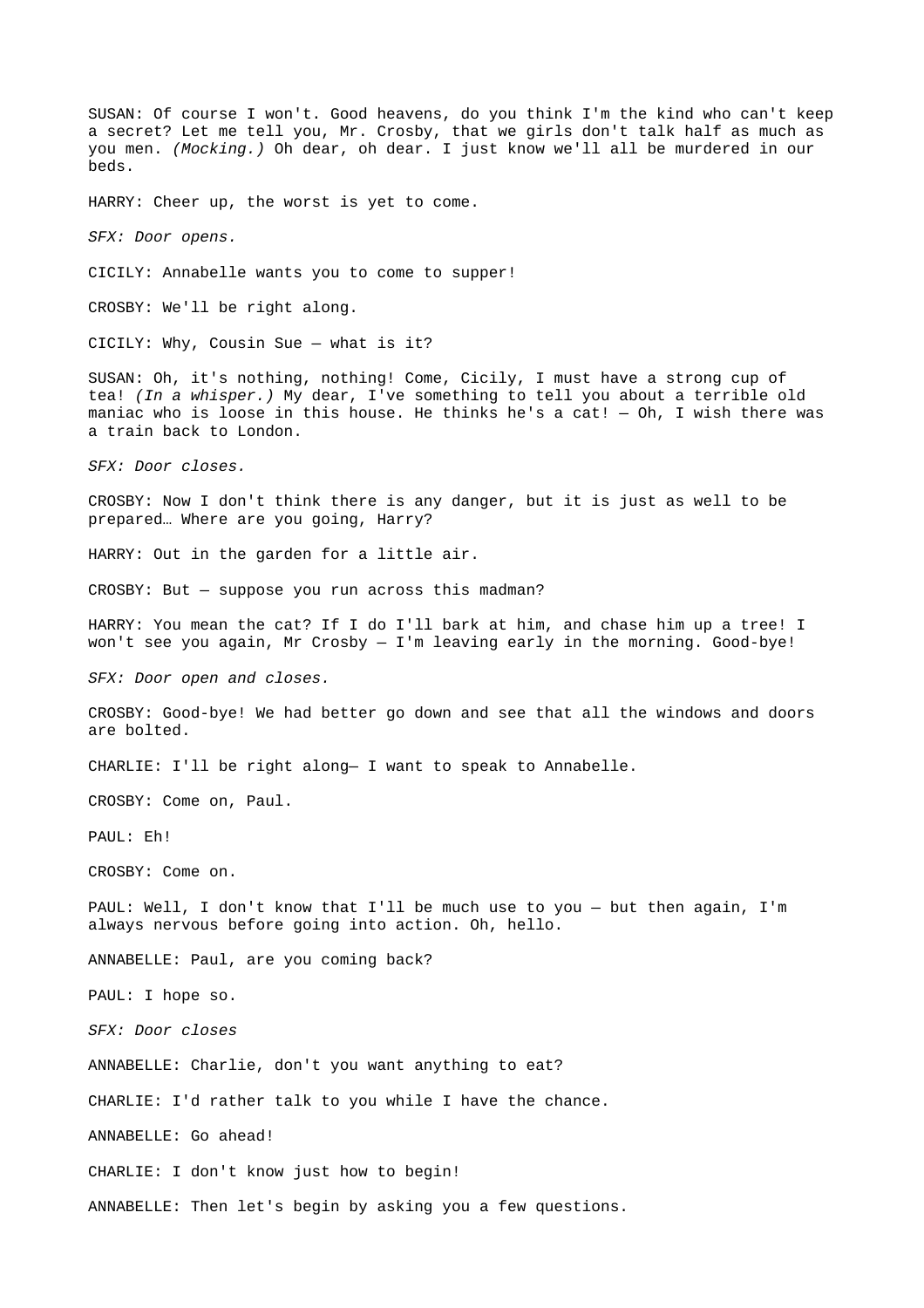CHARLIE: All right!

ANNABELLE: What's the trouble between you and Harry?

CHARLIE: You.

ANNABELLE: Oh, I thought it was something deeper than that; more important, you know.

CHARLIE: There's nothing in the world quite so important as you, Annabelle.

ANNABELLE: That isn't so awfully good, Charlie.

CHARLIE: My dear, I'm not trying to flatter you. I was only speaking the truth. Our quarrel was about you. Of course I don't exactly blame him. He's jealous.

ANNABELLE: Just jealousy doesn't explain this deadly hate that's sprung up between you and Harry — and I don't like it.

CHARLIE: The hate's all on his side. I've tried to make it up. But I'm afraid that's Harry's nature. He broods over the fact that I've cut him out.

ANNABELLE: With me?

CHARLIE: Of course. I didn't tell him about it, he just sort of sensed it.

ANNABELLE: Still you must have been quite sure that you had cut him out.

CHARLIE: Well, I thought I had some reason to feel that, well, it is all right, isn't it?

ANNABELLE: It's all right to feel anything you choose, but isn't it taking a great deal for granted to think that I'm in love with you?

CHARLIE: Perhaps it is, but when you chased Harry off — and encouraged me.

ANNABELLE: And I don't mind owning up that for a while I was a wee bit foolish about you.

CHARLIE: Thanks.

ANNABELLE: And it might have got worse, you know, you have a way of making yourself rather attractive — and you did seem to be so fearfully sincere. Then, suddenly you changed. I couldn't make out what it was. You seemed worried about something. I thought it must be one of two things, another girl or money. But it couldn't be money, you're too successful.

CHARLIE: No, just successful enough to get what I go after.

ANNABELLE: That's just it, what you go after. But you sort of let up going after me.

CHARLIE: You're mistaken, I never.

ANNABELLE: It was the other girl, or girls — how many were there?

CHARLIE: None

ANNABELLE: That's such an old one. Charlie!

CHARLIE: It doesn't make it any the less true.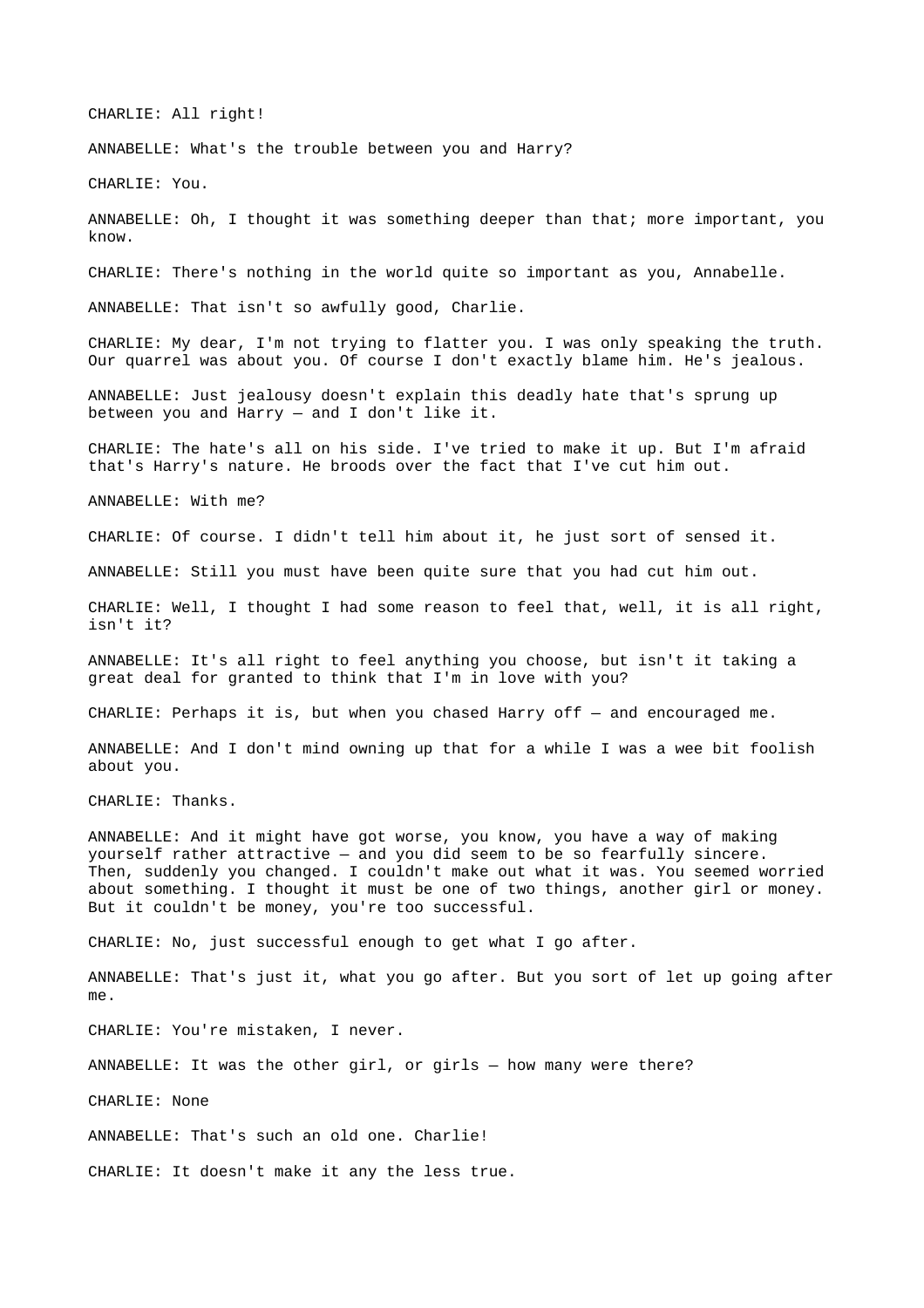ANNABELLE: All right, I'll take your word for that part; but the rest, I know when it came, your growing coldness. CHARLIE: There was no such thing. ANNABELLE: Then call it distraction, whatever you like. CHARLIE: But that passed and I came back, more in love with you than ever. ANNABELLE: Yes, and I welcomed you, I tried to warm up the old affection. And only today I realised that it couldn't be done. CHARLIE: You can't really mean? Isn't there the slightest hope, ever? ANNABELLE: No! Fate has taken the matter out of my hands! CHARLIE: You, you really — love him? ANNABELLE: I can't help it, Charlie. CHARLIE: Then I guess this is my finish. ANNABELLE: Not unless you wish it. CHARLIE: You think after this we could be just friends? ANNABELLE: I wish you'd try. CHARLIE: Very well, I'll try. Good-night, Annabelle. ANNABELLE: Good-night, Charlie. See you in the morning. *SFX: Door opens and closes. A beat*

*SFX: Door opens and closes.*

CROSBY: You here alone, Annabelle? I don't want to worry you, but there's something you ought to know.

ANNABELLE: Won't it keep till morning, Mr. Crosby?

CROSBY: No, tomorrow may be too late, Annabelle! You know Mr West was a very eccentric man. I have just made a discovery and it has convinced me it would be dangerous for you to be left here alone.

ANNABELLE: (*Laughing*) Mr Crosby.

CROSBY: Don't laugh, Annabelle! There is something about this bookcase. Hm. Is this a false panel? I know what I'm talking about, believe me. I'm alarmed and I want you to take me seriously. Annabelle, you're in danger, great danger, but, thank God, I can tell you who they…

*SXF: Wall panel creaks open. Crosby gives a strangled yelp as he is pulled through, the panel slams shut. The actor playing Crosby exits the stage.*

ANNABELLE: Oh, Mr Crosby, I've heard so much about ghosts and spirits tonight that in spite of myself I'm growing nervous. And so that's why I'd rather not hear… Oh. Mr Crosby? Mr. Crosby? When has he gone?

SFX: Door opens and closes.

ANNABELLE: Elowen, where did Mr. Crosby go?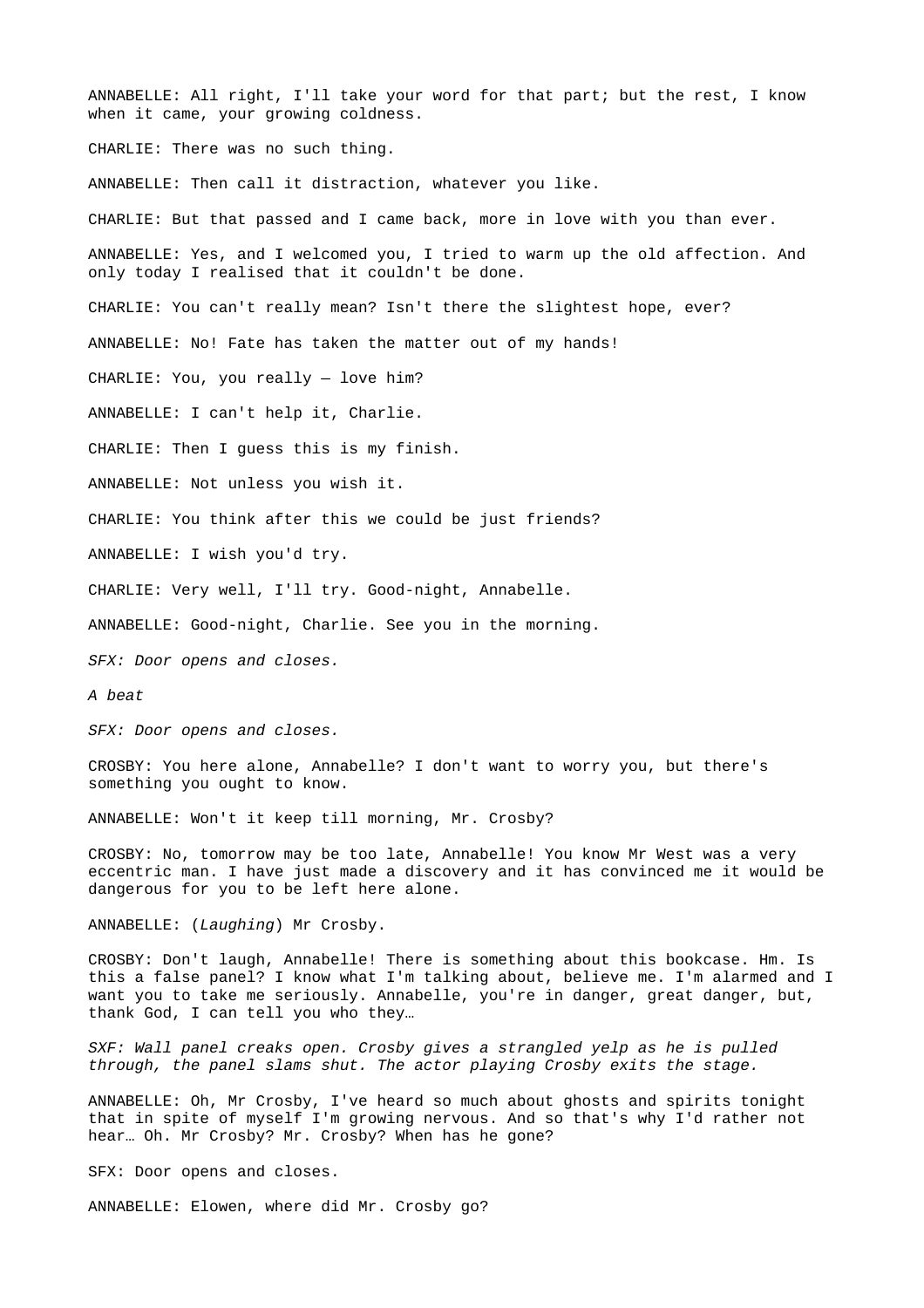ELOWEN: I ain't seen 'im.

ANNABELLE: You haven't seen him? You must have passed him in the hall.

ELOWEN: No, Miss West, I passed no one in the 'all, and I ain't seen Mr Crosby. Are you sure 'e was in this room?

ANNABELLE: Yes. I was talking with him just a moment ago. Susan, Cicily, Paul! Come into the library.

SUSAN: What is it, Annabelle?

ANNABELLE: Was Mr. Crosby with you in the dining room?

CICILY: No. Only Charlie and Paul. Mr Blythe is outside in the garden. What's wrong, Annabelle?

ANNABELLE: An extraordinary thing has happened. A few moments ago I was sitting there and Mr Crosby was there, talking to me when suddenly he vanished.

CICILY: Vanished!

CHARLIE: Mr. Crosby vanished?

ANNABELLE: Yes, he melted into the air. I ran and opened the door. Elowen was standing there. And she said that no one had left the room.

ELOWEN: I didn't see anyone leave this room.

ANNABELLE: But you must have heard him talking to me when you came down the hall.

ELOWEN: I only 'eard ye. Talking to yeself. Excuse me.

SUSAN: I'm afraid Cyrus West wasn't the only lunatic in our family. When a woman begins to talk to herself, and to see people vanish right in front of her  $-$  it is curious.

CHARLIE: Are you trying to insinuate that Annabelle is losing her mind?

SUSAN: Oh dear, oh dear.

ANNABELLE: You, you mean you don't believe me?

CHARLIE: Certainly we do.

PAUL: Certainly.

ANNABELLE: But you do think that I imagined Mr Crosby disappeared in front of me. If that's imagination — where is Mr Crosby?

SUSAN: Probably out with Harry Blythe in the garden. My dear, you are upset and nervous. I didn't mean to say you were crazy, I was only trying to… Come, Cicily, let us go to our room, and pile the furniture in front of the door. What with a dozen lunatics in the house, it will be a mercy if we're not all murdered in our beds.

CHARLIE: Is there anything I can do?

ANNABELLE: Yes, please find Mr. Crosby!

CHARLIE: Where was he standing when he vanished?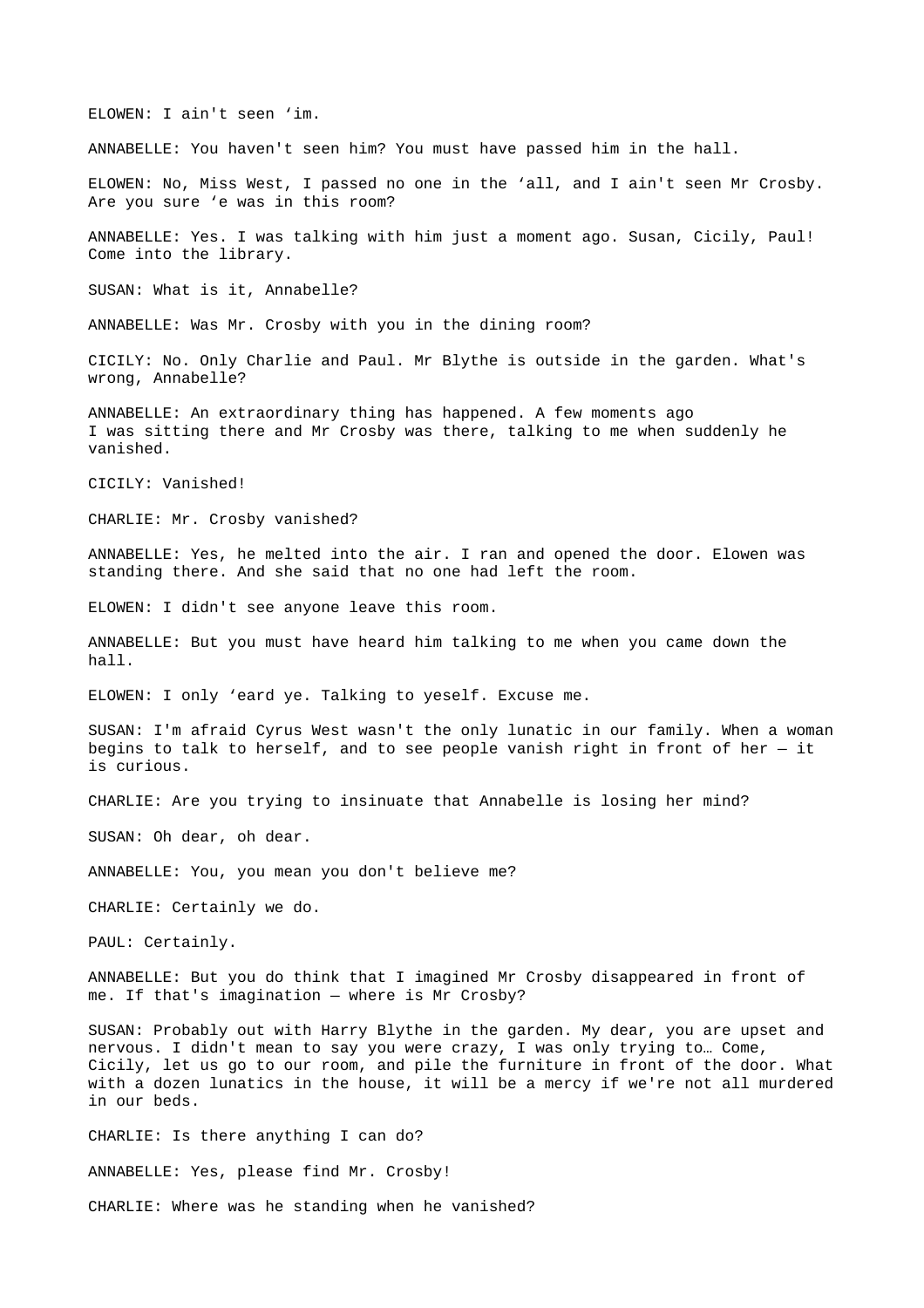ANNABELLE: There. Please try to find him. CHARLIE: I'll do my best, Annabelle! ANNABELLE: Paul. You don't think I'm mad, do you? PAUL: Well, I guess I'd be damned annoyed if some old chatter-box said I was crazy, but then again, if I really was crazy, I wouldn't have sense enough to get annoyed. ANNABELLE: You're such a help to me! Good-night! PAUL: But I want to talk to you. I haven't had a chance. ANNABELLE: Your chance will come later, it's almost one o'clock. PAUL: But I've got an idea. ANNABELLE: Keep it until morning. PAUL: But it may not keep until morning. ANNABELLE: Run along now, and see if Mr Crosby has returned. Good-night, Paul. PAUL: Annabelle, I really do think under the circumstances, honest to goodness, I only wanted to say that now I am here and you're here, too, how awfully glad I was, glad I am, I mean that we both am, was… Good-night *SFX: Door opens and closes.* ANNABELLE: How can he have just vanished? *SFX: Door opens and closes.* ELOWEN: Mr Crosby ain't come in yet. ANNABELLE: Where can he be? ELOWEN: I know. It's got 'im, the demon in this house. It be 'ere. ANNABELLE: Oh, don't, don't, please! ELOWEN: All right. Your room be ready and remember you've got to open that letter. ANNABELLE: Oh, yes! Unpack my bag, Elowen — I'll be right in. ELOWEN: Right you are. *SFX: Door opens and closes.* ANNABELLE: *(Frightened.)* Oh. Oh no! Oh my goodness! *SFX: Door opens and slams shut. Thunder.* END OF ACT I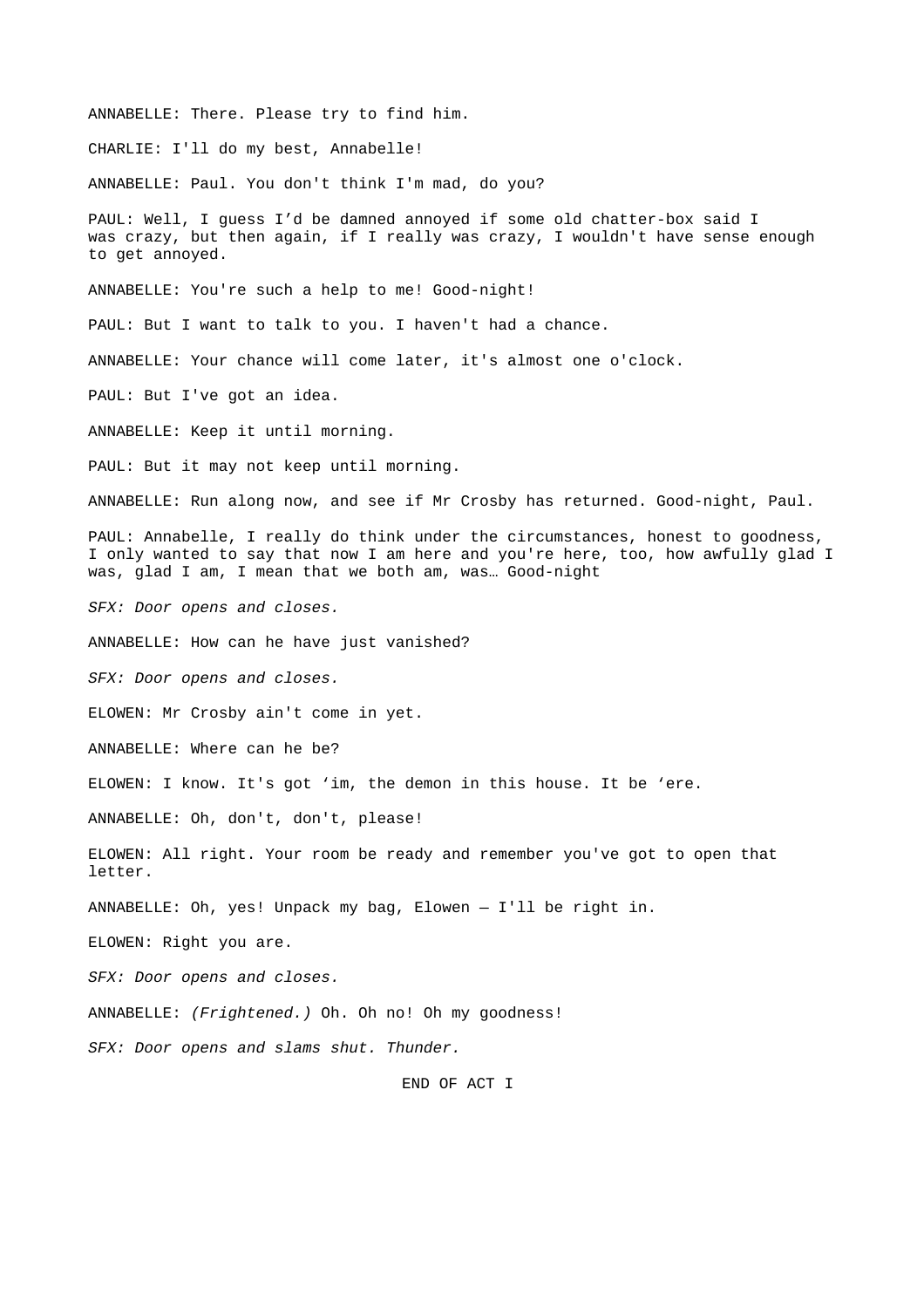*Scene: Bedroom next to library.* 

*Time: A few moments later.* 

*From here the actor who had been playing Crosby now assumes the role of Elowen attempting a female West Country accent. The actress who had played Elowen now plays only Annabelle.* 

ELOWEN: *(Mutters)* Rhonda! Rhonda! Spirit of Evil!

ANNABELLE: *(In own voice.)* Is that supposed to be me?

ELOWEN: *(In own voice.)* It is a better Cornish accent than yours.

ANNABELLE: *(In own voice.)* Oh yes, and so much more feminine.

ELOWEN: *(In own voice.)* Look! Needs must. We'll get to the end of this if it kills us all.

ANNABELLE: *(In own voice.)* Don't give away the plot.

ELOWEN: *(In own voice.)* Let's get on shall we. Act two. The master bedroom a few moments later.

ELOWEN: *(Mutters)* Rhonda! Rhonda! Spirit of Evil!

*SFX: Door opens and closes.*

ELOWEN: Why, Annabelle! What be it?

ANNABELLE: It's nothing Elowen. That fire is an inspiration. You have no idea what a difference it makes.

ELOWEN: It do make the room more cheerful.

ANNABELLE: But wait until I redecorate it. I'm going to have a real boudoir here. Elowen, this is - the most wonderful night of my life. I can't realize that I've inherited this house and this estate and everything.

ELOWEN: I hope ye'll be 'appy 'ere.

ANNABELLE: My, what a darling old clock. Oh, it isn't running!

ELOWEN: That clock stopped twenty year ago tonight, just as Mr. West died.

ANNABELLE: Let's see if it will go.

*SFX: Clock begins to tick.*

ANNABELLE: Hear it. Isn't that lovely? It makes the room cosier than ever. This house has character, Elowen.

ELOWEN: Argh.

ANNABELLE: And I'm beginning to love it more and more every minute in spite of what the others said. And in spite of what just happened.

ELOWEN: What be that?

ANNABELLE: Nothing really but… Well, just a moment ago, when I turned off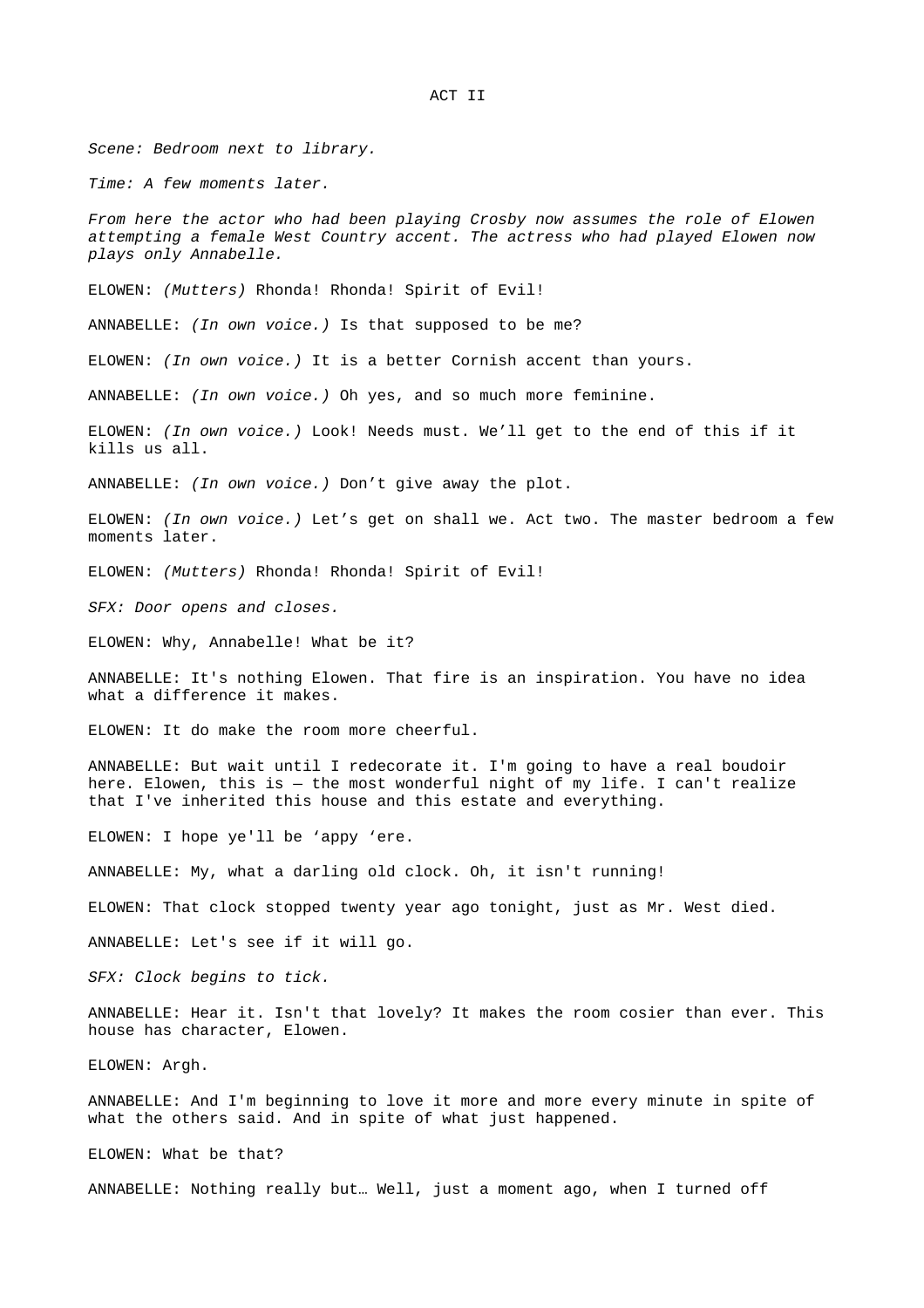the light in the library I felt, or rather sensed the approach of something, well, evil.

ELOWEN: Evil?

ANNABELLE: For a moment I felt trapped. It was the same horrible feeling I had when I was a little girl  $-$  hurrying up the stairs in the dark  $-$  afraid something was going to catch me. Elowen, do you think there could be anything in the house?

ELOWEN: Aye, spirits! But there be two kinds. The good ones that 'elp you and the others, like the one that was behind ye in the dark. That be the demon that's got into this house.

ANNABELLE: Oh!

ELOWEN: As long as you ain't afraid — it can't get you. Don't forget that letter, Miss.

ANNABELLE: Oh, yes. Uncle Cyrus gave this to you twenty years ago!

ELOWEN: Twenty years ago tonight—just before he died on that bed.

ANNABELLE: Oh!

ELOWEN: You are still scared.

ANNABELLE: No, I'm not, in the library just before you called, I picked up this book without knowing what it was, it seemed to open itself at this chapter called "Fear."

ELOWEN: Fear!

ANNABELLE: Listen. "Fear is a delusion. Fear, or the belief in fear, can be controlled and eliminated by understanding."

ELOWEN: You believe that?

ANNABELLE: Yes, I do! "Only the ignorant suffer through fear. Take a bird; a canary in its cage. Put it on a table then let a cat jump up and walk around the cage, glaring at the canary. What happens? The canary, seeing its enemy so close to it is frightened almost to death. But if it had understanding, it would know that the cat couldn't reach it while it had the protection of the cage. Not knowing this, it suffers a thousand deaths through fear."

ELOWEN: But you ain't in no cage.

ANNABELLE: Yes, I am. I am surrounded and protected by my faith and philosophy and my friends. I am not afraid.

ELOWEN: But ye be afraid for Mr Crosby!

ANNABELLE: Why, I'd forgotten for a moment. Could he have, no, if he had you would have seen him. Are you sure you didn't see him go out? He must have gone somewhere. But where? Elowen, I couldn't have imagined that he was in the room with me, could I?

ELOWEN: No.

ANNABELLE: He was there and yet he's not in the house; but he couldn't have… Elowen, I tell you he was there!

ELOWEN: I believe ye, Miss.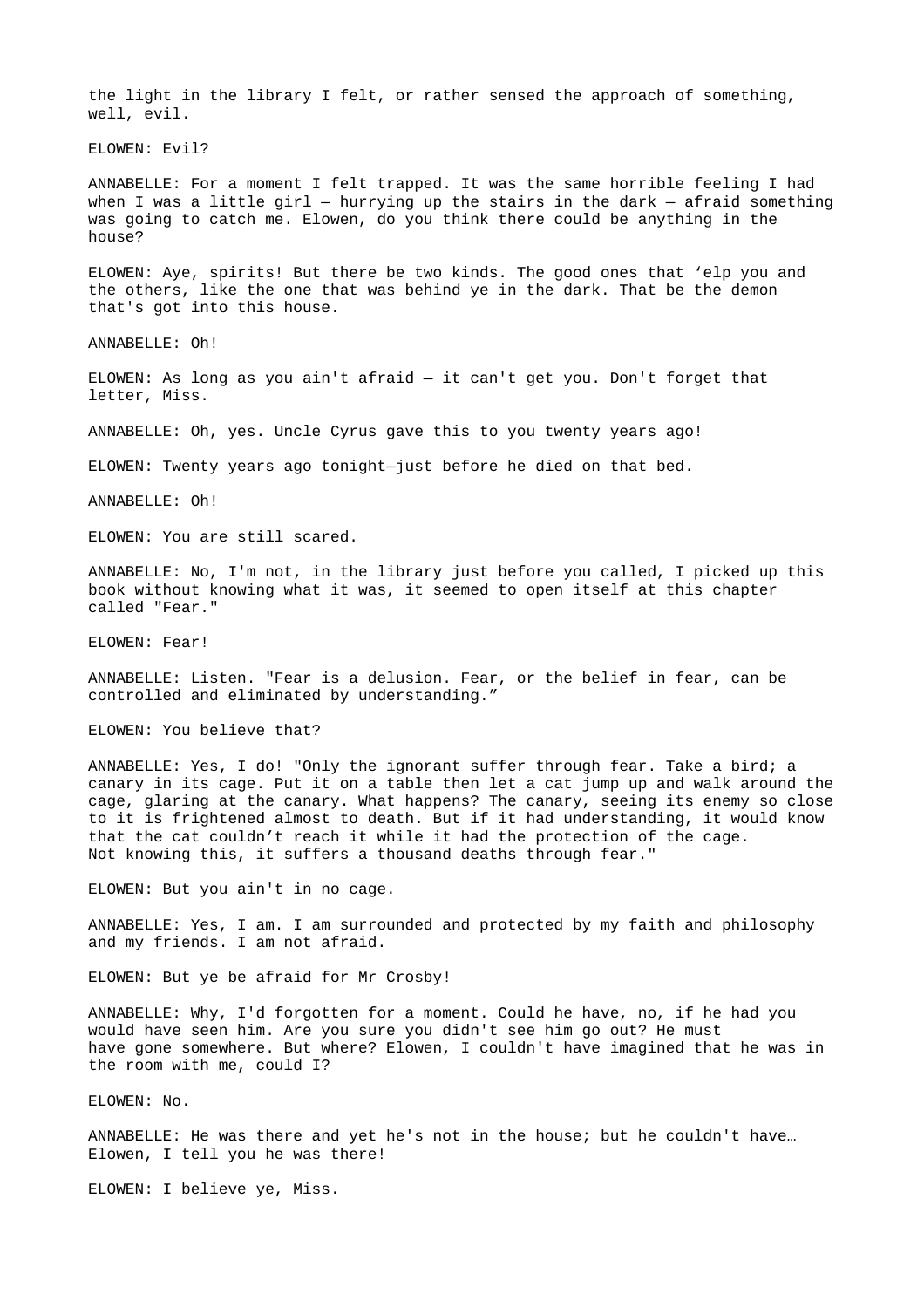ANNABELLE: Well, if he was there and you didn't see him go out, where is he? ELOWEN: I tell ye, it got ee.

ANNABELLE: Rubbish. How could a spirit, if there was one there, take a man like Mr Crosby and disappear with him? No spirit could do a thing like that.

ELOWEN: 'Ow do ye know it couldn't?

ANNABELLE: Well, I just know, that's all

ELOWEN: Huh! What was Mr. Crosby telling ye when ee was taken away?

ANNABELLE: He was telling me about some danger that was near me. Oh!

ELOWEN: Ye see! Ee was trying to warn ye about it when it got ee.

ANNABELLE: No, no. Impossible. Absurd!

*SFX: Three knocks on the door.*

HARRY: Annabelle, may I come in?

ANNABELLE: Yes! Yes! Harry, where have you been?

HARRY: Out in the garden. What is this about Crosby?

ANNABELLE: He was talking to me in the library. I was sitting with my back to him so I couldn't see exactly what happened, but when he stopped talking I looked around and he'd gone! Could… Well, could anything have taken him?

HARRY: Of course not. You don't believe in ghosts, do you, Annabelle?

ANNABELLE: No, no! But I thought I'd ask you.

HARRY: As soon as I heard about it, I went to the library and looked around. There's no place he could hide, no closets or anything. I don't understand it. Are you sure he was in the room with you?

ANNABELLE: Yes, of course I am. Why does everybody keep asking me that? It's all perfectly exasperating.

HARRY: Annabelle, you're just working yourself up needlessly. Crosby's an ablebodied man, he can take care of himself. Don't worry, it's all right.

ANNABELLE: I hope so. What were you doing in the garden, Harry?

HARRY: Just looking around. Better lock your door tonight, Annabelle.

ANNABELLE: Why should I?

HARRY: Just to be on the safe side. Perhaps I had better sleep in the library.

ANNABELLE: Why should you?

HARRY: Er, in case you need(ed) me.

ANNABELLE: Why should I need you?

HARRY: I don't know — you might get nervous, or something.

ANNABELLE: What about?

HARRY: Oh, Lord, I don't know. Well, anyway. If you want me — call.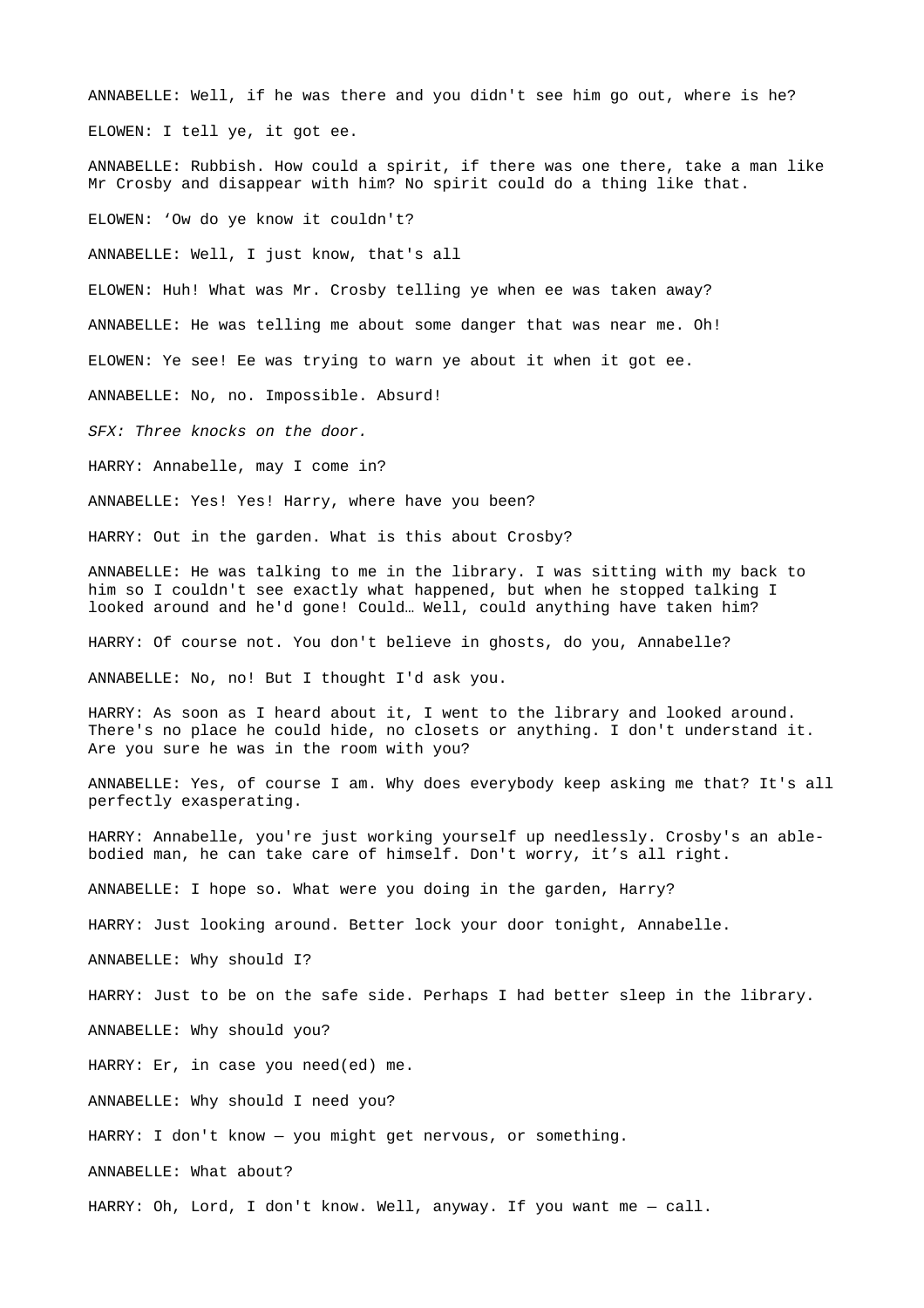ANNABELLE: Yes, I will. What time do you leave in the morning? HARRY: Early. May I say goodbye to you before I go? ANNABELLE: Yes, I wish you would. HARRY: Goodnight, Annabelle.

ANNABELLE: Goodnight.

HARRY: Don't worry, it's all right.

*SFX: Door opens and closes.*

ANNABELLE: He wanted to tell me something but he didn't dare. I wonder what it was? Heavens, everyone seems to be acting so strangely, I begin to think I must be losing my mind.

*SFX: Knock on door.*

ANNABELLE: Come in.

*SFX: Door opens.*

ANNABELLE: Oh, Susan, Cicily. Please come in.

SUSAN: Oh, Annabelle!

ANNABELLE: Just a minute! Elowen, won't you please go and see if Mr. Crosby has returned — look in his room.

ELOWEN: Very well.

*SFX: Door closes.*

ANNABELLE: What is it, anything happened?

SUSAN: My dear, I simply couldn't sleep. I just had to tell you that Charlie absolutely misunderstood me. He put the wrong construction on a most innocent remark. I never meant to say that you were really crazy, I only thought that you were upset my dear, please say you understand.

ANNABELLE: Yes, I understand. Perfectly. Won't you sit down?

SUSAN: Annabelle, I feel it's my duty to tell you something.

CICILY: Cousin Sue, you promised you wouldn't.

ANNABELLE: What was that, Cicily?

CICILY: Why, why, nothing of importance — Annabelle.

SUSAN: I feel it's my duty to…

CICILY: Oh, your duty! It would be a lot better, Cousin Sue, if once in a while you would think of other people's feelings instead of your duty.

SUSAN: Heavens! Hear the child rave. You'd think I'd done something terrible. Cicily, where's your respect for me?

CICILY: I do respect you but, but I've felt so nervous ever since I've been here and you pick on me because it's your duty and, oh dear, no one understands me!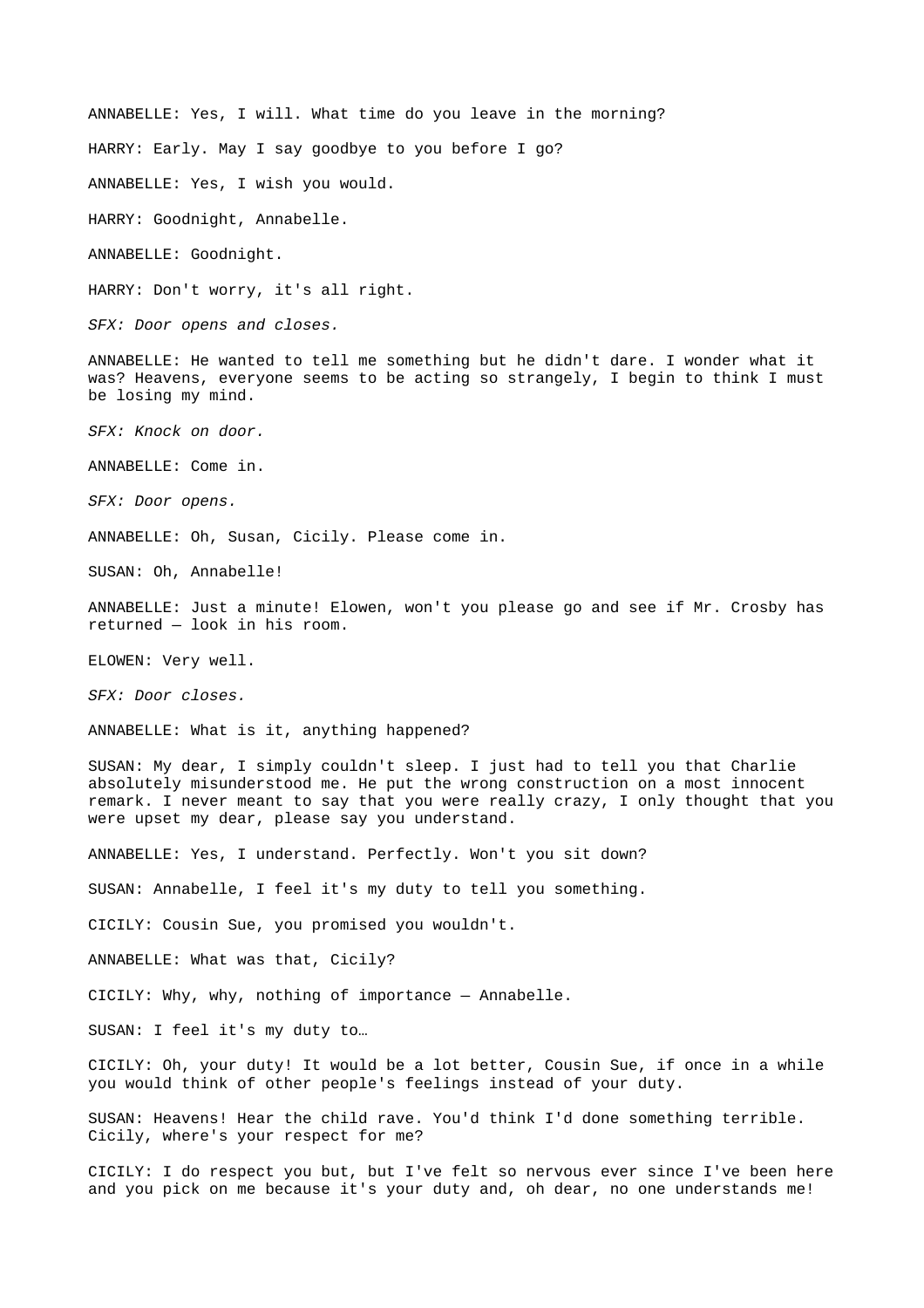ANNABELLE: (Come, come Cicily. What's it all about? CICILY: Something happened that would make you nervous, if you knew. ANNABELLE: Anything serious? CICILY: No, just something that was I was told about the… SUSAN: I am (in?) duty bound to tell. CICILY: No, Susan. ANNABELLE: And I don't want to hear it. I don't want to hear it! If it will make me any more nervous than I am now. I've had enough for tonight, Susan, you may tell me in the morning. SUSAN: Are you quite all right, my dear? ANNABELLE: Yes, of course. Why do you ask? SUSAN: I was anxious about you. You know you were a little hysterical in there. ANNABELLE: I'm all right, thank you. SUSAN: Your health always been good, my dear? ANNABELLE: Splendid. I need good health to work the way I do, at my painting and dancing. SUSAN: I suppose you've led a feverish life, down there in London with those artistic folk? ANNABELLE: No, never had money enough for that. SUSAN: Ever have black spots in front of your eyes? ANNABELLE: No. SUSAN: Ever feel dizzy? Pains in the back of your head? ANNABELLE: No. SUSAN: But you have terrible dreams, don't you? ANNABELLE: Only when I sleep on my back. SUSAN: Do you suffer much from hallucinations? — Come on, tell me! ANNABELLE: No, but I have, I don't know what you would call them but they're… SUSAN: Symptoms! ANNABELLE: That's it! I have them every morning and every evening. SUSAN: That's the dangerous time, my dear. CICILY: What are they? ANNABELLE: Every morning, as soon as I wake up, I have the queerest feeling, it's some feeling… SUSAN: Yes, you, I knew it, I knew it, where?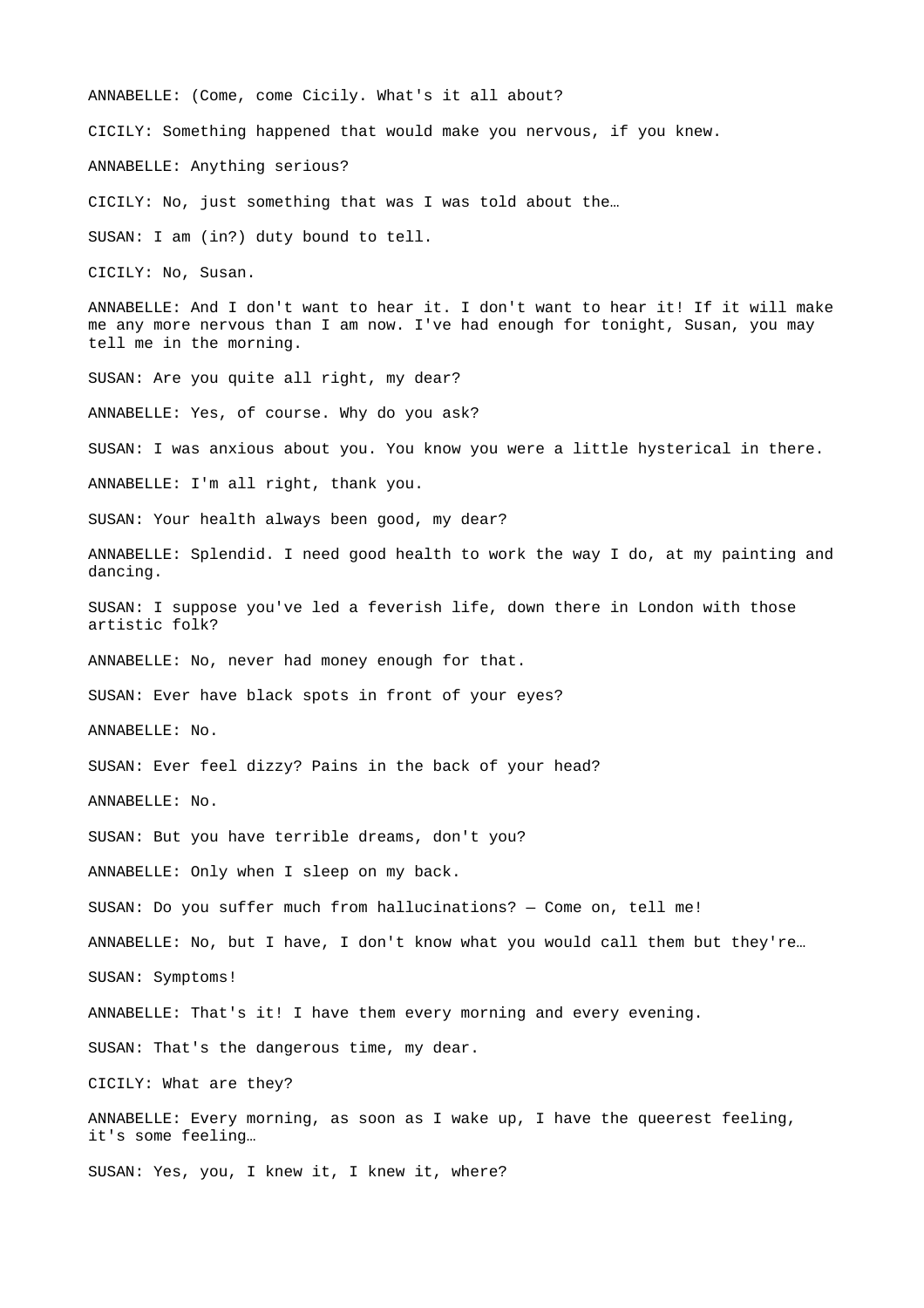ANNABELLE: Here, in my stomach, and the funny part of it is, it disappears, as soon as I've had my breakfast. I was just fooling, Susan. I'm just an ordinary healthy, normal girl. If I weren't so normal I'd probably be a better artist. Anything else you'd like to know?

SUSAN: I hope you're not offended at my questions, my dear? It's only because I take such an interest in you, now that you're the heiress! And I've been wondering if there really is anything in hereditary insanity. It's in our family, you know.

ANNABELLE: I'm afraid it's missed our side entirely, eh, Cicily?

CICILY: I don't know anything about that, but it certainly missed our side.

SUSAN: Well, let us hope so. Another thing, my dear. Now that you are the heiress, men will suddenly find that you are very attractive. Beware of them, my dear. All of them.

ANNABELLE: All of them?

SUSAN: All of them! Every man who tells you he loves you is only in love with your money. They're all alike, there isn't a decent man in the world.

CICILY: Oh, Cousin Sue, don't say that! There are lots of nice men in the world. Who could be nicer than those - three men?

SUSAN: Dumb-bells, my dear. All of them, dumb-bells.

CICILY: I don't think so at all. I think Charlie is awfully sweet.

SUSAN: An overgrown ribbon clerk. A bluff and as cold as a dead fish.

CICILY: You can't say that about Paul. He's real cute and he has such expressive feet.

SUSAN: Paul! He! He don't know anything, not even his own mind. And he's as timid as a rabbit, my dear. Never trust a man with wiggly feet — they're treacherous.

ANNABELLE: Let's get them all in. What about Harry?

SUSAN: He's the biggest fool of the lot. Every time he looks at me he begins to laugh.

ANNABELLE: Really? You know men, don't you?

SUSAN: I do and that's why I'm warning you about these fourth and fifth-rate cousins of yours. Take my advice and get rid of them as soon as you can. Goodnight, dear and I hope you won't have more… Actually. Annabelle, I feel it's my duty to tell you something.

CICILY: Susan!

SUSAN: Don't you dare to interrupt me! Annabelle, they made me promise that I wouldn't tell you about the dreadful maniac who's prowling around the house.

*SFX: Thunder.*

ANNABELLE: What are you saying? A maniac, in this house?

CICILY: Yes and the guard.

SUSAN: The guard from the asylum was here, he had traced him to this house. He's a terrible old person. He thinks he's a cat and goes around ripping people wide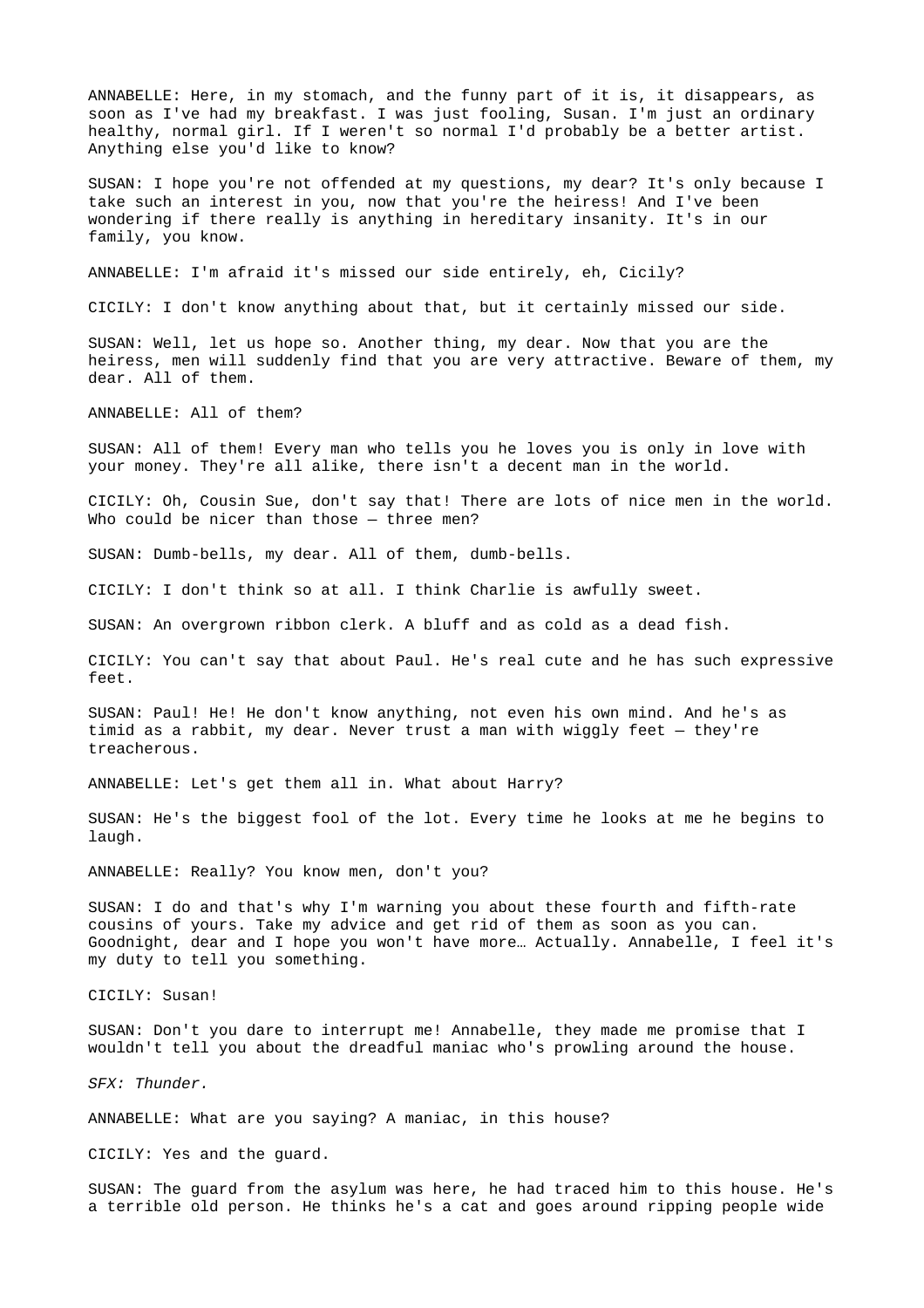open. They made me promise I wouldn't tell you but I felt it my duty to warn you because if we are all going to be murdered in our beds, I think we ought to know about it… CICILY: If there's anything in anticipation, Cousin Sue — you've been murdered a dozen times. ANNABELLE: So that's why Harry was so mysterious, that's what he wanted to tell me. CICILY: Harry wanted to warn us but Mr Crosby and Charlie wouldn't let him. ANNABELLE: I wonder if that was what Mr. Crosby was trying to tell me. SUSAN: Perhaps. Perhaps he got Mr Crosby ANNABELLE: Then he must be in the house! SUSAN: He must be. He must be sneaking around the hall now, waiting to jump on us. I could scream. ANNABELLE: Yes. If he got Mr Crosby then he must be in the house. SUSAN: Maybe he's out there now waiting for us. *SFX: Door bangs. Women scream.* PAUL: Out in the hall, out in the hall. Something passed me. I couldn't see it but I felt it, it touched me, I heard it breathe! *SFX: Door knob rattles.* PAUL: Look out! *(All scream.) SFX: Door opens slowly and creakily.* ELOWEN: Why did ye run away from me? PAUL: You! Was it you that passed me in the hall? ELOWEN: Yes, sir! I be coming from Mr Crosby's room. Mr Paul saw me in the hall and ee turned and ran like a mouse. SUSAN: You were scared! PAUL: Well, I don't know that I was exactly scared. I may have been a trifle nervous, you see, I was just coming… ELOWEN: No, sir, ye was going! PAUL: Well, maybe I was. ANNABELLE: You see, Paul, you were frightened by an idea — a delusion. You thought Elowen was a ghost and she frightened you. Your fear was nothing but imagination. SUSAN: Yes, yes, my dear, no doubt you're right. But all the same if I were you I'd lock the door tonight and look under the bed. That's what I'm going to do. ANNABELLE: Really! (*Begins to laugh.*)

SUSAN: Don't laugh, my dear. I've never gone to sleep in my life without first looking under the bed.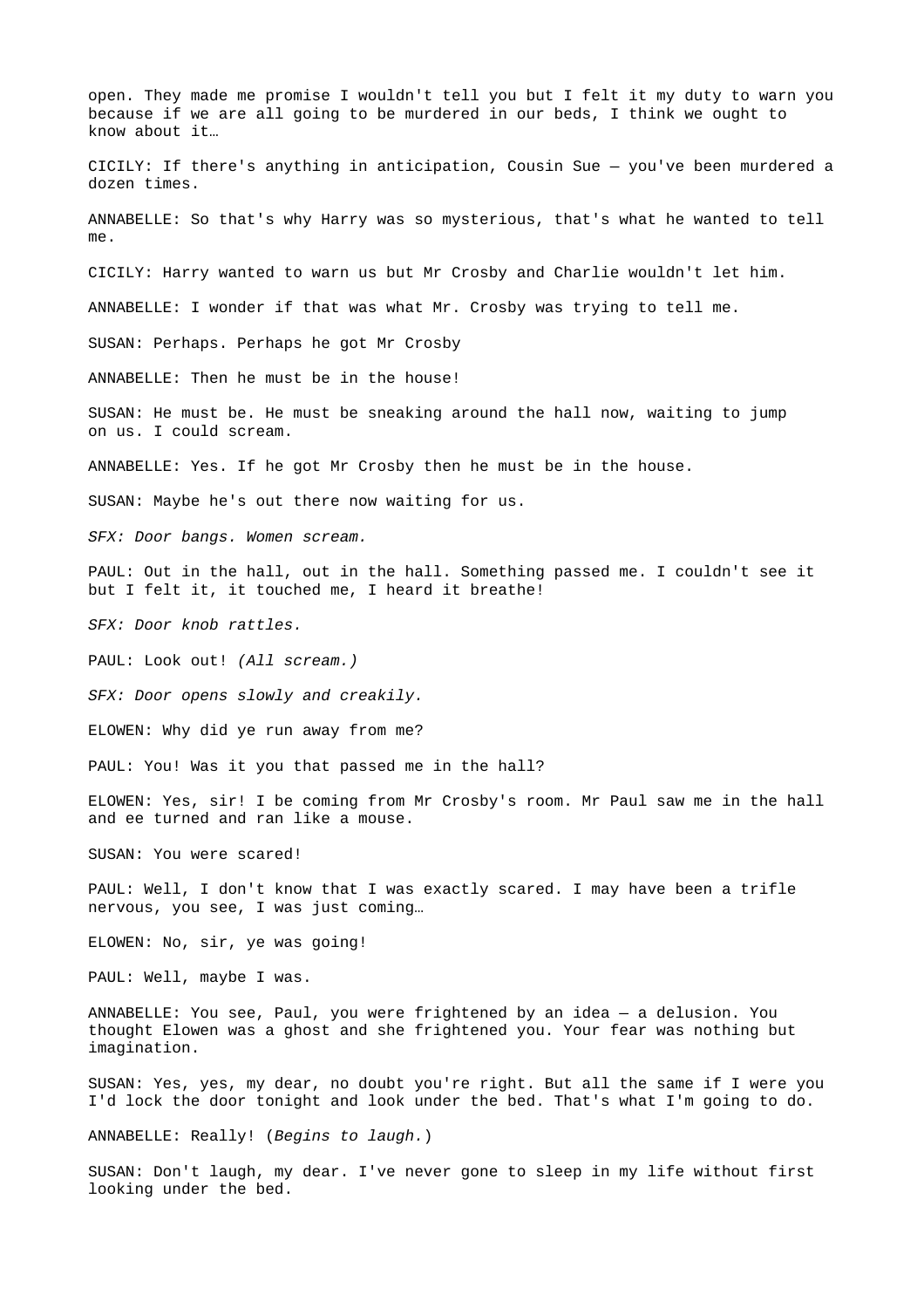PAUL: What do you expect to find there? SUSAN: Why, a man, of course. PAUL: Wouldn't that be terrible for the man? *Susan gasps.* PAUL: And then on the other hand maybe it wouldn't. I don't know! SUSAN: Come, Cicily, let us go to bed. We'll feel safer there. CICILY: I'm afraid to go up-stairs in the dark. ANNABELLE: Elowen go along with them, goodnight. *SFX: Door open and closes.* (Cicily and Elowen exit. Close door.) PAUL: I wonder if, well, I guess it's all right, but on the other hand... ANNABELLE: What's all right? PAUL: My being here alone with you. ANNABELLE: Of course it's all right. This isn't an ordinary occasion, and besides, we're cousins, aren't we? PAUL: Yes, we're fifth or sixth cousins. But somehow you seem like a perfect stranger to me. ANNABELLE: Is that why you acted so strangely when we met in the other room? PAUL: Yes. It didn't seem possible that you were Annabelle West, my little… The little girl I used to know in Merthyr so long ago. ANNABELLE: It must have been all of five years. PAUL: Five years and eleven months. Yes, five years and eleven months since you left Wales and went to London to study art. Remember, you always wanted to be a great artist or a trained nurse. ANNABELLE: And you were going to be a great surgeon. PAUL: I went to college and became a horse doctor. The folks never did think I'd amount to much, no, but on the other hand, well, I've got ideas. I've got one now. ANNABELLE: I'm sure you have! But isn't it strange for us to meet like this after five years? PAUL: Well, maybe it is strange but I think it's wonderful. I used to think about you a lot. ANNABELLE: You did! Really! How nice! PAUL: Yes, no doubt of it, now that I remember, I did think of you often. ANNABELLE: You don't seem to be quite certain about it. Are you ever sure about anything? PAUL: There's one thing  $-$  I'm dead sure about!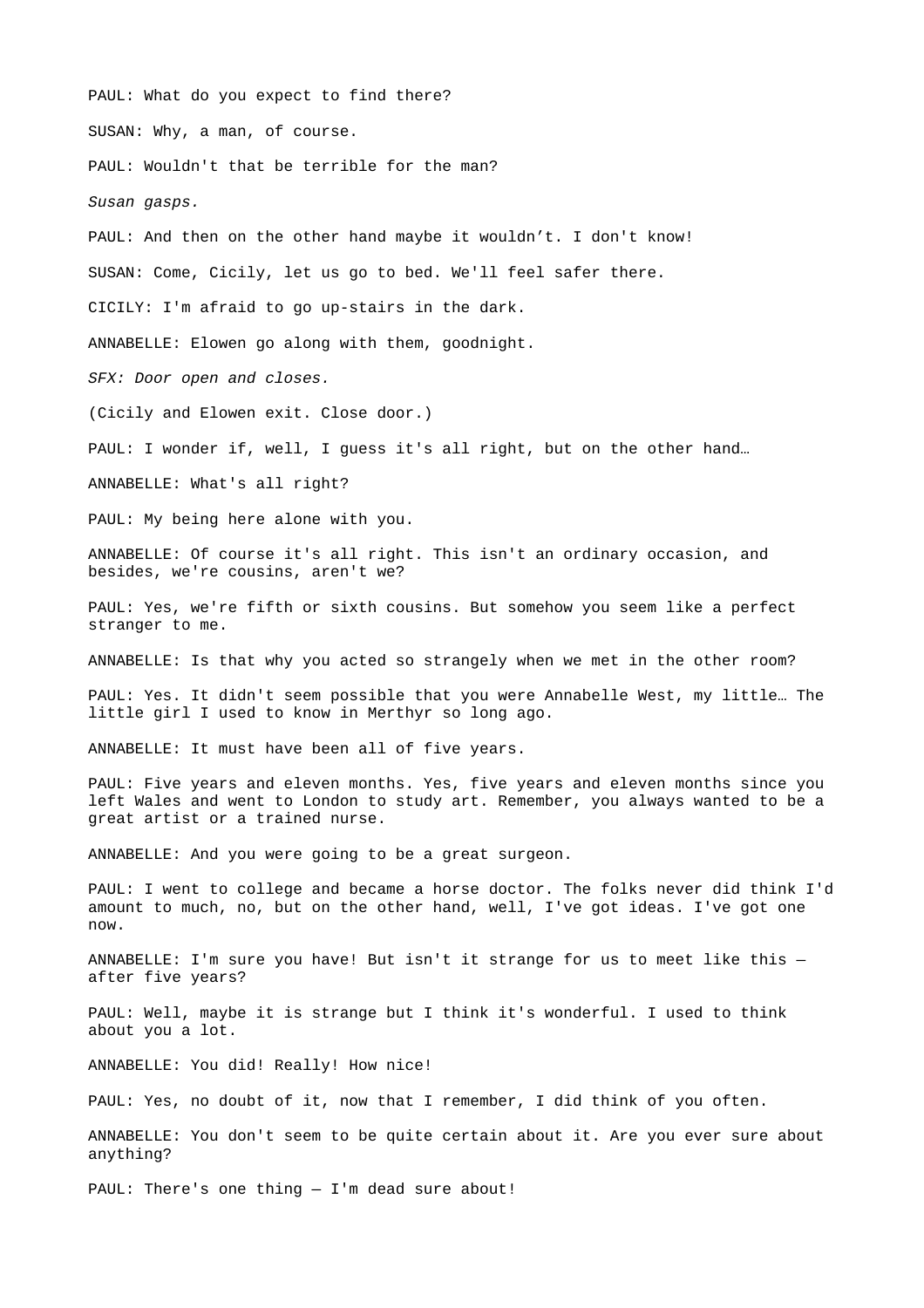ANNABELLE: You mean that you're really positive about something?

PAUL: Yes, Annabelle, I. I. But on the other hand — you probably wouldn't believe me.

ANNABELLE: How do you know? You've never been really serious with me. Why don't you try?

PAUL: I am trying, but I don't seem to get anywhere. I've been trying to ask you something for the last five minutes.

ANNABELLE: Then for Heaven's sake, stop rambling around and ask me.

PAUL: I'm going to, just as soon as I get myself wound up.

ANNABELLE: Paul, about how long does it take you to wind yourself up?

PAUL: I don't know, exactly.

ANNABELLE: Evidently it's quite an operation.

PAUL: Well, this time it's taken me five years and eleven months and I don't know if I'm wound up yet but I'm getting set to.

ANNABELLE: Paul, what are you trying to tell me?

PAUL: Listen. Annabelle. I. You know I'm only a vet, but from doctoring horses and mules, I've learned a great deal about women, I mean that all three of them do a lot of things they shouldn't do and without any reason.

ANNABELLE: Yes.

PAUL: Yes.

ANNABELLE: What are you trying to tell me?

PAUL: This. Annabelle. Did Cousin Susie tell you about something that's going on around the house to-night?

ANNABELLE: You mean about spirits?

PAUL: Well, not altogether about spirits. You know, Annabelle, I'm not exactly afraid of spirits but on the other hand you and…

ANNABELLE: You mean about the crazy man?

PAUL: That's it. I couldn't tell you but from my knowledge of women I guessed that Cousin Susie'd tell you because she had promised she wouldn't.

ANNABELLE: Yes, she told me and it hasn't cheered me up any. I wonder if he really is around the house, Paul?

PAUL: I, I don't know. I don't know but what I want to tell you is that I'll protect you. I've handled wild horses and wilder mules and there isn't a spook or a maniac living that I'm afraid of.

*SFX: Gong. Paul screams.*

ANNABELLE: It's only the clock, Paul, see?

PAUL: Oh Lord, I thought it was that other gong. The one Elowen said was tolling for someone's death to-night!

ANNABELLE: Don't, Paul. Please don't talk about it.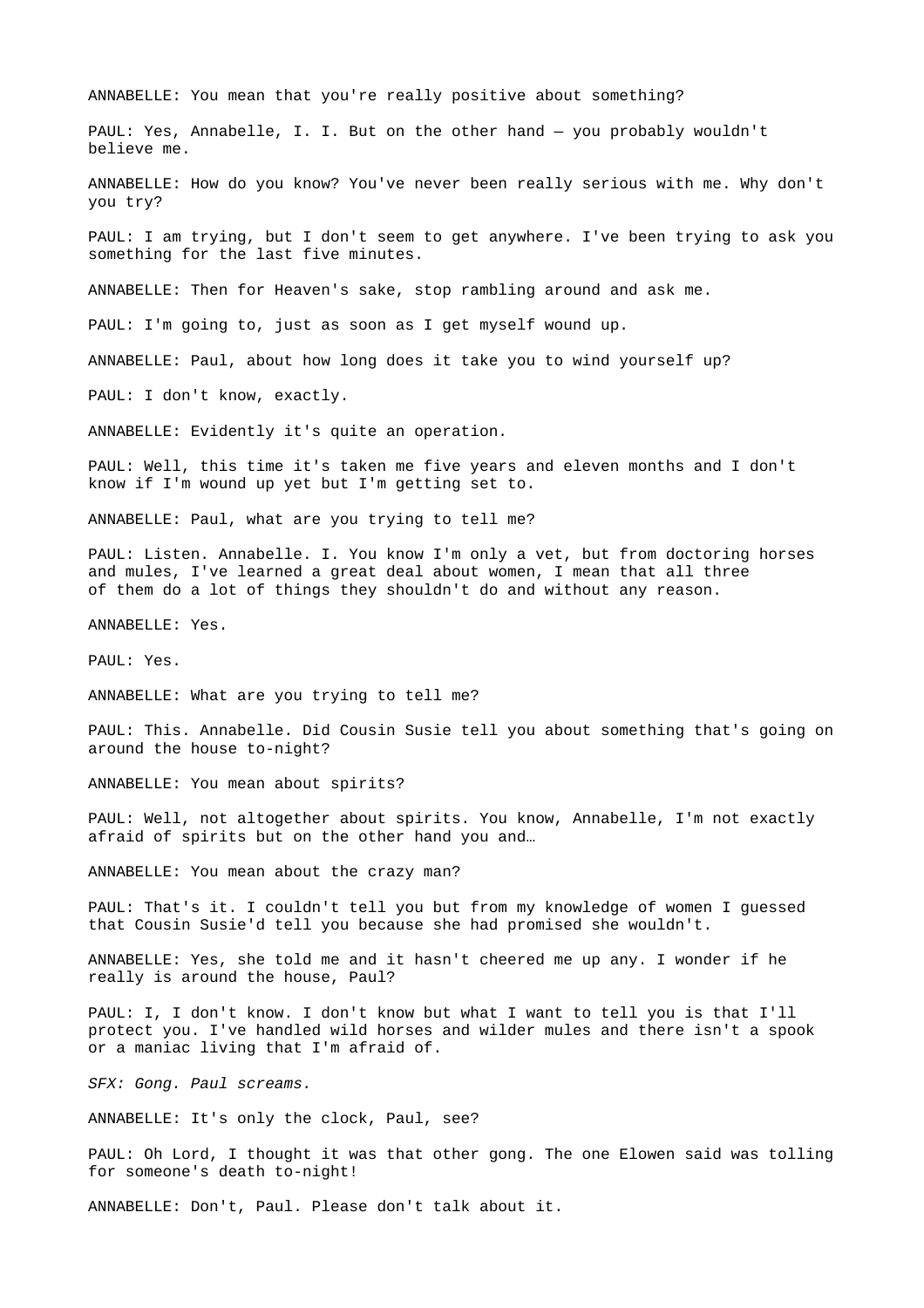PAUL: I'm awfully sorry.

ANNABELLE: You were saying?

PAUL: I was saying that I wasn't afraid. You know I'm lying, don't you? I'm scared stiff, but I'm always like that. I always get nervous when I go into action. Every time we went over the top I was paralysed but I had to go, scared or not. So scared or not, if that maniac is in your house, I'm going to get him.

ANNABELLE: You always did fight for me, didn't you, Paul? Even away back there in Wickford…

PAUL: Merthyr.

ANNABELLE: Merthyr, when you used to carry my books to school!

PAUL: I'll never forget those days.

ANNABELLE: Remember the time big Jim Daly pulled my hair? Remember how you flew at him? What a terrible beating.

PAUL: He gave me! Well, I hope I have better luck with this lunatic if I find him. Listen, Annabelle. If you hear anything, don't come out. Just yell like hell!

ANNABELLE: I feel safe now, knowing you are protecting me. Goodnight, Paul.

PAUL: Goodbye.

ANNABELLE: Goodbye? Won't I see you in the morning?

PAUL: God knows.

*SFX: Door opens.*

PAUL: Argh!

ELOWEN: Goodnight, Mr Paul.

*SFX: Door closes.*

ANNABELLE: There's a man, Elowen. He's frightened to death but he conquers his fear!

ELOWEN: Don't forget that letter.

ANNABELLE: Oh yes!

*SFX: Knock on door. Door opens.*

CHARLIE: Did I interrupt you, Annabelle?

ANNABELLE: Come in.

CHARLIE: You don't mind?

*SFX: Door closes.*

ANNABELLE: No, I'm glad you came. I wanted to see you. Charlie, what do you think has become of Mr. Crosby?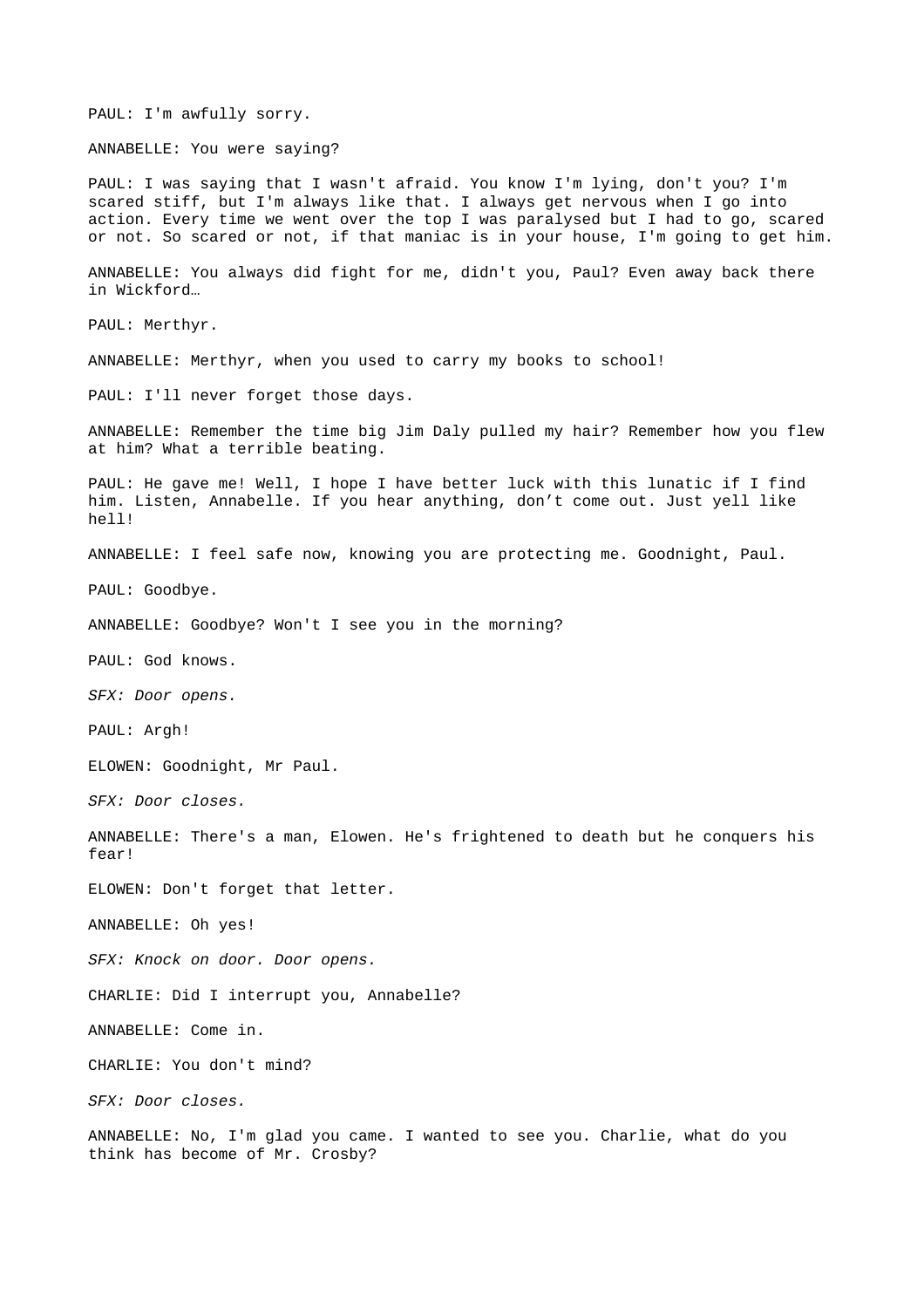CHARLIE: I haven't any definite theory — I've been trying to figure it out. It's very puzzling, but I think he'll turn up all right. You are the one that I am worried about.

ANNABELLE: That's very sweet of you but why worry about me?

CHARLIE: Just the natural feeling a man has for the woman he… Annabelle, you know how I feel — toward you.

ANNABELLE: Please, Charlie.

CHARLIE: This is a queer old house and if, well, if you need me, just call. My room is at the end of the hall, you know.

ANNABELLE: Thanks, Charlie, I know I can count on you. I guess I'll be safe with all the men guarding me. Harry just told me the same thing.

CHARLIE: So he was here? Leave it to him to get anywhere first

ANNABELLE: And, Charlie. I know all about that crazy man.

CHARLIE: He told you?

ANNABELLE: I'm not telling you who told me. You ought to be able to guess.

CHARLIE: All right. Now, I'll be ready if you need me because I'm going to sleep with my shoes on. Annabelle, don't you think you could ever feel a little, a little…

ANNABELLE: Please, Charlie. I'm very fond of you. I'm awfully sorry.

CHARLIE: Goodnight, Annabelle.

*SFX: Door open and closes.*

ELOWEN: Don't forget that letter, Miss.

ANNABELLE: Oh, yes.

ELOWEN: Goodnight, Miss.

ANNABELLE: Don't go, I want you to help me. Just the negligee. It's so late I'm not really going to bed, just lie down. Now then. "To my heir, man or woman, as you read, pause and reflect that this is the twentieth anniversary of the hour that my spirit left my body. I could take no earthly possessions with me  $-$  I was compelled to leave them to you, my unknown heir. Your hour will come and you will follow me. In your brief span of life, enjoy the glittering symbols of the world which I have renounced." Oh, it gives me the creeps, reading this. Here's a verse. That's a little more cheerful. "Find the number beneath the vine; The sparkling gems forthwith are thine. Find the number; its rhyme is 'mine'!" What a silly little verse; but it's the key to the necklace, it must be. Come along, Elowen, help me.

ELOWEN: Nine!

ANNABELLE: Of course. Nine rhymes with "mine." And the date today is the  $27^{th}$ . 2 and 7 make 9, and September is the ninth month; nine must be the number.

ELOWEN: But ye have two nines now

ANNABELLE: True. But two nines make eighteen and eight and one make nine. It must be nine. Now I wonder where the vine is?

ELOWEN: There, Miss. The mantel. Nine! Need me any more, Miss?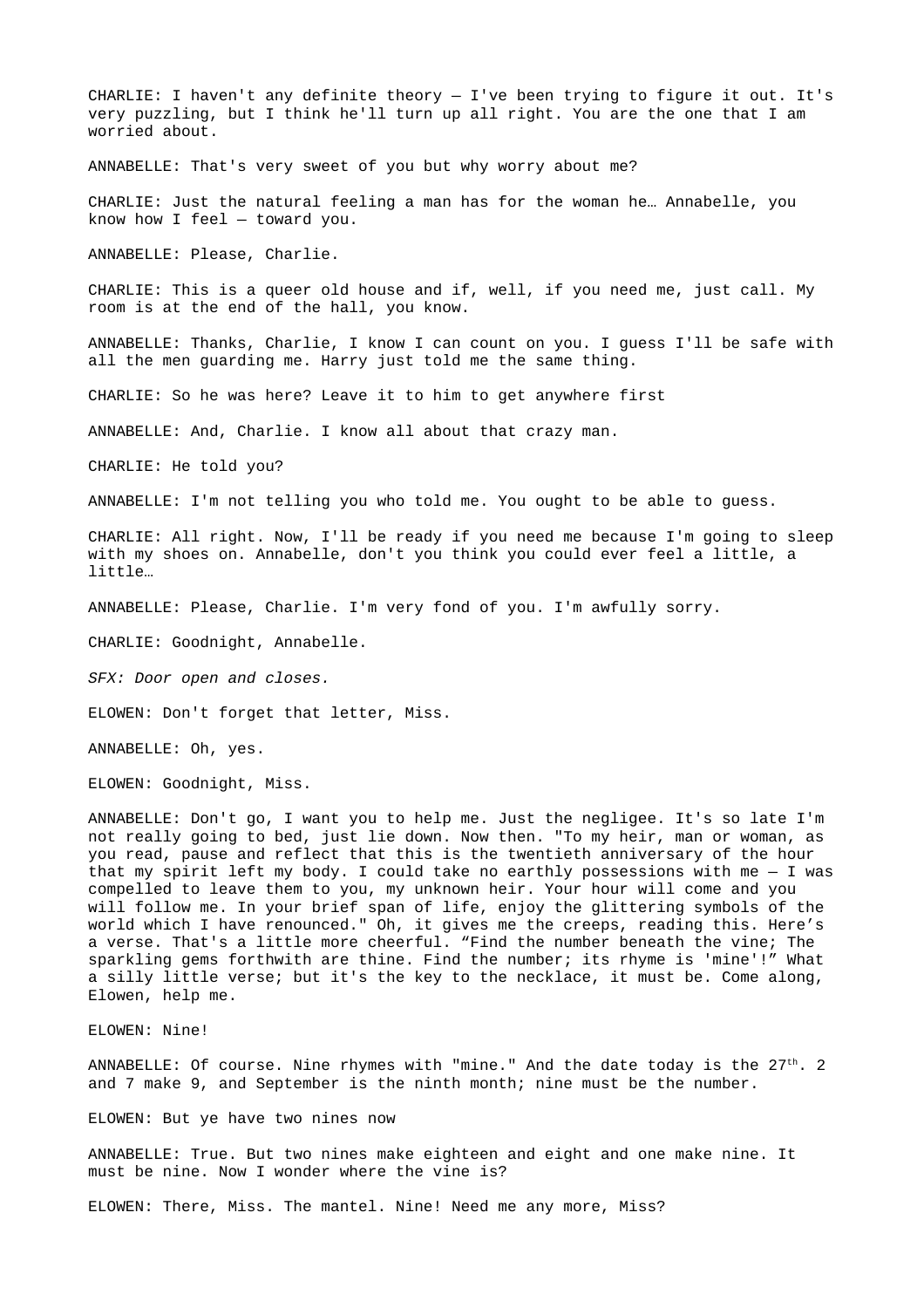ANNABELLE: Not now, Elowen, if I want you I'll call. *SFX: Door opens.* ANNABELLE: Oh, Elowen, put the key in the lock on the inside, would you? *SFX: Key being removed from outside lock and put in inside lock.* ELOWEN: Goodnight, Miss. ANNABELLE: Goodnight, Elowen. I'll lock myself in. *SFX: Door closes and is locked.* ANNABELLE: Beneath the vine, the scroll work above the fireplace is a vine and these little knobs on the edge of the mantel, 1—2—3—4—5—6—7—8—9. Press here I suppose. *SFX: A compartment opens.* ANNABELLE: And inside, is the necklace. My Goodness, it is beautiful! *SFX: Door knob squeaks as it turns.* ANNABELLE: The door. Is someone there? Hold on, it's locked. *SFX: Door unlocked and opened.* ANNABELLE: Peculiar. No one there. Hello! Oh! *SFX: Door slammed shut and locked.* ANNABELLE: I will not be frightened. *SFX: Three hard knocks on the door.* ANNABELLE: No. It's just my imagination playing tricks on me. *SFX: A scratching sound.* ANNABELLE: It's nothing. Oh, gosh. I'm so tired. I didn't think I could sleep but… Haaa. *A few moments pause then Annabelle lets out a blood curdling scream.* ANNABELLE: Help! Help! *SFX: Door rattles.* ANNABELLE: I can't get out, the key has gone. *SFX: Pounding on the door.* ANNABELLE: Help, help. Paul, Charlie, Harry! Paul, Oh! *SFX: Sound of Annabelle collapsing. Pause. SFX: Footsteps running. Banging on the door.* HARRY: Annabelle, Annabelle, did you call?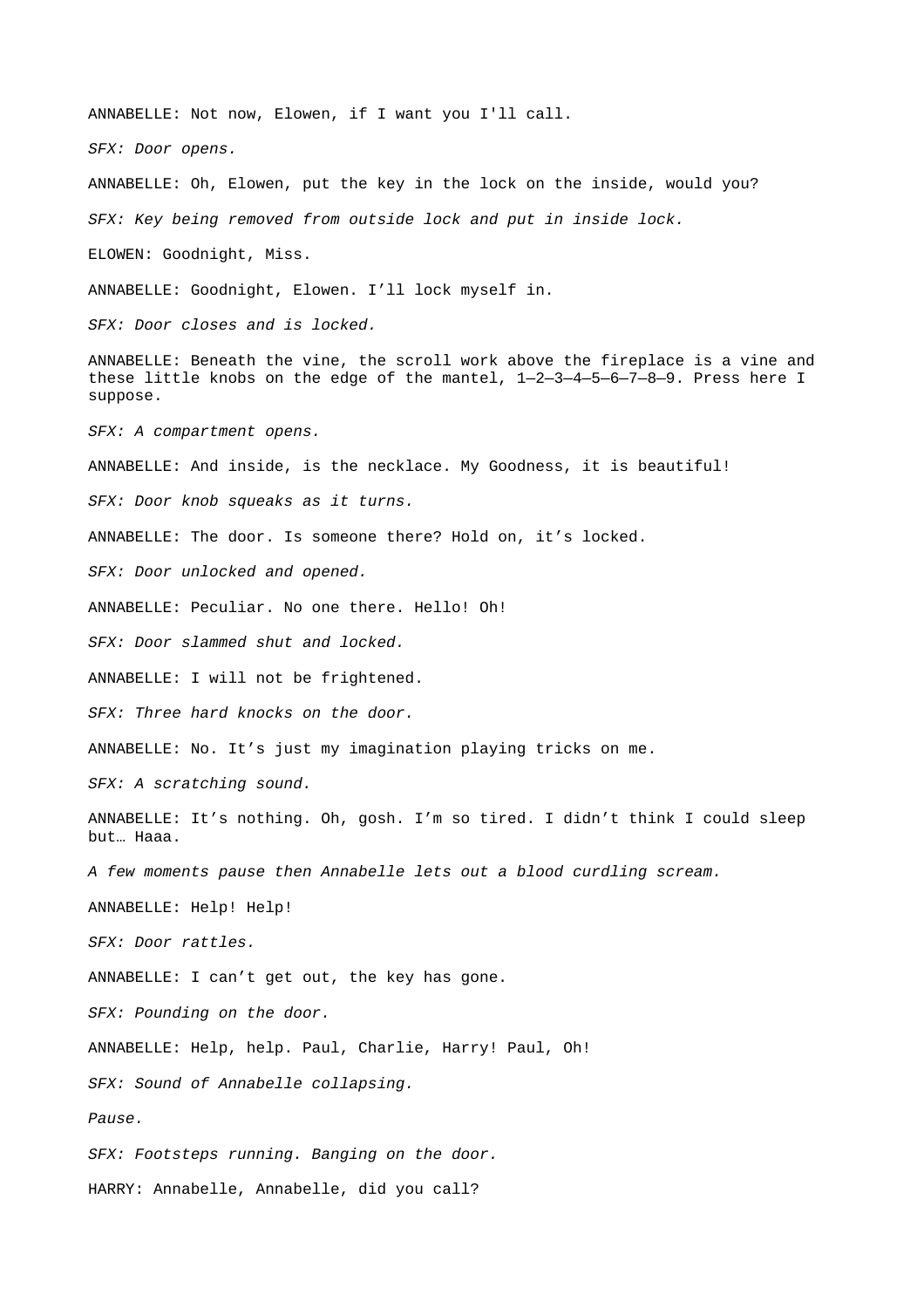PAUL: Harry, I heard Annabelle call. SUSAN: What is it, Annabelle? CICILY: What's happened? *SFX: Banging on door continues.* CHARLIE: Break the door down! *SFX: Door is smashed open.* PAUL: Annabelle! CHARLIE: What is it? PAUL: She's fainted. CHARLIE: What's happened? HARRY: I don't know. CHARLIE: I heard her scream for help. HARRY: She's had a shock. CHARLIE: Yes, but how did she get it? HARRY: I don't know. There's no one here! It couldn't be her imagination. CHARLIE: It must be her imagination. HARRY: What do you mean? CHARLIE: You told her. HARRY: Told her what? CHARLIE: Told her about the maniac after we'd all agreed to keep silent. HARRY: I did not. CHARLIE: Don't lie, you were here — you told her. HARRY: You're crazy. I didn't tell her a thing. CHARLIE: You're a liar! CICILY: Charlie, you're wrong. Cousin Sue told her. CHARLIE: Susan! So you're the one? SUSAN: Yes, I'm the one. I told her because it was my duty, and I'd do it again. CHARLIE: You ought to be gagged for the rest of your life. I was mistaken, Harry. I'm sorry. HARRY: Save your breath, you'll need it later! CHARLIE: Will I really? HARRY: Yes. You called me a liar. You'll have to make good for that. PAUL: Shh! Quiet. Annabelle!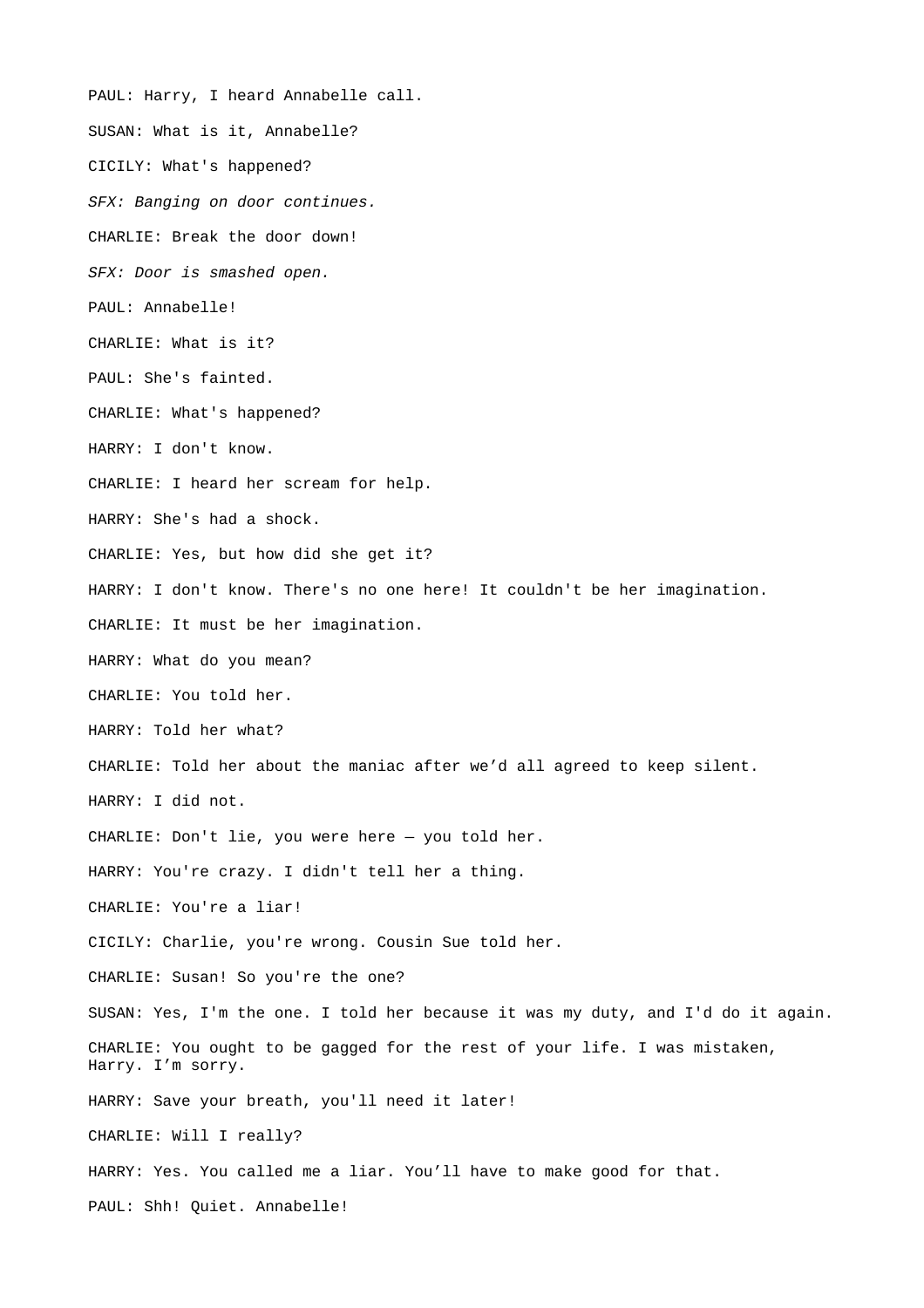CICILY: She's coming to.

ANNABELLE: Oh! Oh!

PAUL: There, there, Annabelle, what was it?

ANNABELLE: It came from the dark. It, it touched me. It's, here! It's gone!

SUSAN: What's gone, my dear?

ANNABELLE: My necklace. The… The hand took it.

HARRY: What hand?

ANNABELLE: I don't know, it was just, just a hand.

SUSAN: Just a hand! My dear Annabelle, you're raving again. It's nothing but your imagination.

CHARLIE: Shh!

ANNABELLE: No, I saw it. It was here. It touched me

CICILY: But, Annabelle, if there was anything here — where is it now?

ANNABELLE: It was here. It took my necklace.

CHARLIE: There was no one in here when we broke in, Annabelle.

PAUL: If Annabelle says that something was here in the room, something was in the room! Now, the question is, what was it?

HARRY: Why not the maniac?

SUSAN: Ha! Even if he had been here, which he wasn't, what possible use would he have for a necklace?

CICILY: Oh, the poor dear, isn't it a shame: What do you think. Charlie?

CHARLIE: I don't think she saw anything.

HARRY: Well, I do. She must have seen something terrible to make her faint like that. Her imagination couldn't do it.

SUSAN: No. But an unsound mind could!

CICILY: What?

SUSAN: I've known all along that Annabelle was as crazy as a March hare.

CHARLIE: That's absurd.

SUSAN: It's true. Didn't she say that Mr Crosby vanished right in front of her? And now she says that a hand reached out and took her necklace. Rubbish! If anything was here, where did it go? People don't disappear into thin air, even if she says they do. Annabelle is unbalanced. And I for one am going to see that she is examined by a specialist!

HARRY: You ought to be ashamed.

CICILY: Oh, Cousin Sue!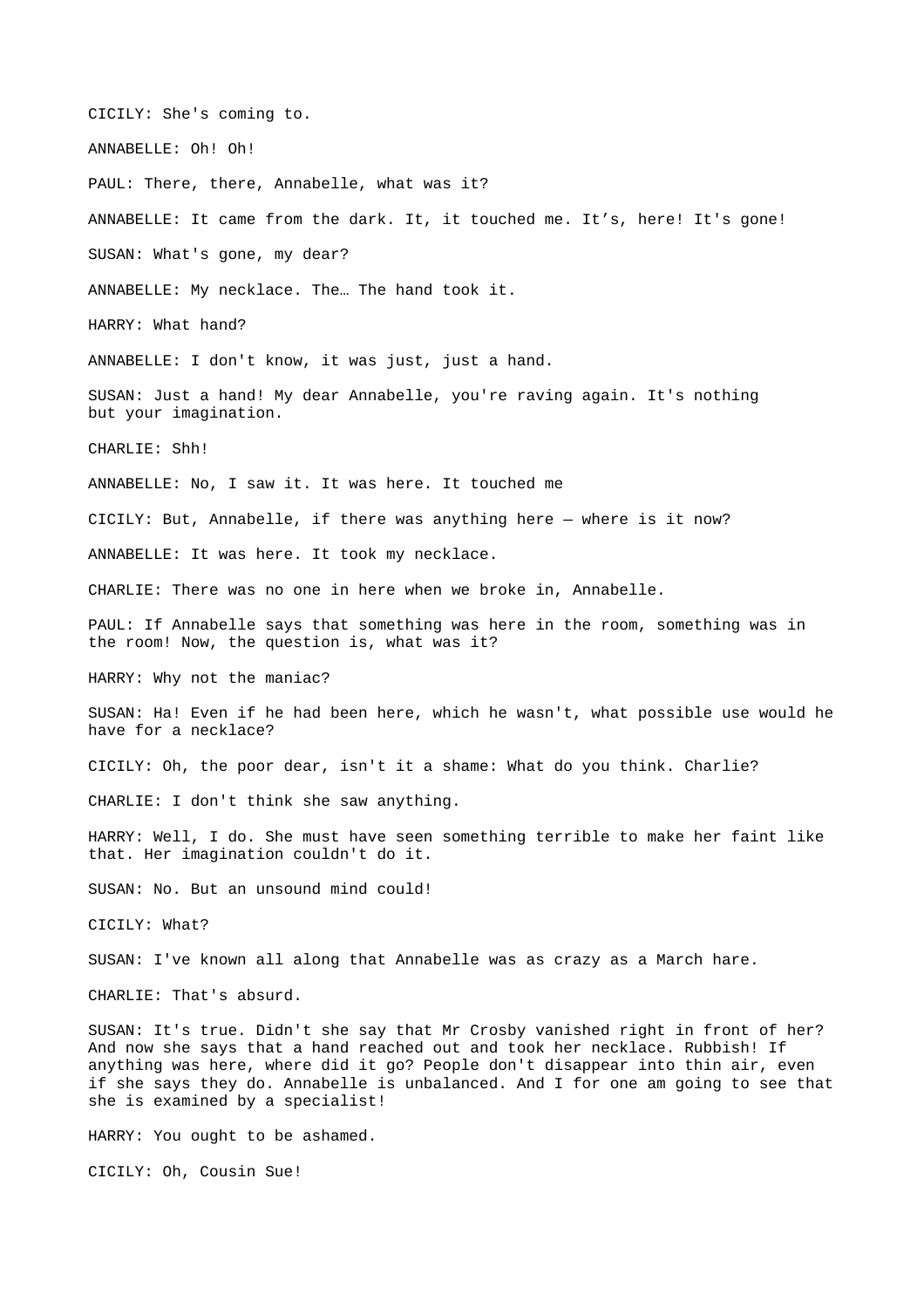SUSAN: Don't Cousin Sue me! All of you, every one of you, think just the same as I do: that Annabelle is crazy. Only none of you are honest enough to come right out with it.

ANNABELLE: So that's it. You all think I am mad.

PAUL: I don't.

ANNABELLE: I know you don't. You've had your say about me, now I'll have mine. I've been through enough tonight to drive anyone mad and a few moments ago I was hysterical, but now I can think clearly. I'm going to tell you exactly what happened to me in this room and you're going to believe it. I found the necklace there in the fireplace, then I felt something watching me. The doorknob turned but when I opened the door there was no one there. Something was either trying to frighten me or my nerves were getting jumpy. I looked under the bed, nothing there, then I was certain it was my nerves. I turned out the light and went to bed and then, just as I was falling asleep, I felt an icy breath sweep over me. I opened my eyes and out of the darkness a long claw-like hand reached toward me. It came nearer and nearer. I was like a person in a dream. I couldn't move. It touched my throat, I jumped up, the hand disappeared with my necklace, I ran to the door, I couldn't open it, I screamed — and that's all I remember. (*A beat.)* Oh, you don't believe me. Some of you think that I'm mad. I'm not, I'm as sane as anyone in this room. You must believe me because what I've told you is the truth, so help me God. (*Another beat.*) And I'm going to prove it to you. The hand that took my necklace came out of that wall. There is a panel. Somewhere round…. Here!

*SFX: Panel opens.*

ANNABELLE: What did I tell you?

*SFX: Body falls to the floor.*

HARRY: My God!

*The women scream.*

HARRY: It's Crosby. He's dead!

END OF ACT II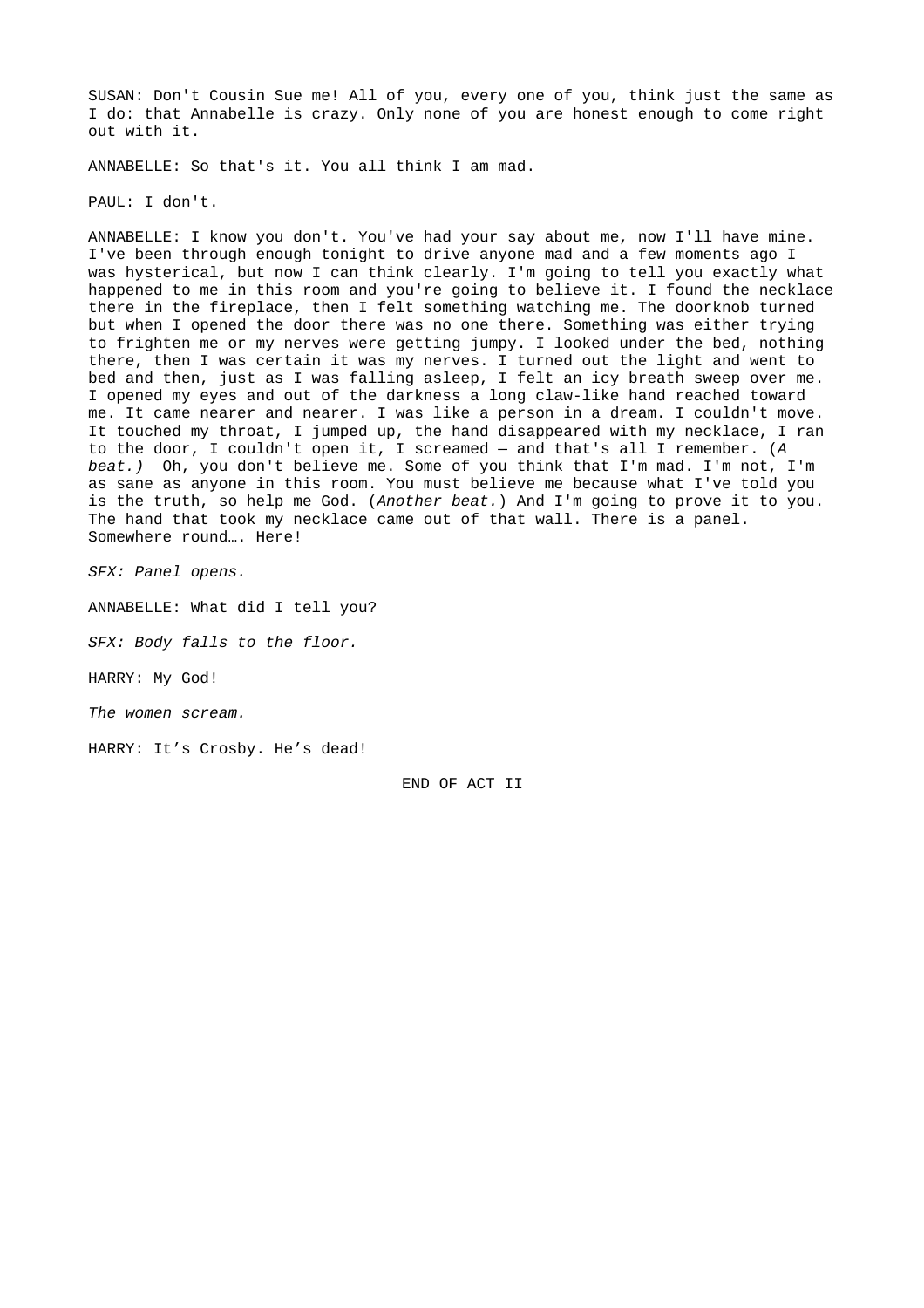ACT III

*Scene: Same as Act I. Time: A few moments later. The actress who plays Cicily now takes on the additional role of Elowen. SFX: Door opens.* ELOWEN: If you could all come into the library. HARRY: (In own voice.) That's Elowen's line. ELOWEN: (In own voice.) I know. I'm going to do Elowen now. HARRY: (In own voice.) Where's Mark? ELOWEN: (In own voice.) Gone to pick up Pete and Alison. They'd broken down, apparently. HARRY: (In own voice.) What's the point? We'll be finished by the time he gets back. ELOWEN: (In own voice.) Don't ask me. All I know is that I got asked to do Elowen. HARRY: (In own voice.) Well, if you are going to do Elowen you had better do a West Country accent. ELOWEN: (In a Brummie accent.) Oyl troy mi best. HARRY: (In own voice.) That's more like Birmingham. ELOWEN: (In own voice.) It is about as close as I can get. HARRY: (In own voice.) It'll do. Carry on. *Elowen's lines are spoken with a Brummie accent from this point forward.* ELOWEN: If yaouw could all come into the library. PAUL: I'll lay Annabelle here on the sofa. Pass me the smelling salts, Cicily. CICILY: Oh, isn't it terrible! Poor Mr Crosby HARRY: Yes, yes CHARLIE: Is she all right? PAUL: Hasn't come out of it yet. I didn't know she was so prone to fainting. CHARLIE: God, what she has been through! CICILY: What are we going to do? HARRY: Wait a moment. I'm trying to figure it out. When Annabelle recovers there will be no talk about that in there, understand? PAUL: That's right, not a word to remind her about it. She's been through enough

to drive anyone mad. Harry, what do you think we ought to do?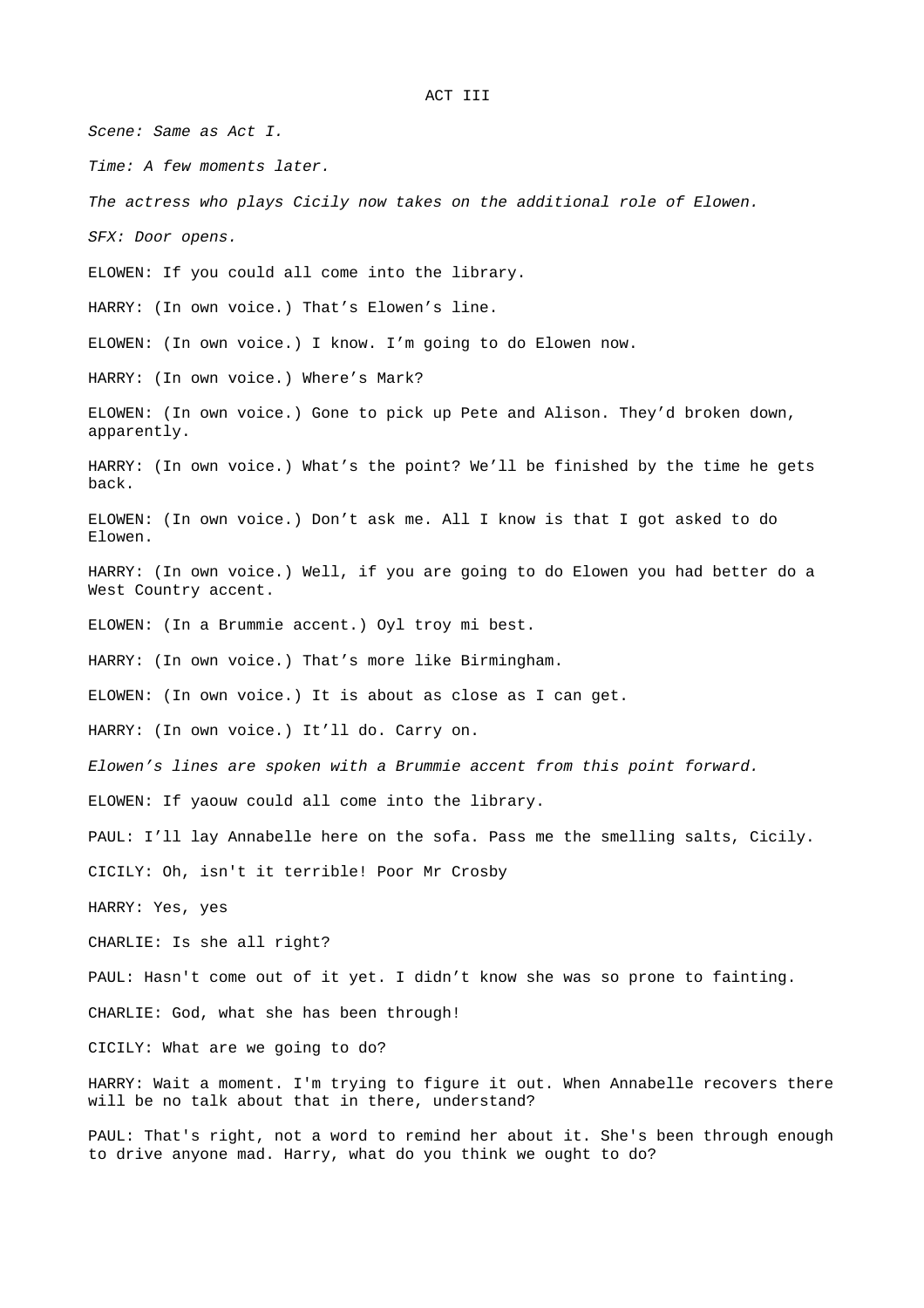HARRY: Listen, all of you. There's no doubt about our having company in the house, Crosby's death proves that and Annabelle has been in terrible peril. But how did he, or it, get in there?

PAUL: God knows. Crosby and I locked every window and door. Then after you started for bed, I went through the house but didn't see or hear a thing.

CHARLIE: Of course you didn't. The maniac, or whatever it was that killed Crosby, was hiding behind the panel.

HARRY: That's just what I'm coming to, that panel. I'm wondering if it would be best to explore it now or to wait for the police?

CICILY: Don't go in there and leave us alone.

HARRY: There's probably no one in it now, and yet there may be something we wouldn't ever dream of.

*SFX: Door opens.*

SUSAN: Close the door.

*SFX: Door closes.*

PAUL: I know what I'm going to do just as soon as Annabelle recovers.

CICILY: Is she all right?

PAUL: Well, she's breathing regularly and her colour's coming back.

CHARLIE: What are you going to do?

PAUL: I'm going through that panel, and I'm not going to wait for anybody, not even the police.

HARRY: Just a moment. Think it over. According to the law — no one is supposed to enter a room where a murder has been committed until the police arrive. You probably wouldn't find anything there anyhow and you might disturb some valuable clues.

CHARLIE: For once I agree with you; whoever killed Crosby probably beat it. It isn't natural to believe that the murderer would wait behind that panel to be caught.

HARRY: Even if we found him there we'd probably have to kill him.

SUSAN: Oh!

HARRY: Defending ourselves, Miss Sillsby. No, we'd better wait.

SUSAN: Oh, what a terrible night.

CHARLIE: Miss Sillsby, look at me. Are you now convinced that Annabelle really saw everything she said she did? Answer me.

SUSAN: Yes, yes I am.

CHARLIE: Then don't you ever open your mouth again about her being unbalanced, do you hear me?

SUSAN: Yes.

CHARLIE: Now the first thing to do is to get the police and a doctor.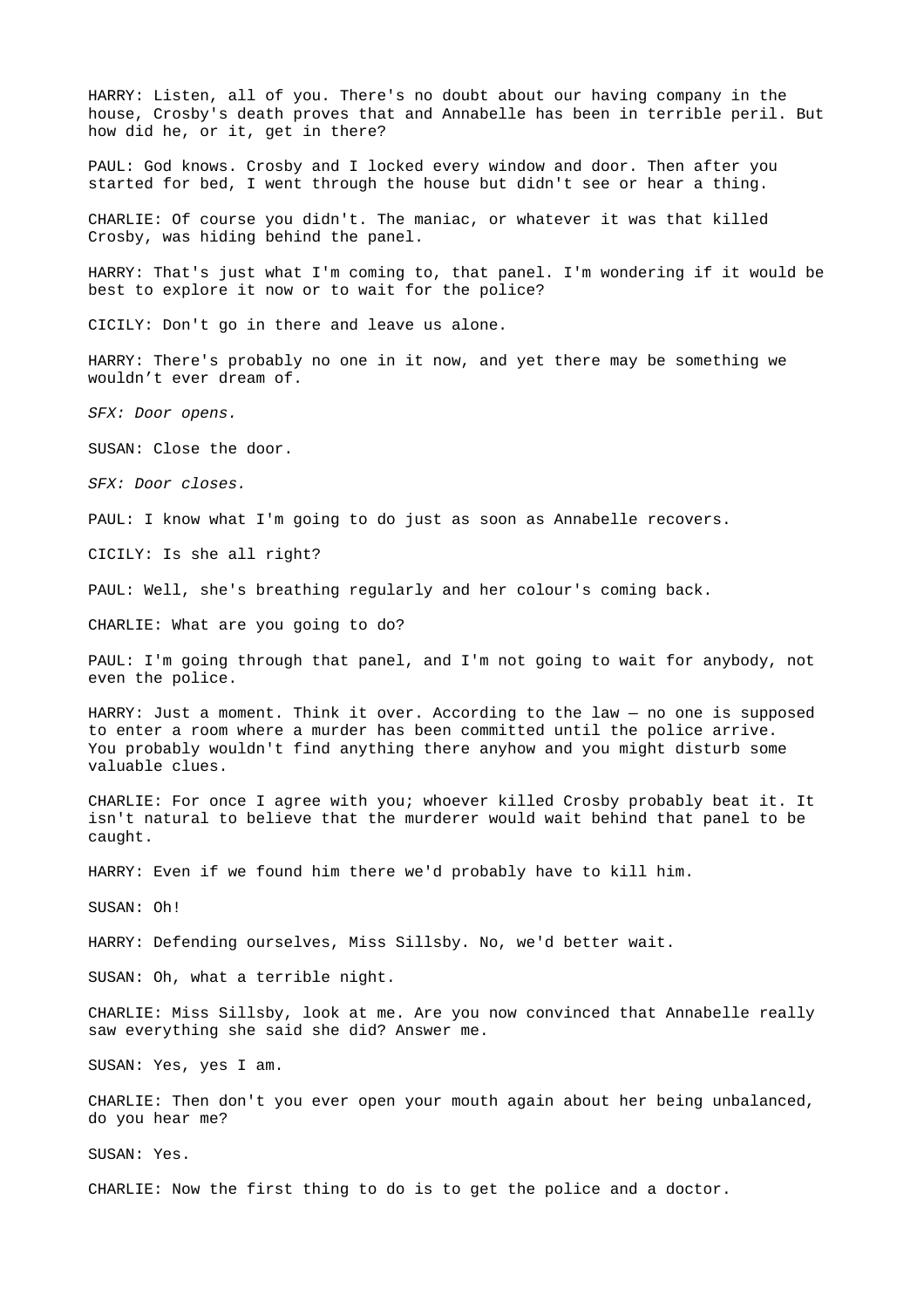CICILY: Are you sure we need a doctor?

CHARLIE: Yes, huh? *(In own voice.)* That's not in the script.

CICILY: Paul said her colour was returning.

CHARLIE: *(In own voice.)* What the hell are you playing at? *(As Charlie.)* Yes, we must get the police and a doctor.

SUSAN: The police! And I'm in a negligee!

HARRY: Well, you have plenty of time to change.

SUSAN: Yes, of course!

CICILY:*(In own voice.)* I tried to warn you. Oh well. *(As Cicily.)* But I'm afraid to go upstairs.

ELOWEN: I'll goo with you, Miss.

SUSAN: Come on, Cicily Let's pack up and get out of this terrible house.

CICILY: Elowen, you go first.

*SFX: Door opens and closes.*

CHARLIE: Are we all agreed that it's better to keep out of there until they come? Then, I'll make the call.

*SFX: Telephone receiver is picked up.*

CHARLIE: Hello! Hello! Must be out of order.

HARRY: Probably cut.

*SFX: Telephone receiver is put down.*

CHARLIE: Paul, Did you and Crosby fasten all the cellar doors when you were downstairs?

PAUL: There was only one door. It has a bolt on the inside and I bolted it.

*SFX: Windows bangs in the wind then two slams of a door.*

HARRY: Hear That?

*SFX: Door slams once.*

PAUL: Sounds like a door swinging against the house in the wind.

HARRY: Listen! I think our guest has left us without closing the door. You locked the door, Paul, it couldn't have opened unless he went out. He probably escaped while we were talking here. I'm going to see.

CHARLIE: I'll go with you.

HARRY: No, you stay here and watch that door in case I'm mistaken.

CHARLIE: But I want…

HARRY: Do as you're told.

CHARLIE: (*Furiously*) Why should I take orders from you?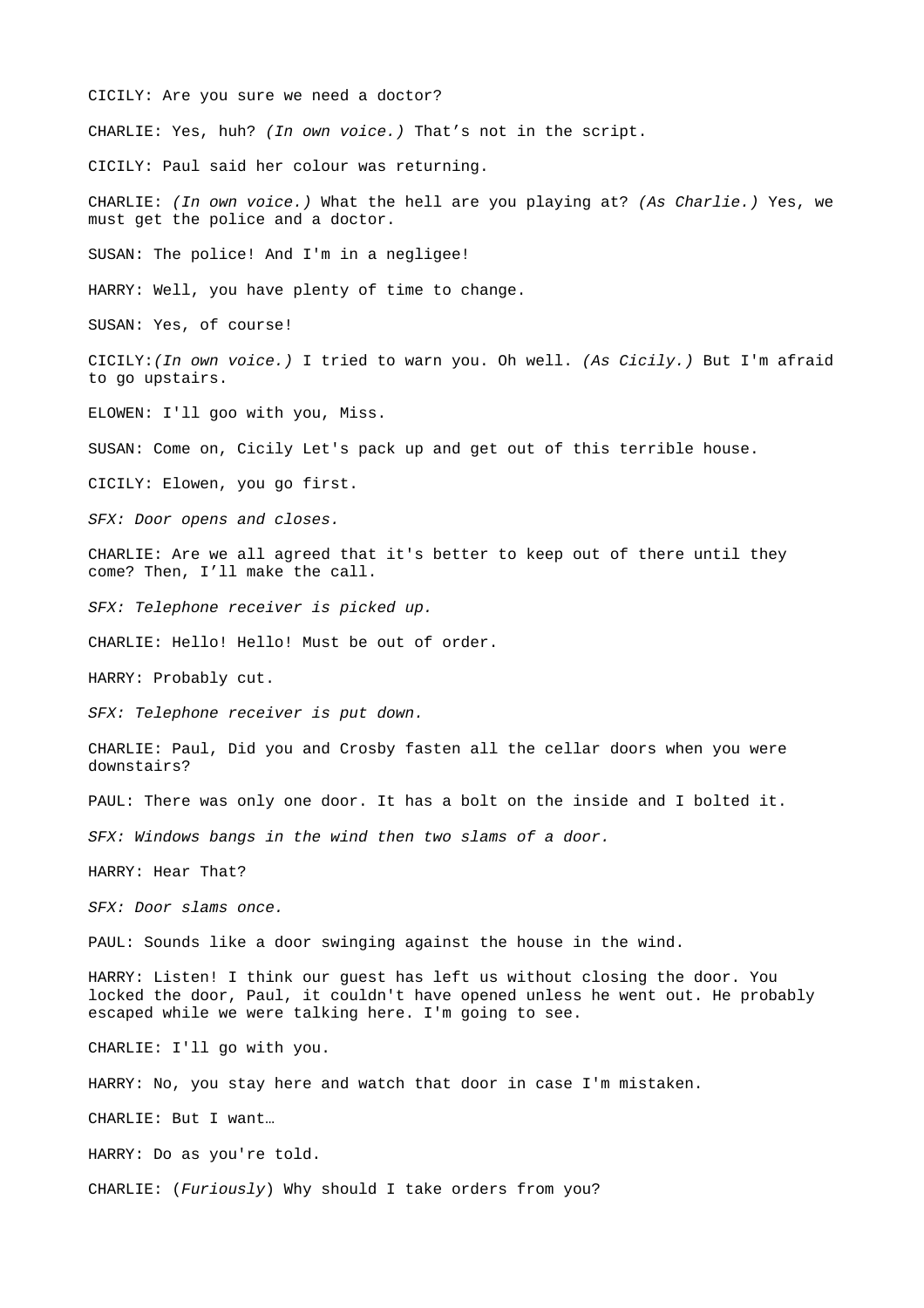HARRY: Because I'm giving them to you.

CHARLIE: Oh, I see. Now that you believe it's safe you're going to be a hero in front of Annabelle

HARRY: Go down and do it yourself then.

CHARLIE: Oh, I couldn't rob you of that honour.

HARRY: All right, come along with me will you. I want to, ahem, talk with you alone.

CHARLIE: Yes, and I want to talk to you as well.

PAUL: Cut it out you two. Maybe I'd better give the orders from now on. You don't seem to be able to do anything except snarl at each other. Why don't you two look after Annabelle. I'll go and see about that door.

*SFX: Door opens and closes.*

ANNABELLE: Oh.

HARRY: Annabelle!

CHARLIE: Annabelle!

ANNABELLE: Where's Paul?

HARRY: He'll be back in a moment.

CHARLIE: Are you all right, Annabelle?

ANNABELLE: I feel very weak. Did I faint again?

*SFX: Door opens.*

CHARLIE: Yes. Just after Mr Cro…

HARRY: Shh!

ANNABELLE: Is he still there

HARRY: Yes, and no one must go in there until the police come.

ANNABELLE: Did you telephone for them?

CHARLIE: The wires have been cut.

ANNABELLE: The Wires are cut?

CHARLIE: Yes, but I'm going after the police myself. Soon as Paul comes back.

HARRY: I think the most important thing to do is to get a doctor. Elowen, can you tell me where the nearest doctor lives?

ELOWEN: I cud tell yaouw but yaouw'd never find it. I'll goo if Miss West wants me ter.

HARRY: But, Elowen, aren't you afraid?

ELOWEN: Afraid! Me what's lived alone in this owse for twenty 'eass!

ANNABELLE: *(In own voice.)* Sounds more Black Country than West County.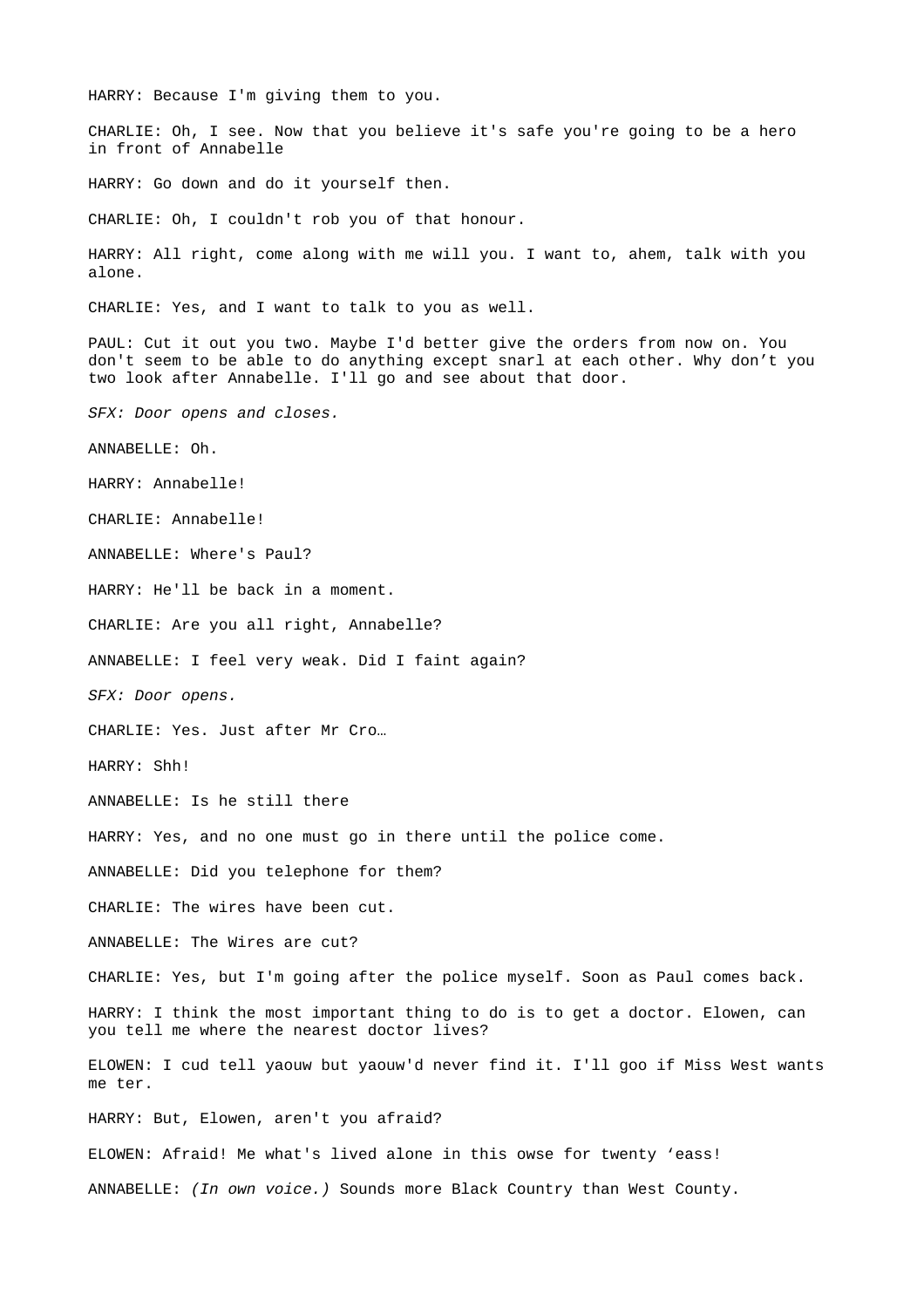ELOWEN: *(In own voice.)* Well, if you hadn't got all stuck up because now you are playing the lead…

CHARLIE: Wait a minute, Elowen. I'll go with you. Is the doctor's house near the police station?

ELOWEN: Naaa. yaouw goo ter the village  $-$  I goo the other woy. if yaouw'll cum with me i'll shoo yaouw the rowad

PAUL: Annabelle! Are you all right?

ANNABELLE: Yes thank you, Paul. Elowen is just going for a doctor.

HARRY: Paul! What did you find?

PAUL: You were right. The door was open. It must have been opened from this side because I'm positive I bolted it myself when I was down there when Mr Cro…

HARRY: Shh!

ANNABELLE: What is it?

PAUL: We heard a door swinging against the house. The one I locked tonight. I went down and found it open, so I locked it again. That's all.

HARRY: I don't think there's any doubt now but that our guest has left us. I think we are all pretty safe now eh, Paul?

PAUL: Well, maybe we are, but then on the other hand, you never can tell.

ANNABELLE: I'll never feel right again until Mr Crosby has been…

CHARLIE: The police will attend to all that, Annabelle. I'll be back as soon as possible. Come, Elowen. Oh, and Harry. *(Quietly)* I don't want any more words with you than I can help but while I'm gone, you just look after Annabelle.

HARRY: There's no more danger.

CHARLIE: How do you know? The maniac may be in the house now. The open door doesn't prove that he's gone.

HARRY: You're right, he may still be here.

CHARLIE: And do you realize that another shock like she just had might kill her or drive her insane?

HARRY: Yes, another shock might kill her or she could be mur…

CHARLIE: Yes, she might, or someone else might. Until the police get here look out for that room and don't believe yourself too safe.

HARRY: I know, you don't have to tell me.

CHARLIE: I'm not telling you because I'm worried about you! Come, Elowen.

*SFX: Door closes.*

ANNABELLE: Has Susan gone?

HARRY: No, but she's threatening to go. I believe she's packing up.

ANNABELLE: Oh, I hope she goes. You can't imagine how nervous she makes me.

PAUL: Oh yes I can. She makes me nervous. I can't stop her talking.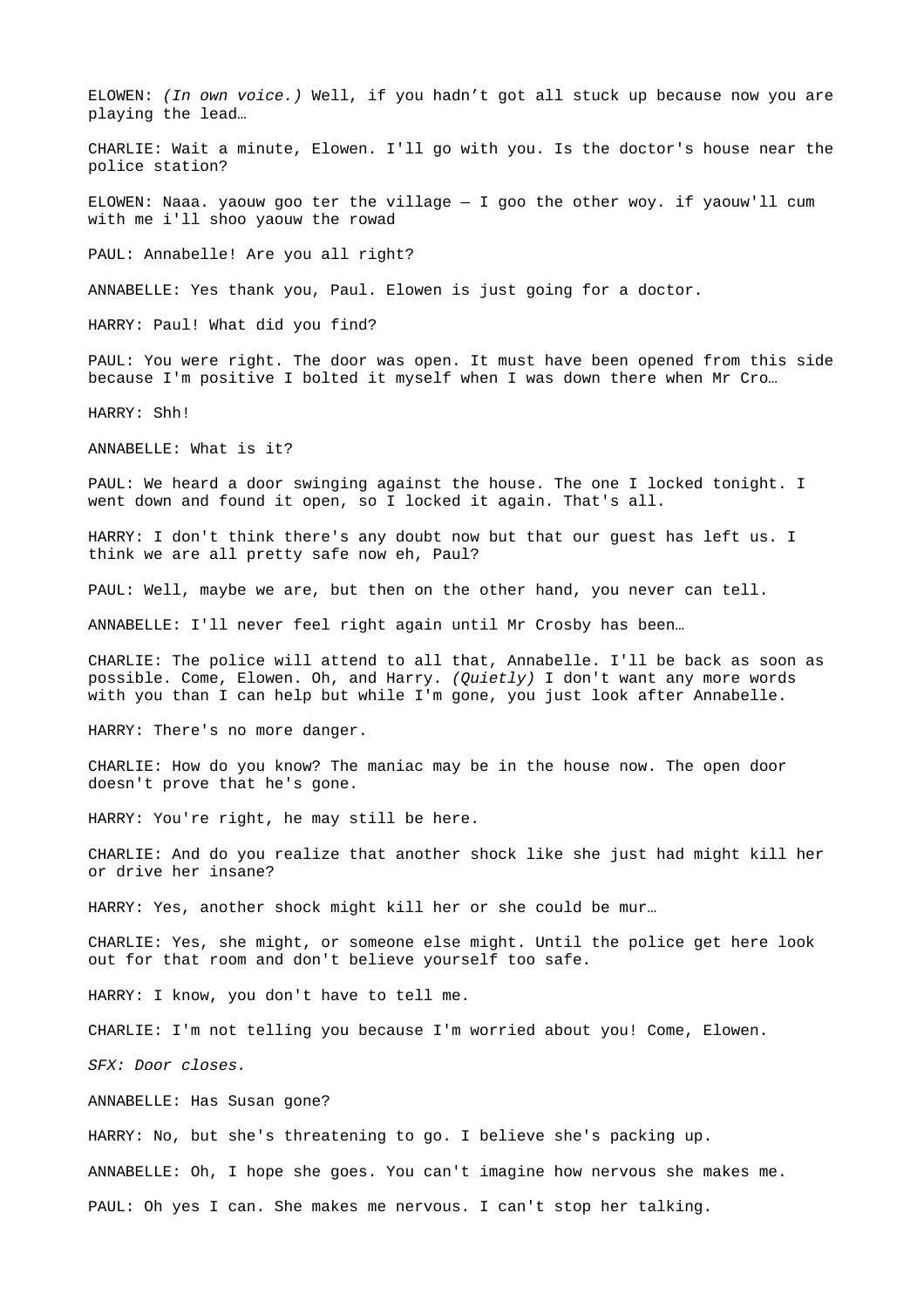HARRY: Suppose she won't go? It's still dark.

ANNABELLE: You must make her go.

HARRY: What?

ANNABELLE: I'll feel so much better when she's out of the house, Paul.

PAUL: Harry, I've got an idea. If she stalls about being afraid to go to the station before daylight, you take her.

ANNABELLE: Splendid. That gives her no excuse for not going.

HARRY: Good God! Have you people got a grudge against me?

ANNABELLE: You'll do it for me, won't you?

HARRY: Yes, if you really want me to. Sure you won't be nervous staying here alone?

ANNABELLE: Alone? You forget, I have Paul.

HARRY: Oh. Yes.

*SFX: Door opens and closes.*

SUSAN: Have the police come? Oh dear! What a night! I just know it, I felt it in my bones the minute I entered this terrible house that something would happen. And just to think it had to be poor Mr Crosby and it might just as well have been you! It's a wonder we weren't all murdered.

CICILY: Poor Mr Crosby!

SUSAN: And I'll never forget to my dying day how he pitched out of that panel and nearly into your arms, Annabelle!

PAUL: Miss Sillsby. Stop talking.

SUSAN: Mr Jones. To whom are you speaking?

PAUL: To you. I'm the boss around here and I command you to, to, to dry up.

SUSAN: Well, I never! In all my born days I never… Come, Cicily. Now, we're packed up, let's get out of this terrible house. I'm so sorry to leave you, Annabelle.

ANNABELLE: That's nice of you but I'll be all right.

SUSAN: Perhaps I had better stay here after all.

ANNABELLE: Don't stay on my account. The doctor will be here soon.

SUSAN: But I wonder if there'll be any trains. It isn't dawn yet.

HARRY: If you hurry you've got just about time to catch the milk train.

SUSAN: Milk train! I never rode on a milk train in my life!

PAUL: You ought to try anything once!

CICILY: But I'm afraid to go and now, it's still dark.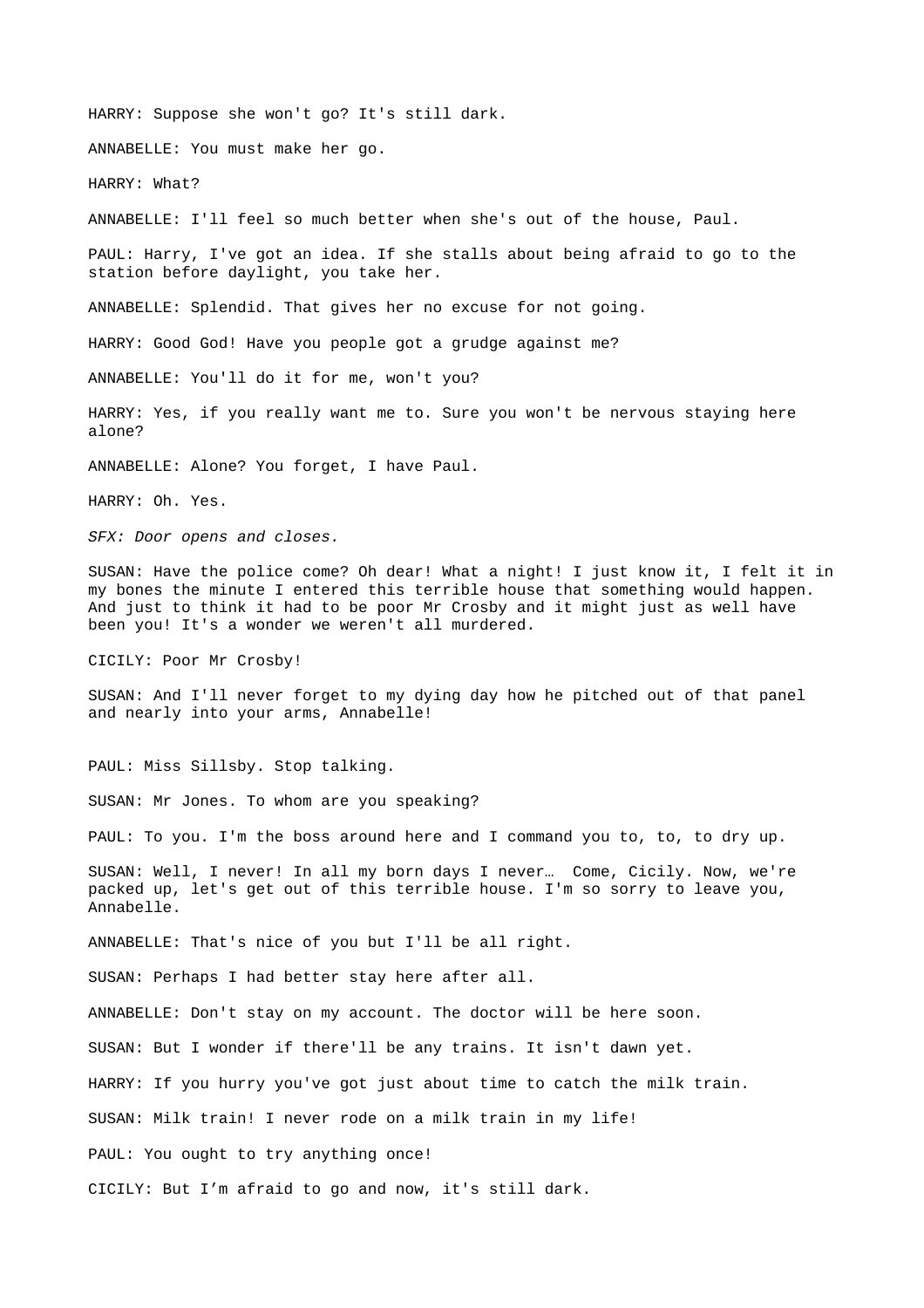HARRY: Miss Sillsby, if you're really anxious to go, I'll be only too happy to see you and Miss Young to the station.

CICILY: Oh! Will you, really?

SUSAN: Young man. I'll allow you to come with us on one condition. You may talk with Cicily if she will let you, but I'll have nothing to say to you.

HARRY: Can I depend on that?

SUSAN: Well, Annabelle. I am glad you are all right because I was afraid the next time I saw you'd be non compos mentis. Goodbye, my dear. I hope you'll soon be well again  $-$  but I'm afraid you won't.

CICILY: Goodbye, Annabelle.

HARRY: I'll see you later.

*SFX: Door closes.*

PAUL: She's a nice little pal!

ANNABELLE: I don't think she's half as malicious as she seems to be, do you?

PAUL: Well, I don't know. Maybe she's only one half but on the other hand, I think she's one hundred per cent, poison.

ANNABELLE: It's rather nice to be alone isn't it, Paul?

PAUL: Yes it certainly is. It's kind of quiet, though.

ANNABELLE: This is the first time we've been really alone tonight.

PAUL: It's the first time we've been really alone since you left Merthyr.

ANNABELLE: What was it you wanted to tell me?

PAUL: When?

ANNABELLE: Tonight. Don't you remember, you said you had an idea.

PAUL: That's right, I did have an idea then. But it's gone now.

ANNABELLE: Oh well. You'll get another.

PAUL: I'm not so sure about that, ideas are scarce with me.

ANNABELLE: Really.

PAUL: Yes. Up at university they used to say I only got one idea a week but let me tell you right now when I do get one, it's a belter.

ANNABELLE: What was this last idea about?

PAUL: It was about you.

ANNABELLE: Me!

PAUL: Yes. Gosh! It's quiet in here - I never knew a house could get so quiet. ANNABELLE: Was that that door really open downstairs?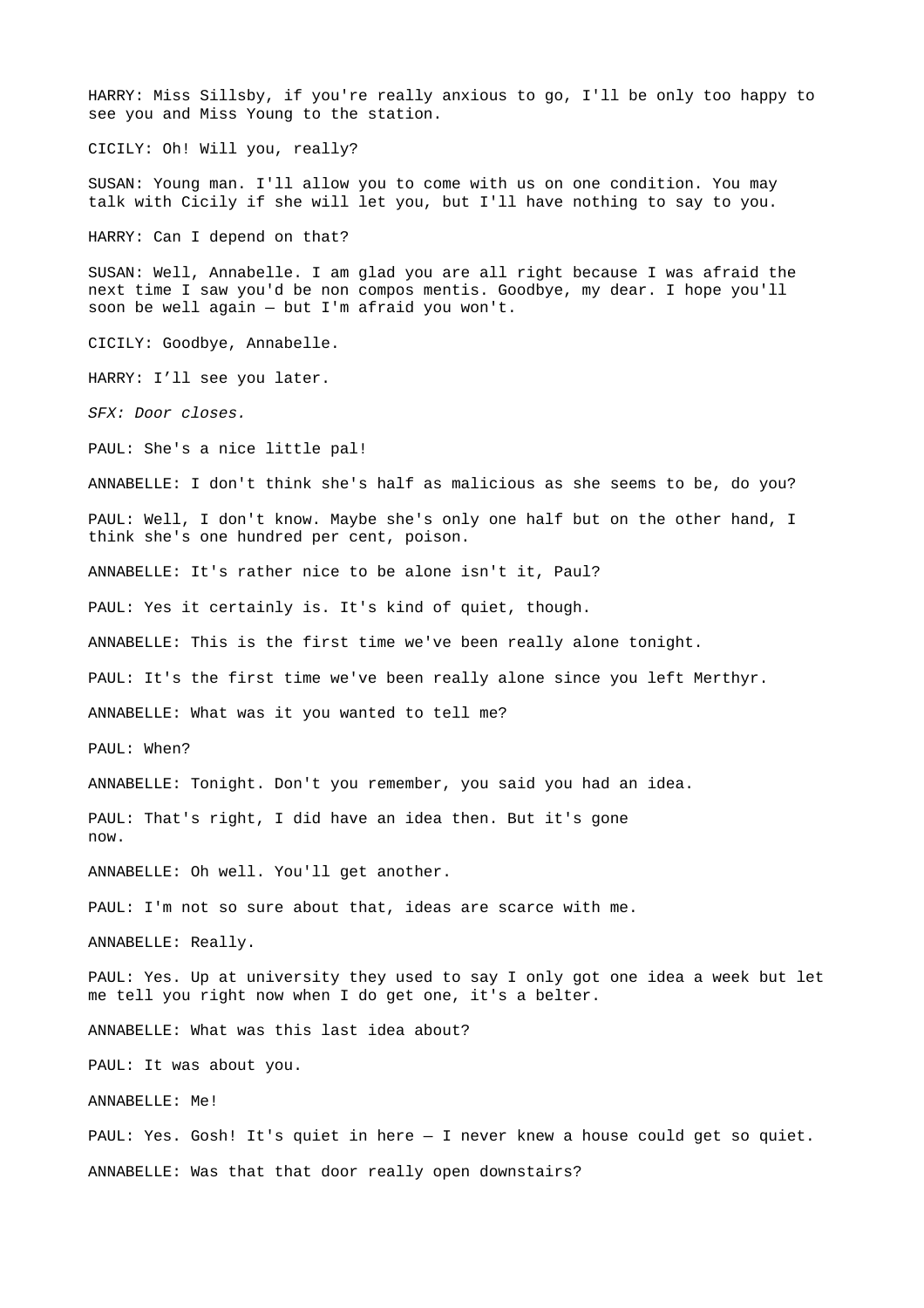PAUL: Yes and I closed it and bolted it. You didn't want me to, er, to go down and see again? ANNABELLE: No, it's all right. PAUL: Thanks. I mean much obliged. I think I need a drink. Do you mind? *SFX: Whiskey bottle opened and a measure is poured. Paul swallows.* ANNABELLE: Paul, do you really think that, it, is out of the house? PAUL: Now, Annabelle, you mustn't think about it. ANNABELLE: Tell me, Paul are we safe? PAUL: Of course. Doesn't it stand to reason that the door couldn't open itself? Of course it's gone. Don't think about it. ANNABELLE: But suppose it didn't go out. PAUL: Annabelle, you're getting nervous. You know it's wonderful, wonderful how all my ideas are coming back to me. (*He snaps his fingers.*) I've got one! ANNABELLE: Tell me. PAUL: The whole thing just struck me as being damned odd. ANNABELLE: What? PAUL: Everything. Right straight through from the start to finish. ANNABELLE: You mean? PAUL: From the time the will was read tonight until now. ANNABELLE: Yes. PAUL: Remember when you were declared the heiress? ANNABELLE: Yes. PAUL: Remember the codicil? That if anything happened to you or you were to lose your mind or anything, the estate was to go to the next heir? ANNABELLE: Yes, yes, I remember. PAUL: And his or her name was in the third envelope. ANNABELLE: You mean the one that Mr Crosby put in his pocket when he said, "I trust that this shall never be opened." PAUL: Exactly. And from that moment on, things began to happen to you. ANNABELLE: And to Mr Crosby. PAUL: Because he was the one who drew up the will and he was the only one who knew the name of the next heir. Unless. Maybe. But then again, maybe not. ANNABELLE: Paul Jones. What are you saying? PAUL: Didn't I tell you that while my ideas are scarce, but when I do get one it's a humdinger? ANNABELLE: Heavens, you don't mean…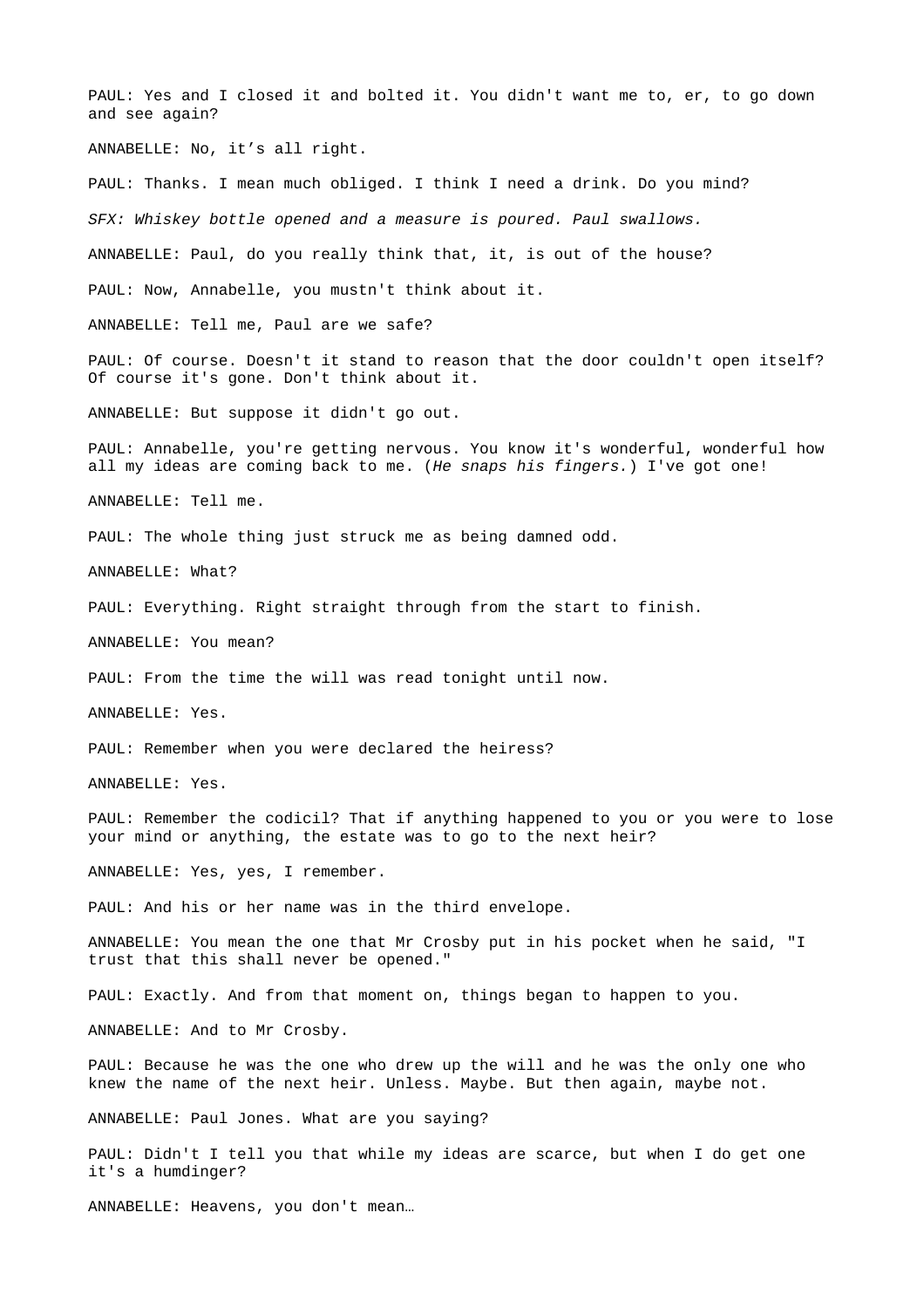PAUL: I'm liable to mean anything. Listen. This is just an idea of mine, but you never can tell it may lead us somewhere. All right! Things began to happen to you in this house tonight, what for? To scare you.

ANNABELLE: You mean someone was…

PAUL: Just a minute. Crosby got on to this plot and he tried to tell you but before he finished something happened to him. Then gradually everyone, I don't say they did it intentionally, but they started to think and to say that you were unbalanced.

ANNABELLE: You mean that all this was a plot to frighten me.

PAUL: I don't know. I don't know. I'm just trying to figure it out. Just seeing where my idea will carry me.

ANNABELLE: Yes, yes, go on.

PAUL: Now, just suppose that someone, call it the next heir, thinks that you might possibly have inherited the family, erm…

ANNABELLE: You mean, the family failing.

PAUL: Exactly. And they, that is he or she, starts to frighten you, hoping to shock you, or worse, and then it discovers that Crosby is on the plot, so it kills Crosby.

ANNABELLE: No! No! Impossible!

PAUL: Why is it impossible? The doorknob turning, locking you in your room, the panel, the hand. (*Annabelle gives a little cry of terror.*) I'm awfully sorry, but don't you see, it is possible? The whole thing might have been arranged to frighten you into…

ANNABELLE: No, no. How can you explain about that bell and Elowen's warning of Mr Crosby's death?

PAUL: They might have all been planted. Yes. They might have all been planted. Think about Elowen Panhaligan.

ANNABELLE: Elowen! Why, she's not the next heir?

PAUL: How do you know she's not? She might be. Besides your necklace alone is worth a fortune. She might be the next heir.

ANNABELLE: But that old man who had escaped from the asylum. How does that fit in?

PAUL: He might have been brought here to frighten you. Now suppose, just suppose that that Crosby had brought him into the house, then the maniac suddenly grew violent, turned on Crosby and killed him.

ANNABELLE: Oh, no!

PAUL: On the other hand. Suppose I was the next heir.

ANNABELLE: Now, I know you're joking.

PAUL: Well, I can tell you right now it's not me. So who's left? Susan, Charlie, Cicily, Harry. Take your choice.

ANNABELLE: It's fantastic. Absurd.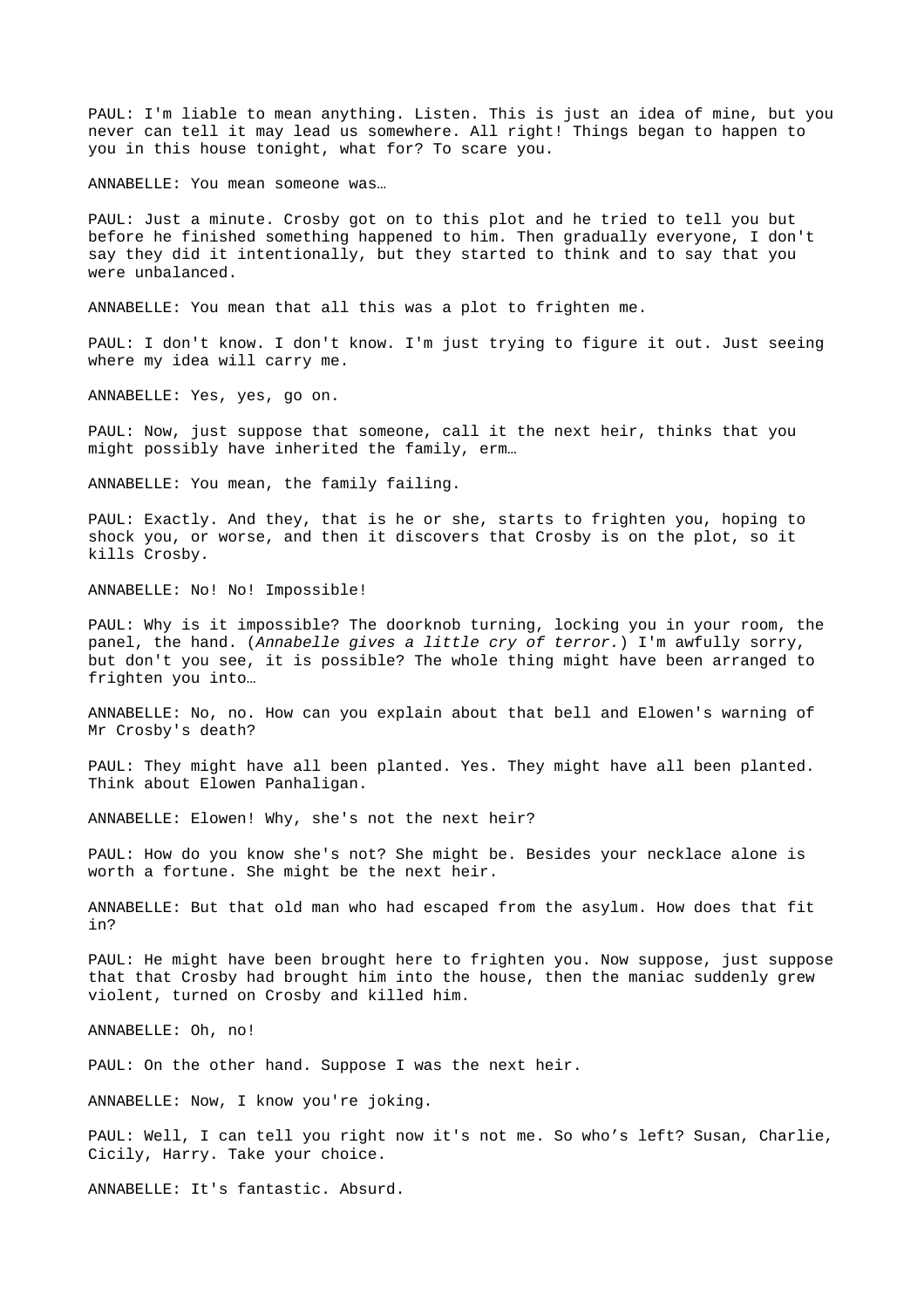PAUL: Well, maybe it is. But then again maybe it isn't. But there's one thing I'm dead sure of. Your brain is one hundred per cent normal. If there's any insanity in this family, it's not in you. But the more I think of it… I've got another idea. But I'm not going to tell you about this until I'm sure of it. But part of my idea is this. Law or no law, I'm going in there to get that envelope out of Crosby's pocket and find out who is the next heir.

ANNABELLE: No, no. Don't leave me.

PAUL: I won't be gone a minute. I'll leave both doors open and nothing can possibly happen. But mind you, nobody must know that I've been in there, especially the police. Understand? Don't tell a soul. I'll be right back!

*SFX: Door opens.*

PAUL: See, I'll leave both doors open.

*There is a pause. The actress playing Annabelle coughs. Eventually the actor playing Paul speaks.*

PAUL: *(In own voice.)* What's going on?

ANNABELLE: *(In own voice.)* Who's the doctor?

CICILY: *(In own voice.)* I did try to tell you.

PAUL: *(In own voice.)* Don't tell me!

CICILY: *(In own voice.)* That new guy, Gary. He was supposed to be playing both Hendricks and the doctor.

PAUL: *(In own voice.)* Where the hell is he?

CICILY: *(In own voice.)* Well, I don't know. He never was very reliable. He missed half the rehearsals.

ANNABELLE: *(In own voice.)* Oh, him! He was usually drunk when he did turn up.

PAUL: *(In own voice.)* So, what do we do?

CICILY: *(In own voice.)* It's obvious. You'll have to play him.

PAUL: *(In own voice.)* I'm already playing three!

CICILY: *(In own voice.)* You don't expect me to play him do you? It's all very well Mark doing his West Country Panto dame impression but no one is going to think I'm a man.

PAUL: *(In own voice.)* What about the others?

CICILY: *(In own voice.)* No idea where they are to be honest. Think they've nipped out to the pub.

PAUL: *(In own voice.)* This is ridiculous.

CICILY: *(In own voice.)* Are you going to do it or not?

PAUL: *(In own voice.)* Oh, what the hell. But he'll have to be French. It's all I've got left.

*The actor playing Harry, Paul and Hendricks will now play Patterson, adopting the most ridiculous French accent.*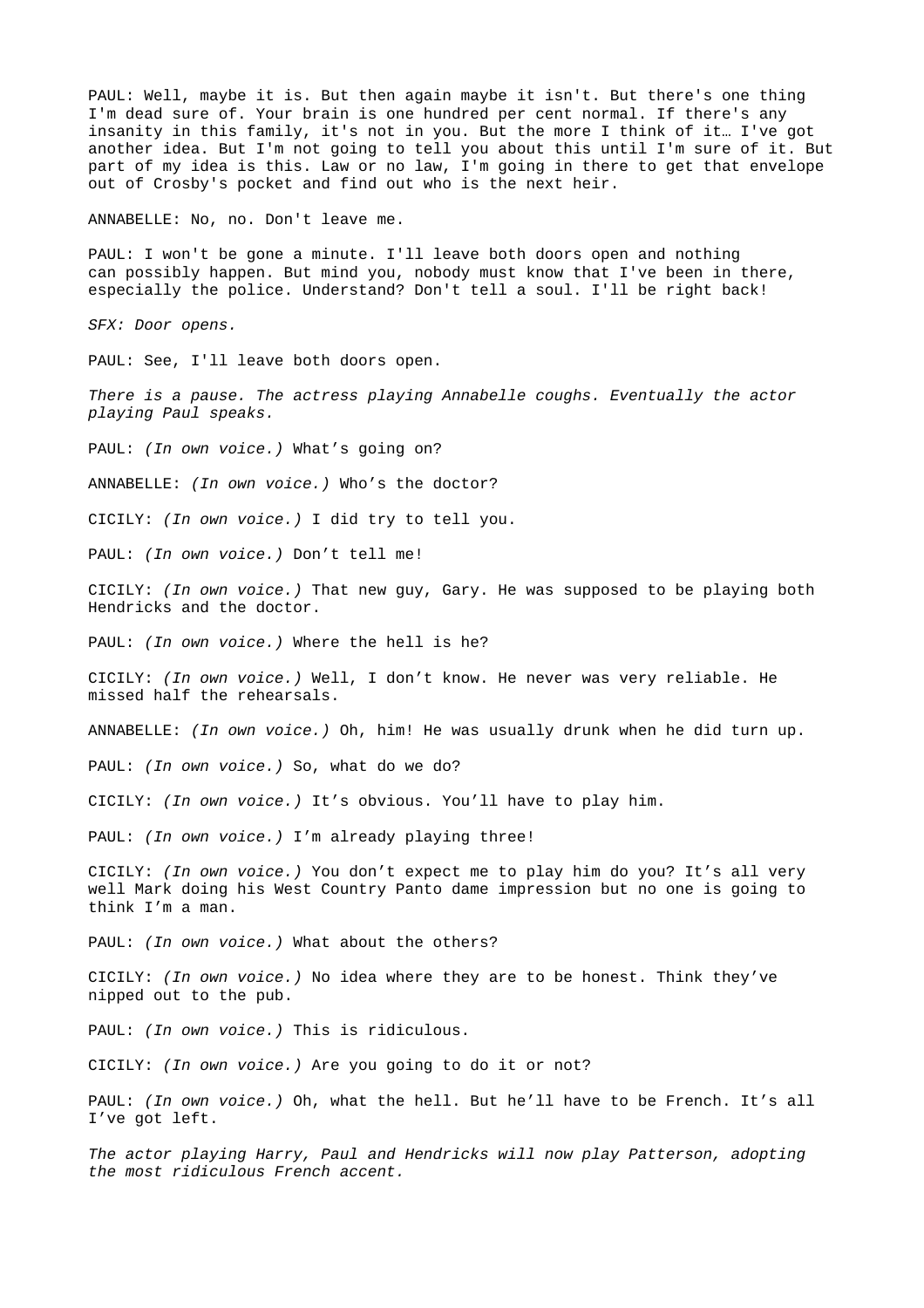PATTERSON: Meess Annabelle West?

ANNABELLE: Who are you?

PATTERSON: I am Doctuer Patterson, your maid just brought me over. She told me you were in 'ere, so I walked in. Did I frighten you?

ANNABELLE: Yes. No. I thought it was…

PATTERSON: I see your condition is more serious than I thought. You've been under a nervous strain!. Look into my torchlight. Voila. Your eyes hurt you. Very quick action. Were you excited?

ANNABELLE: No.

ELOWEN: Feelen be'ah, Miss West?

ANNABELLE: Yes thank you, Elowen.

PATTERSON: Ah, zee water. I will take that. Alores. Very strange.

ANNABELLE: Strange?

PATTERSON: Oui, your actions and your eyes suggest a terrible worry. You act az if you recently had a shock.

ANNABELLE: Didn't Elowen tell you about…

PATTERSON: Meess West, I never discuss my patients with their servants. Besides, your maid told me nothing. I think she iz dumb. As I was saying, your physical condition iz normal but your mental state iz not. Tell me about yourself.

ANNABELLE: Oh, I can't stand it any longer. Why doesn't he come out? He went in there.

PATTERSON: Who? And where iz there?

ANNABELLE: Paul. He went in there. The room where Mr Crosby was murdered. Charlie has gone for the police. Don't tell them will you?

PATTERSON: Murder? Police? 'e iz in there with a dead body. Why?

ANNABELLE: To get the envelope.

PATTERSON: A letter?

ANNABELLE: No, the will

PATTERSON: Ah. And you are afraid of something in zat room?

ANNABELLE: Please don't ask me any more questions. Go and fetch Paul. Please hurry.

PATTERSON. All right. I will be az quick as I can. Wait here.

*A beat.*

ANNABELLE: Dr Patterson. What's happened? Oh!

PATTERSON: 'e was lying on zee floor.

ANNABELLE: Put him on the couch.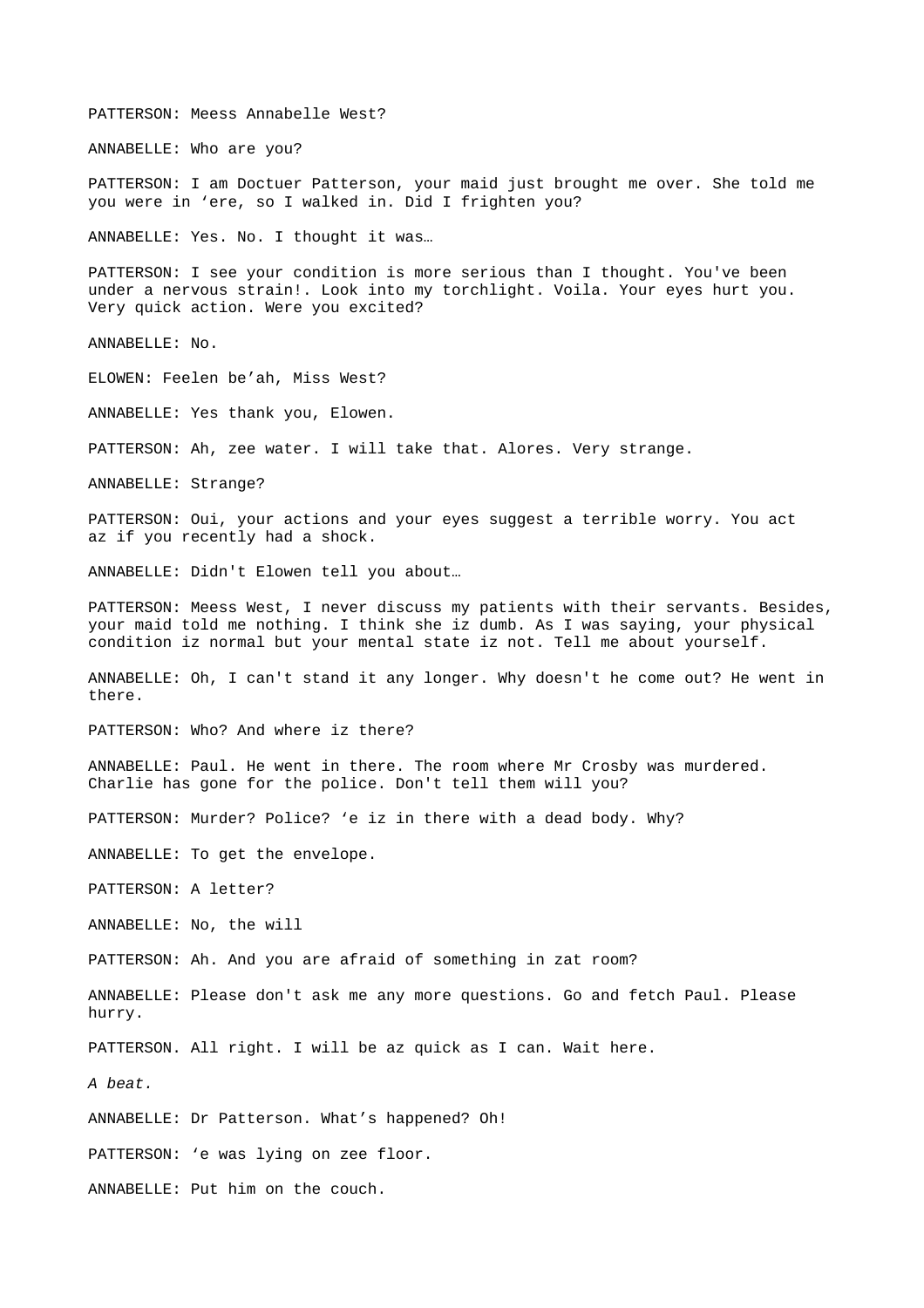PATTERSON: Hmmm. Nasty bruise. 'e must have tripped, and az 'e fell, 'e probably struck his head on the corner of the table.

ANNABELLE: Was he lying near… Lying near…

PATTERSON: Near what?

ANNABELLE: The body

PATTERSON: What body?

ANNABELLE: Mr Crosby. He was murdered in there tonight.

PATTERSON: Here. Drink this, it is merely a sedative. Meess West, your nerves are completely upset. Zhere was no one in that room but zis young man. Hmmm. I smell whiskey. Did you have some? Oh well, zis young man probably had too much. 'e'll come round in a minute.

PAUL: What time did the eclipse take place?

PATTERSON: 'ow do you feel now?

PAUL: Did you hit me?

PATTERSON: No — you must have hurt yourself on zee table.

PAUL: Nothing of the sort. Somebody hit me from behind when I went in to get that envelope from Crosby's body.

ANNABELLE: Was the body there, Paul?

PAUL: No, it was not. While I was looking for it someone hit me.

PATTERSON: What iz all zis about?

ANNABELLE: I told you but you didn't believe me.

PATTERSON: You are all right now Meess West. Young man, you'd better not drink any more. I'll look in tomorrow. Everything will be all right zen. Zee pair of you 'ave been seeing things.

ANNABELLE: But Paul's head.

PATTERSON: 'e'z all right. Does it hurt you?

PAUL: No.

PATTERSON: It never does after you've had a few. Au revoir.

*SFX: Door closes.*

ANNABELLE: Mr Crosby wasn't there.

PAUL: No, but someone else had been. Who could it have be? Who the dickens could it have been? Oh, my head begins to hurt now.

ANNABELLE: There, there. Don't try to think.

PAUL: I've got to think. Just as I had the whole thing figured out, now it goes and gets itself all muddled up again. We saw Crosby fall on the floor didn't we?

ANNABELLE: Yes.

PAUL: He was dead, wasn't he?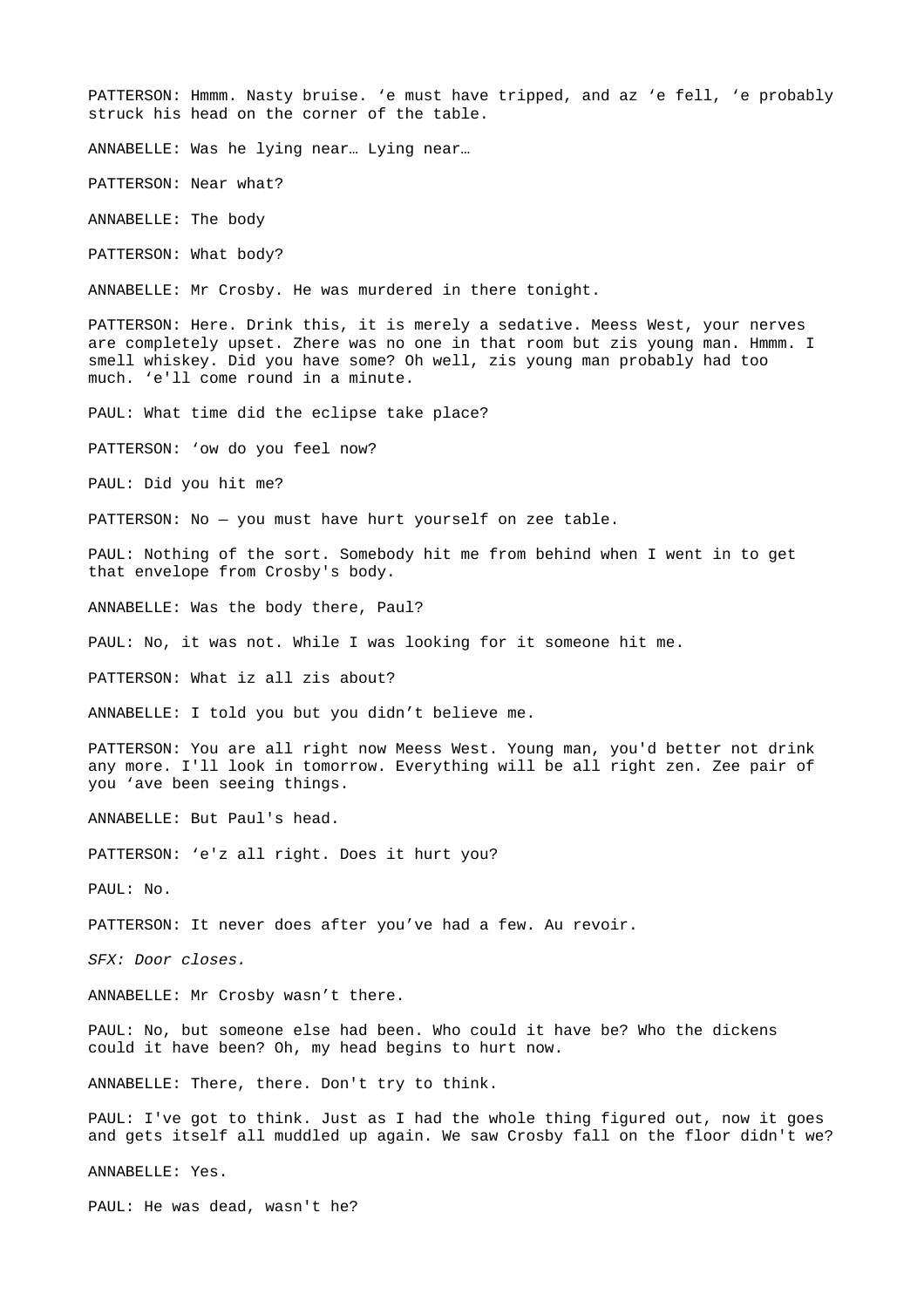ANNABELLE: Yes. PAUL: Ha! ANNABELLE: What is it, Paul. What is it? PAUL: How do we know he was dead? ANNABELLE: Why? Wasn't he? PAUL: I don't know. I suppose he was but that doesn't prove it. I couldn't swear he was dead and neither could you. ANNABELLE: No PAUL: I got an idea. Maybe the whole thing was only a plant. He was shamming all the time to frighten you and waiting in there to wallop me. ANNABELLE: No. PAUL: You don't think much of that one. ANNABELLE: No. PAUL: No. neither do I. Guess my ideas aren't coming as good as they might since I got hit on the bonce. ANNABELLE: Where's Elowen? PAUL: She's out. I sent her on a personal errand of my own. ANNABELLE: I wish she were here. PAUL: Now don't worry about Elowen. I'll take care of you. You know I'll take care of you, don't you? ANNABELLE: Yes. PAUL: All right. Now where was I? Oh, yes. Elowen. I sent her for a… ANNABELLE: Shh! PAUL: What? ANNABELLE: Shh! PAUL: You think you heard something? ANNABELLE: I thought I heard a footstep. PAUL: I guess you were mistaken, I didn't hear any, Now, where was I? Oh yes, my garage. ANNABELLE: Your garage. You didn't tell me about that. PAUL: Didn't I! Well, I meant to. I've got the nicest garage in Merthyr Tydfil. Most of the cars in it are ancient but it's a good garage. One that any girl would be proud of. And. Well. I… ANNABELLE: (*Softly*) Paul, did you miss me when I left Merthyr? PAUL: Did I miss you? Did I miss you! Yes I did. And when you went away you

didn't think that some day I'd own a garage did you?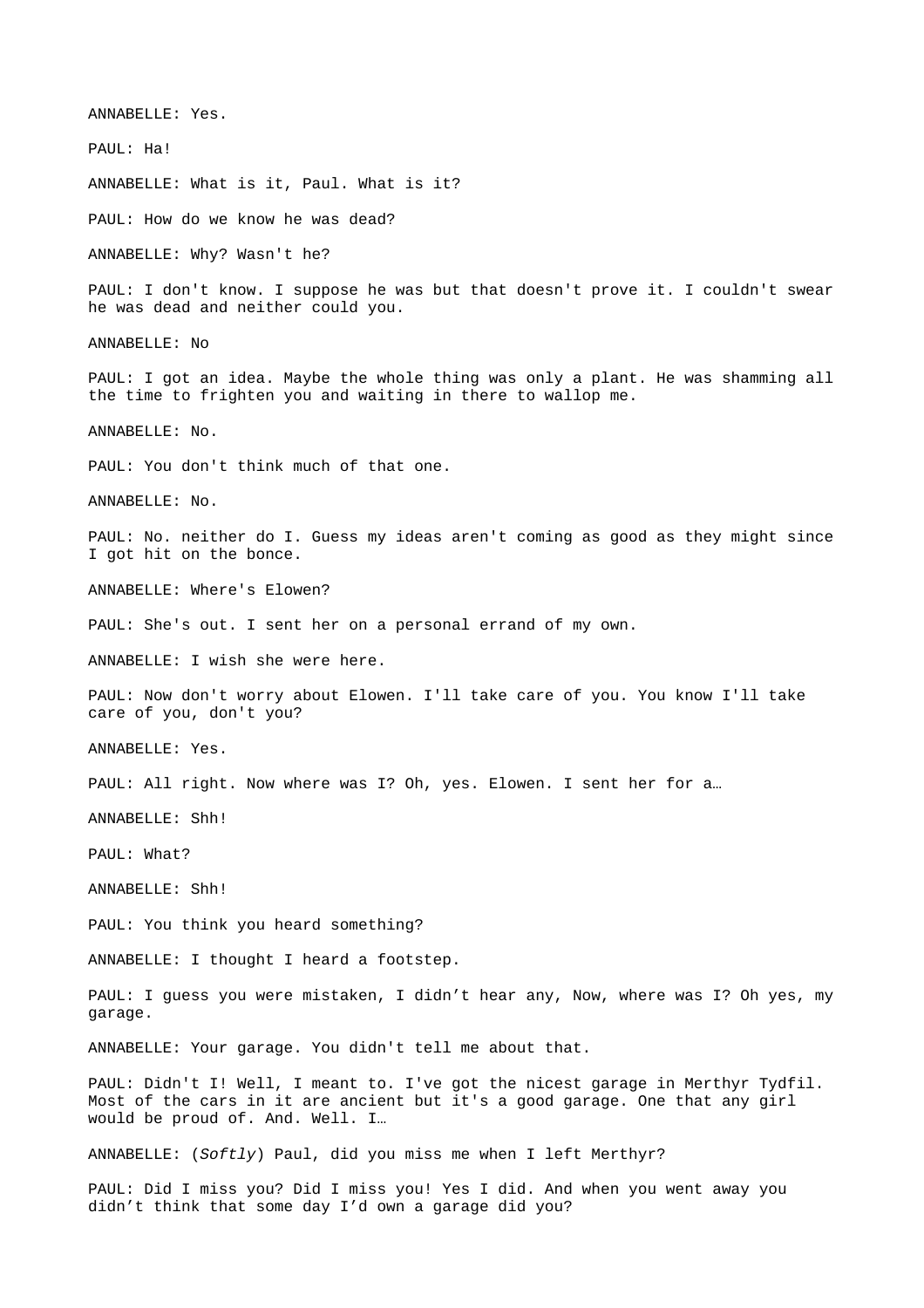ANNABELLE: I hadn't the slightest idea. I'm glad you missed me, Paul, but why didn't you write to me?

PAUL: I didn't think you wanted to hear from me. Besides, I didn't have my garage then.

ANNABELLE: Well, you have it now.

PAUL: Yes, but. But you can't ask a girl to marry you just because you've got a garage.

ANNABELLE: Why can't you? Does having a garage make you tongue-tied?

PAUL: Are you making fun of me?

ANNABELLE: No. I'm only trying to help you.

PAUL: You could have helped me more if you hadn't turned out to be the heiress.

ANNABELLE: I'm awfully sorry, but I don't see why you should keep me from helping you with your garage.

PAUL: But I don't need a mechanic. What I need is a wi… A wi… Oh. Oh, I don't think you would understand. You have been living so long in London with all those all those artists, you'd never be content to settle in the country, in a little cottage with a little garden around it and…

ANNABELLE: Don't be too sure. I could live anywhere with the man I loved.

PAUL: Could you? Honestly?

ANNABELLE: Of course I could. So could any woman if she loved a man.

PAUL: Annabelle…

ANNABELLE: Yes? You want to tell me something?

PAUL: Yes. I want to tell you. Tell you. About a new idea of mine. I've got an idea for a twelve-cylinders car. All twelve cylinders in a row. That would give the crank shaft thirteen main bearings. Think of the power and flexibility.

ANNABELLE: Very interesting. But what about your idea of getting someone to keep the little cottage for you?

PAUL: Annabelle. Would. Would you…

*SFX: A body being dragged across the floor followed by the sound of dragging feet.*

ANNABELLE: Hear that?

PAUL: Sounds like someone dragging something across the floor.

*SFX: A body being dragged across the floor.*

PAUL: It's upstairs. I suppose I ought to go up there, but I hate to leave you alone.

ANNABELLE: I'm not afraid.

PAUL: No. Neither am I. Here, you'd better take this in case anything happens. Wait a minute, I'll cock it for you.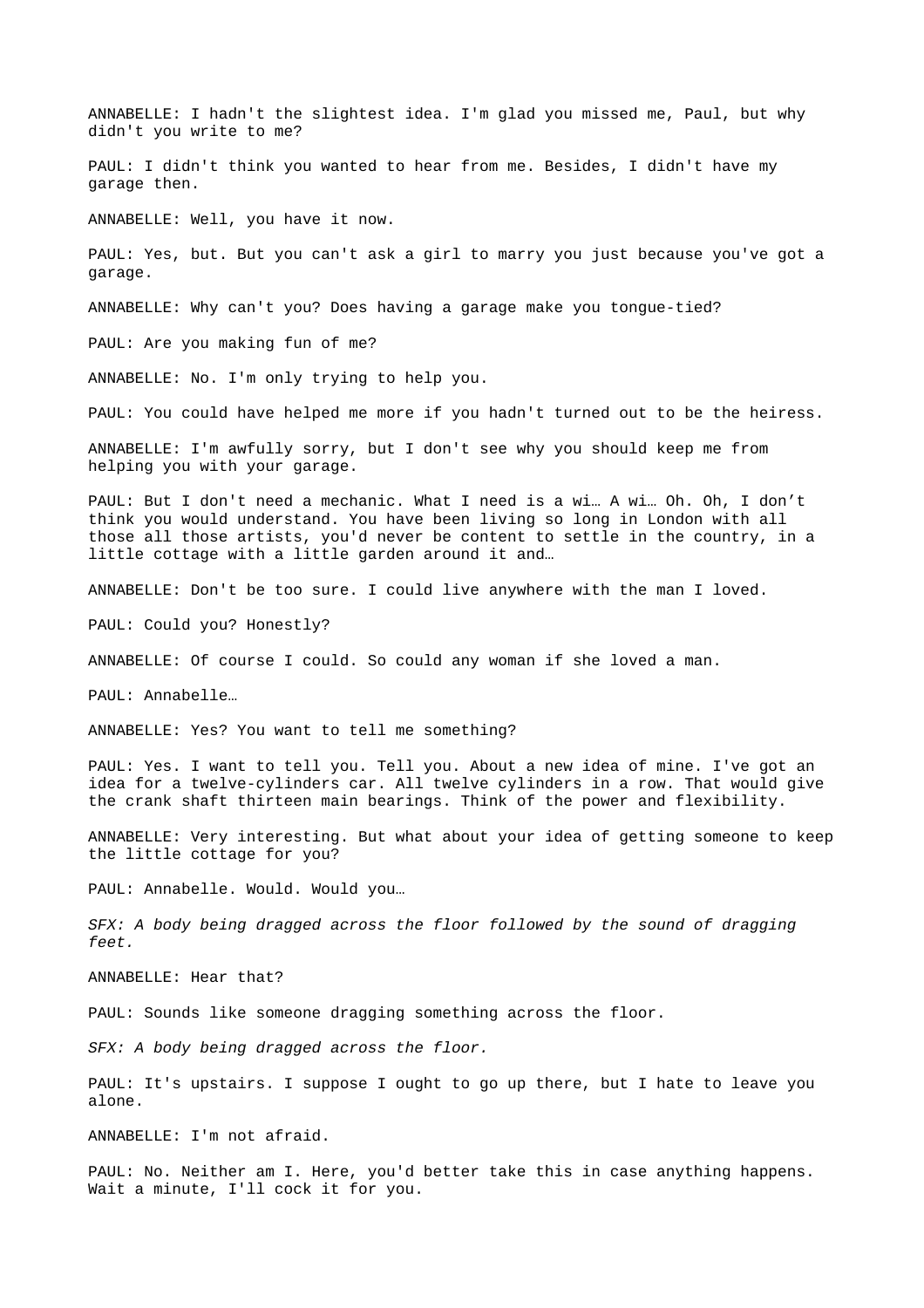ANNABELLE: Where did you get a gun?

PAUL: Never mind that. All you got to do if you see something is just point this at it and pull the trigger.

ANNABELLE: Yes, but what about you?

PAUL: Never mind about me. If that's the guy that bashed me a while ago, may God help him. I'll be back in a minute.

*SFX: Door closes.*

*SFX: Panel slides open.*

ANNABELLE: The panel. I. I don't know why you are trying to frighten me but if you don't go away I will, I will…

*SFX: Door bursts open.*

HENDRICKS: Whit is it, miss. anythin' wrang?

ANNABELLE: Mr Hendricks! There! In the corner. Can you see?

HENDRICKS: Aye Ah can. an' i'm jist in time. Ah heard he was aroond here. You'd better give me the gun. that's it. Don't worry, Miss. He cannae get ye noo. He knows me. he's afraid of me. Come on the noo, ye an' me are going haem. Come on, Ah won't hurt ye.

ANNABELLE: Oh dear!

HENDRICKS: Noo, miss, everything is aw reit. I'll just take him alang tae the asylum. Come ye, come out of that panel an' nae funny business. That's it. that's it. Go toward tha door.

ANNABELLE: Wait.

HENDRICKS: Don't worry, Miss.

ANNABELLE: No wait. I want to see his face.

HENDRICKS: Stay back, stay back.

ANNABELLE: That's a mask, he's wearing a mask.

HENDRICKS: Stay away from heem, Miss. I'm warnin' ye.

ANNABELLE: No. I want to see under the mask!

*SFX: Monster roars.*

ANNABELLE: Let's see who you really are. *(She gasps)* Charlie!!

CHARLIE: Grab her!

HENDRICKS: Cover her mouth!

*Annabelle tries to scream but it is muffled.*

CHARLIE: How did she get wise?

HENDRICKS: How do I ken? I got tae her jist in time.

CHARLIE: What did you do with Crosby?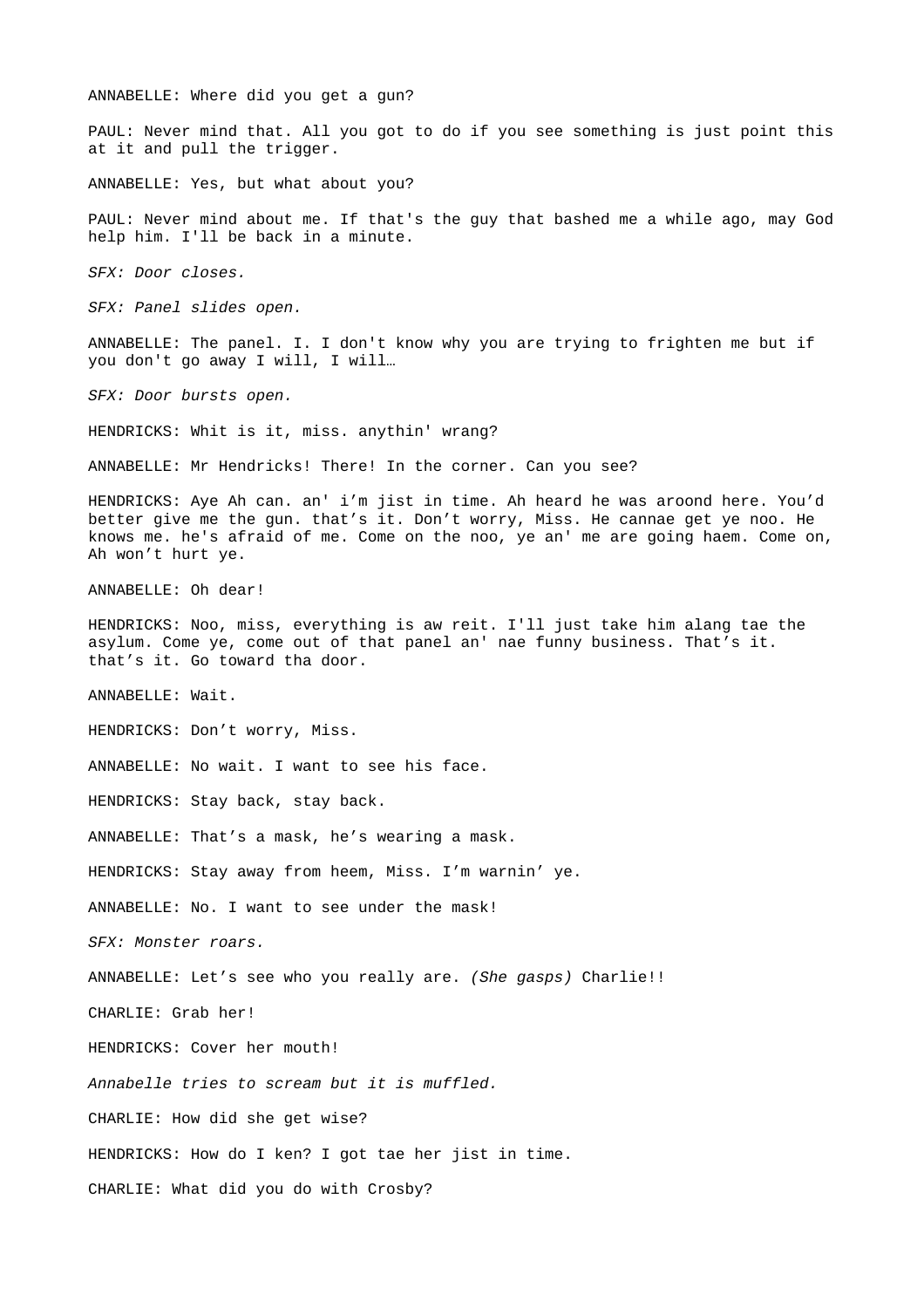HENDRICKS: Rolled heem under the bed. *(Annabelle tries to scream.*) Och, shut up! Another yip out of you and I'll shut ye up for gui.

CHARLIE: You need to take care of her, anyway. I'll go and see to Jones.

HENDRICKS: No. Nae more killing. I did everything you tauld me. I planted the gong. Ah made them think Ah was from the asylum and locked her in the room but while Ah was daint that you had one of your crazy turns and killed the auld man.

CHARLIE: What are you saying?

HENDRICKS: If we're caught, I don't go to the gallows with you. No, I'll squeal and save my own neck. (*Annabelle tries to scream.*)

CHARLIE: We need to take care of her.

HENDRICKS: No. I willnae stand for it, dae you hear? I won't have it. We'll tie her up and gag her and poot her behind the panel. I knew you couldnae drive this girl crazy! It's time to cut our losses. I want half of that necklace and then I go my way and you go yours. I'm through with you. Do you get me? (*Annabelle tries to scream.*) Och, shut up, will you!

CHARLIE: I'll make you scream, damn you! You cheated me out of my inheritance. You didn't know that I used to play around this house when I was a kid, did you? Well, I was the old man's favourite, he showed me the secret passage and I should have been his heir too. I'm next in line, you see. The third envelope. You see my name right there?

HENDRICKS: Calm down, man. You are having one of your turns.

CHARLIE: When I opened that safe and read the will I found out that you had robbed me. You thought I went for the police. Well, I didn't. Oh, and here's your lovely necklace!

HENDRICKS: I want my half noo.

CHARLIE: Try to get it.

HENDRICKS: Double-cross me would ye? In that case, I'll take it aw.

CHARLIE: Try it!

*SFX: Punching. The gun drops to the floor.*

CHARLIE: The gun!

HARRY: I'll take that.

ANNABELLE: Harry!

HARRY: Everyone, stay where you are.

PAUL: Stay still, Hendricks.

ANNABELLE: Paul!

PAUL: Thank God you're here, Harry. I'm scared to death.

HARRY: Scared?

PAUL: Well, yes. Maybe.

HENDRICKS: I didnea kill him. He did it. He's been getting crazier and crazier. Just now he had one of his spells and tried to kill me.